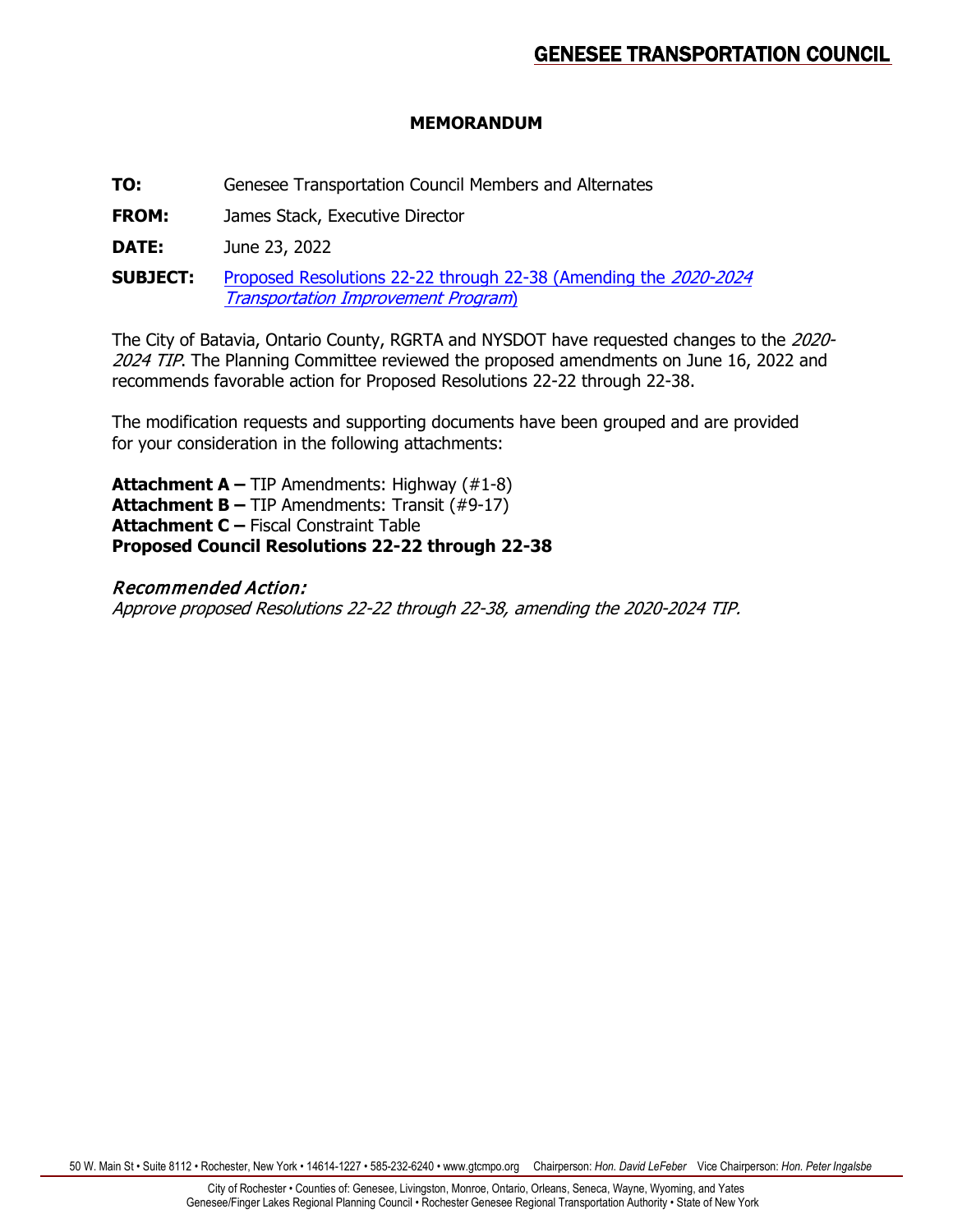# **Attachment A – Amendments: Planning Target-funded**

Change in Project Cost

**1. Proposed Resolution 22-22** (Amending the 2020-2024 TIP by increasing the Total Cost of the CR 4 at CR 20 Intersection Improvements project) (TIP  $#$  H20-02-ON2, PIN 4ON005) – Ontario County

Increase the Total Cost from \$3,313,300 (\$2,982,000 Federal) to \$4,011,400 (\$3,610,300 Federal);

Increase a FFY 23 Construction phase from \$2,489,600 (\$2,240,600 Federal) to \$3,154,000 (\$2,838,600 Federal);

Increase a FFY 23 Construction Inspection phase \$411,300 (\$370,200 Federal) to \$445,000 (\$400,500 Federal).

The source of Federal funds is the Highway Safety Improvement Program. The offset of \$628,300 is requested from Available Balances.

Ontario County requests additional construction funding based upon estimated increases in construction costs and more extensive earthwork that was not anticipated at the time of the TIP application. This change reflects the latest engineer's estimate.

**2. Proposed Resolution 22-23** (Amending the 2020-2024 TIP by increasing the Federal Share of the City of Batavia Highway Preventive Maintenance project) (TIP  $#$  H20-04-GN2, PIN 476101) – City of Batavia

Decrease the Total Cost from \$4,073,930 (\$1,628,200 Federal) to \$3,514,912 (\$2,566,599 Federal);

Decrease a FFY 22 Construction phase from \$3,350,230 to \$2,791,212; Increase the Federal Share of a FFY 22 Construction phase from \$1,158,800 to

\$2,016,063; Increase the Federal Share of a FFY 22 Construction Inspection phase from \$182,500 to \$263,636.

The source of programmed funds is the Surface Transportation Block Grant – Flex program. The offset of \$938,399 in federal funds is requested from Available Balances. Staff Modification 22-3 added a local funding (non-participating share) to meet the final estimate and allow the project to be put out for bid. The updated request reflects the low bid received, which was nearly \$660,000 less than the estimate. The Construction Inspection amount increase is based upon a negotiated fee for the project.

**3. Proposed Resolution 22-24** (Amending the 2020-2024 TIP by increasing the Total Cost of I-590 Bridges over Rt. 31 and Allens Creek Rd project) (TIP # B20-21-MN1, PIN 459004) – NYSDOT

Increase the Total Cost from \$20,516,567 (\$18,465,000 Federal) to \$22,006,900 (\$19,806,800 Federal); Increase FFY 24 Construction phase from \$15,489,600 (\$13,940,700 Federal) to \$16,980,000 (\$15,282,000 Federal).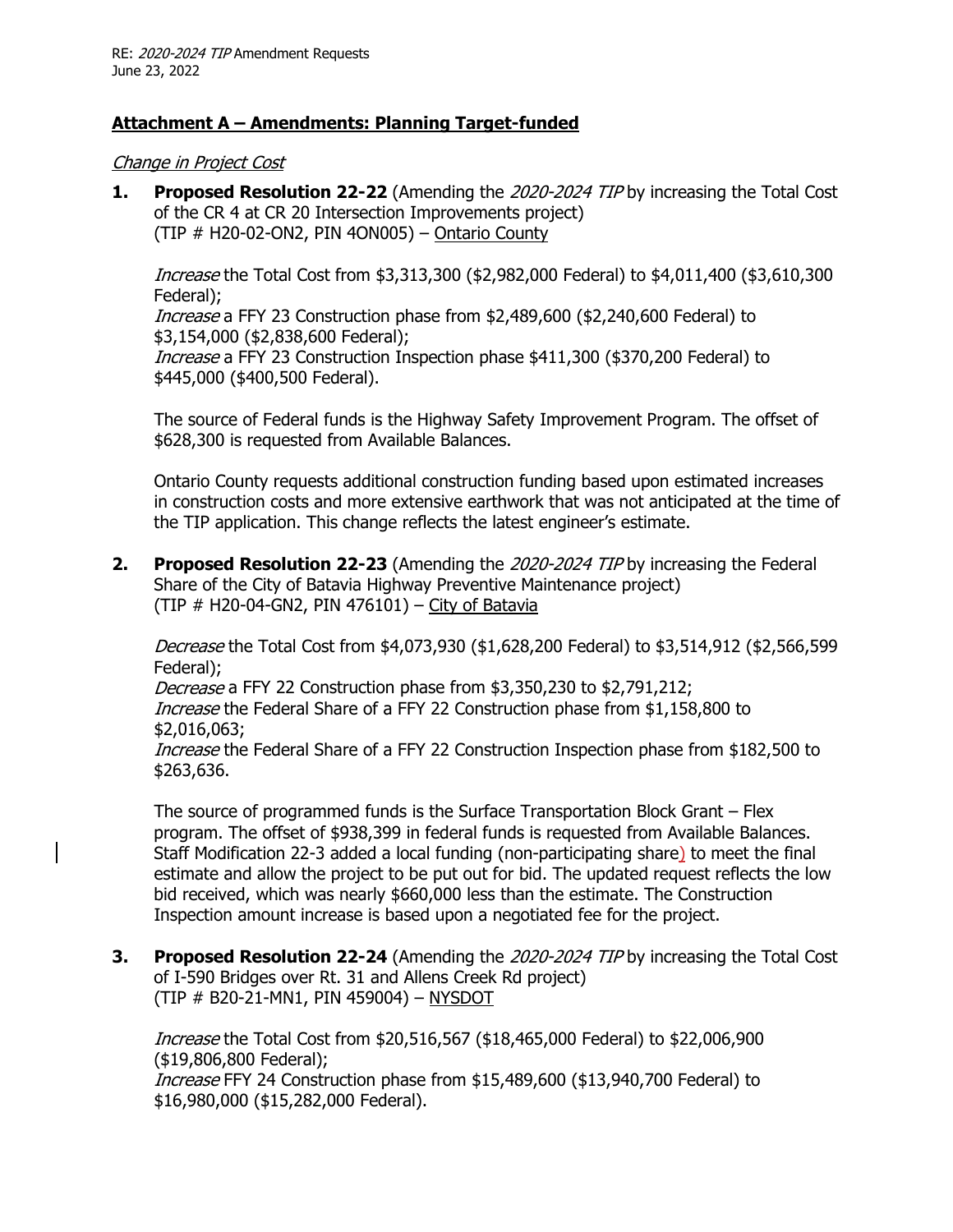The source of programmed funds is the National Highway Performance Program. The offset of \$1,341,300 is requested from Available Balances.

NYSDOT requests additional construction funding based upon updated estimates undertaken as part of their Capital Program update.

**4. Proposed Resolution 22-25** (Amending the 2020-2024 TIP by increasing the Total Cost of the Rt 31, from Monroe CL to Hamlet of Macedon project) (TIP # H20-22-WA1, PIN 403104) – NYSDOT

Increase the Total Cost from \$3,712,900 (\$2,970,520 Federal) to \$4,812,700 (\$3,850,100 Federal);

Increase a FFY 23 Construction phase of \$2,786,200 (\$2,228,900 Federal) to \$3,786,000 (\$3,028,800 Federal);

Increase a FFY 23 Construction Inspection phase of \$278,600 (\$222,800 Federal) to \$378,600 (\$302,800 Federal).

The source of programmed funds is the National Highway Performance Program. The offset of \$989,900 is requested from Available Balances.

NYSDOT requests additional construction funding based upon updated estimates undertaken as part of their Capital Program update.

**5. Proposed Resolution 22-26** (Amending the 2020-2024 TIP by increasing the Total Cost of the I-390 over Erie Canal Barrier and Fascia Replacement project) (TIP # B20-17-MN1, PIN 439082) – NYSDOT

Increase the Total Cost from \$1,586,700 (\$1,428,100 Federal) to \$2,190,900 (\$1,971,830 Federal);

Increase a FFY 23 Construction phase of \$1,190,700 (\$1,071,600 Federal) to \$1,740,000 (\$1,566,000 Federal);

Increase a FFY 23 Construction Inspection phase of \$119,100 (\$107,200 Federal) to \$174,000 (\$156,600 Federal).

The source of programmed funds is the National Highway Performance Program. The offset of \$543,800 is requested from Available Balances.

NYSDOT requests additional construction funding based upon updated Engineer's Estimates.

# Change in Project Schedule

**6. Proposed Resolution 22-27** (Amending the 2020-2024 TIP by deferring phases of the Rt 15A (E Henrietta Rd), from I-90 (Thruway) to I-390 project) (TIP # H20-24-MN1, PIN 401545) – NYSDOT

Increase the Total Cost from \$8,530,200 (\$5,786,600 Federal) to \$9,068,200 (\$6,718,940 Federal);

*Defer a* FFY 23 Construction phase of  $$6,122,800$   $$4,162,300$  Federal) to FFY 24; Defer a FFY 23 Construction Inspection phase of \$667,400 (\$463,500 Federal) to FFY 24;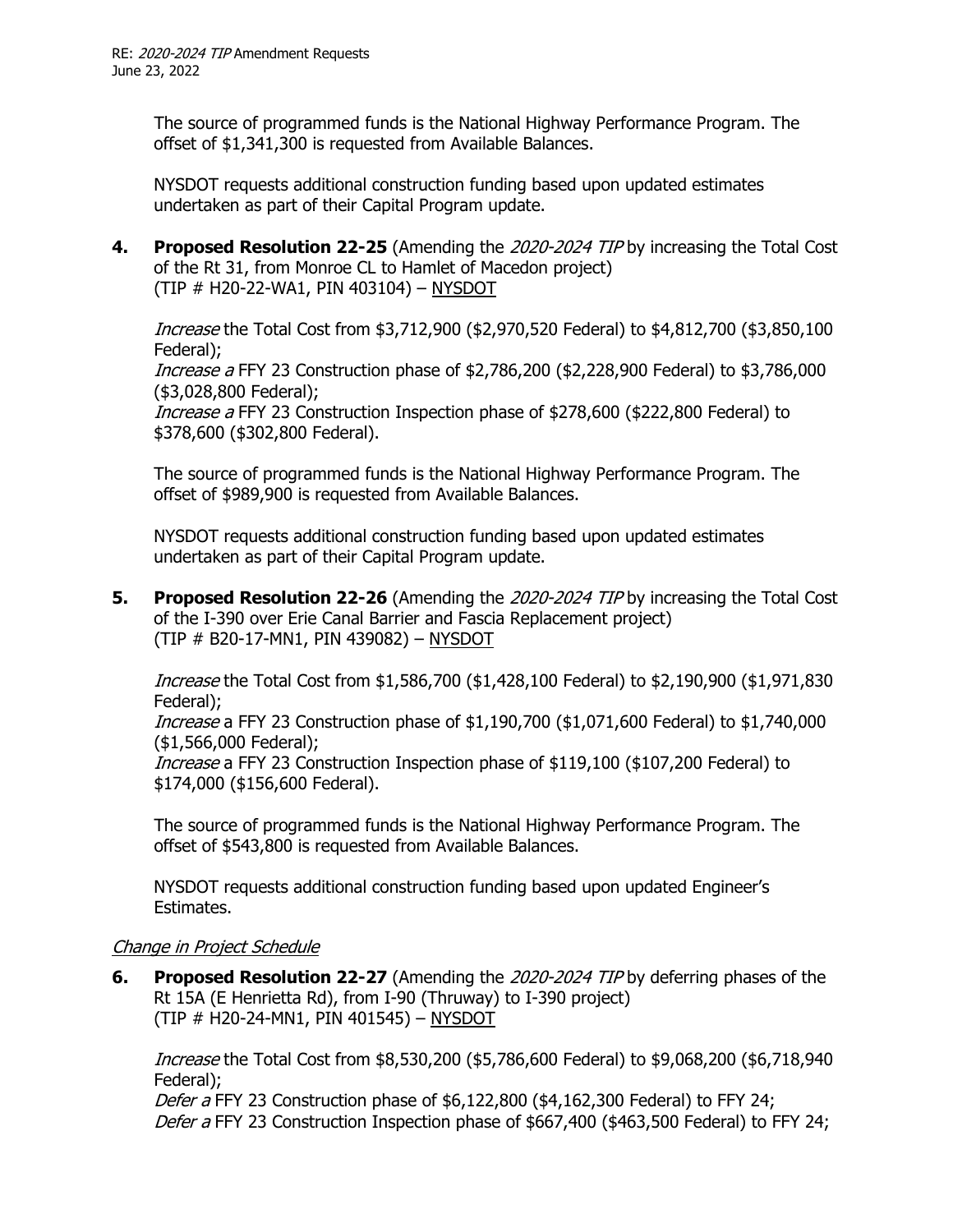Increase a FFY 24 Construction phase of \$6,122,800 (\$4,162,300 Federal) to \$6,748,800 (\$5,094,640 Federal);

Decrease a FFY 24 Construction Inspection phase of \$667,400 (\$463,500 Federal) to \$579,400 (\$463,500 Federal).

The source of programmed funds is the Surface Transportation Block Grant – Flex. The offset of \$932,340 is requested from Available Balances.

NYSDOT requests additional construction funding based upon updated Engineer's Estimates. Construction phases will be deferred due to additional time required for ROW acquisitions related to the culvert replacements included in the project.

**7. Proposed Resolution 22-28** (Amending the 2020-2024 TIP by deferring phases of the Rt 204 (Brooks Ave), Rt 33A to Rochester City Line project) (TIP # H17-76-MN1, PIN 420426) – NYSDOT

Increase the Total Cost from \$4,030,650 (\$3,224,520 Federal) to \$4,530,250 (\$3,624,200 Federal);

Defer a FFY 23 Construction phase of \$2,942,400 (\$2,353,920 Federal) to FFY 24; Defer a FFY 23 Construction Inspection phase of \$252,625 (\$202,100 Federal) to FFY 24; Increase a FFY 24 Construction phase of \$2,942,400 (\$2,353,920 Federal) to \$3,442,000 (\$2,753,600 Federal).

The sources of programmed funds are the National Highway Performance Program and the Surface Transportation Block Grant – Large Urban. The offsets of \$371,184 (NHPP) and \$28,496 (STBG Lg Urb) are requested from Available Balances.

NYSDOT requests additional construction funding based upon updated estimates undertaken as part of their Capital Program update

**8. Proposed Resolution 22-29** (Amending the 2020-2024 TIP by deferring phases of the I-490 Preventive Maintenance (Garnsey Rd to I-90) project) (TIP # H20-57-R41, PIN 449057) – NYSDOT

Decrease the Total Cost from \$7,140,000 (\$6,425,720 Federal) to \$1,023,850 (\$921,465 Federal);

Decrease a FFY 23 Detailed Design phase of \$519,100 (\$466,900 Federal) to \$261,050 (\$234,945 Federal);

Defer a FFY 24 Construction phase of \$5,325,600 (\$4,793,000 Federal) to FFY 26; Defer a FFY 24 Construction Inspection phase of \$532,500 (\$479,300 Federal) to FFY 26.

The source of programmed funds is the National Highway Performance Program. The offset of FFY 23 funds will be provided to Available Balances.

The Construction phases will be reprogrammed in FFY 26 to align work zone operations with the I-490 over Erie Canal and Kreag Rd Bridge Replacement project. The timing of the Construction phases is beyond the horizon of the 2020-2024 TIP but will be included in the 2023-2027 TIP anticipated to be adopted in August.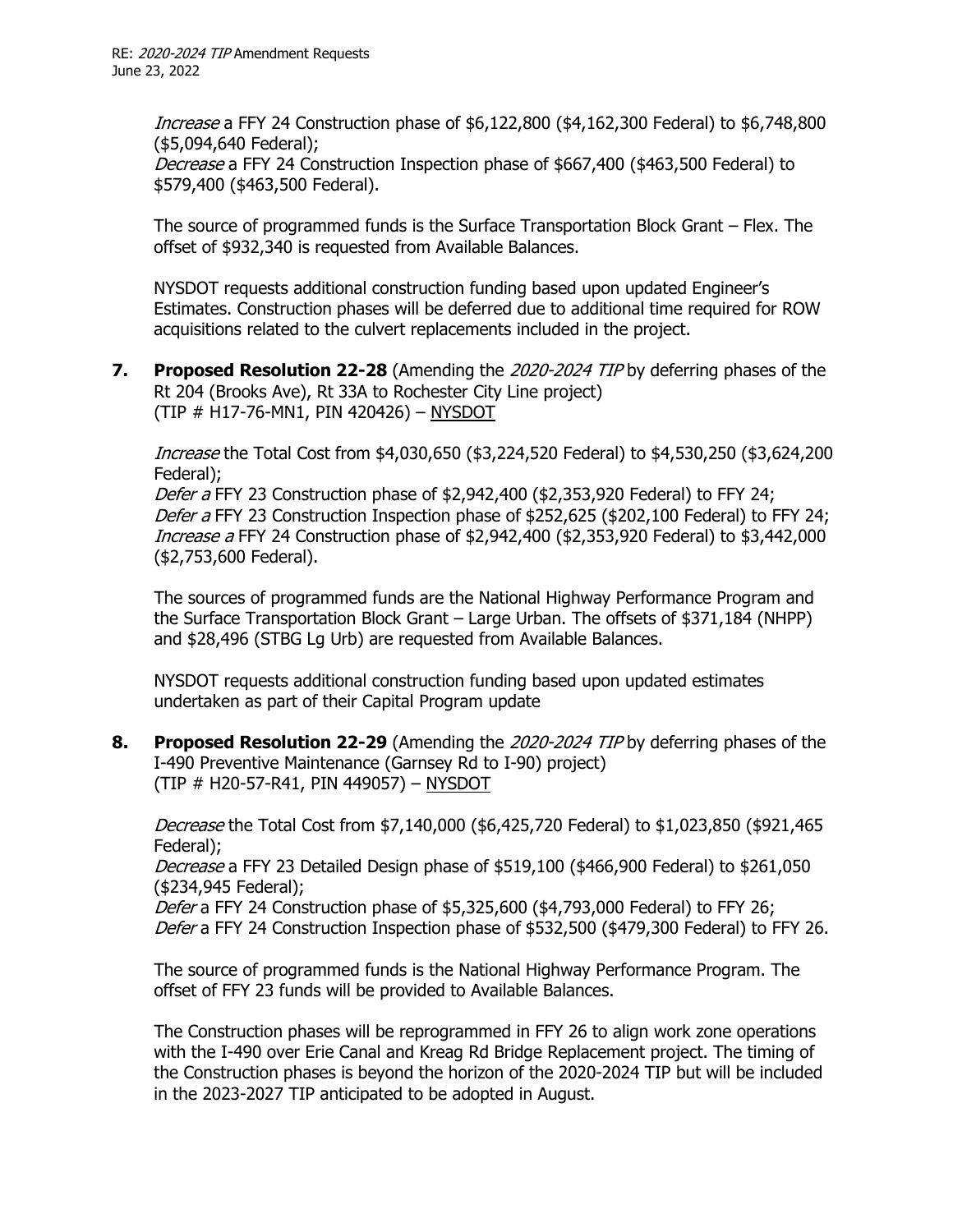# **Attachment B – TIP Amendments: Transit**

RGRTA is required to prepare an annual Program of Projects with a public review process and FTA approval. The proposed amendments will align the TIP with the schedule of the FFY 22 Program of Projects and the RGRTA Capital Improvement Program of the 2022-25 Comprehensive Strategic Plan.

**9. Proposed Resolution 22-30** (Amending the 2020-2024 TIP by increasing the Total Cost of the Preventive Maintenance – RTS & RTS Access for FFY 2022 project) (TIP # T20-03-MN1, PIN 482276) – RGRTA

Increase the Total Cost from \$6,014,177 (\$4,811,341 Federal) to \$15,154,723 (\$12,123,778 Federal); Increase a FFY 22 Other phase from \$6,014,177 (\$4,811,341 Federal) to \$15,154,723 (\$12,123,778 Federal).

The source of Federal funds is the FTA Urbanized Area Formula Funding (Section 5307).

**10. Proposed Resolution 22-31** (Amending the 2020-2024 TIP by increasing the Total Cost of the Associated Transit Improvements (FFY 2022) project) (TIP # T20-08-MN1, PIN 482280) – RGRTA

Increase the Total Cost from \$150,271 (\$120,217 Federal) to \$160,289 (\$128,231 Federal); Increase a FFY 22 Other phase from \$150,271 (\$120,217 Federal) to \$160,289 (\$128,231 Federal).

The source of Federal funds is the FTA Urbanized Area Formula Funding (Section 5307) Program.

**11. Proposed Resolution 22-32** (Amending the 2020-2024 TIP by decreasing the number of vehicles in the Replace 40-ft Buses (FY 21) and Replace 40-ft Buses (FY 21/22) projects)

(TIP # T20-12-MN1, PIN 482267) – RGRTA (TIP # T20-11-MN1, PIN 482240) – RGRTA

Combine the Replace 40-ft Buses (FY 21) (TIP # T20-12-MN1) and Replace 40-ft Buses  $(FY 21)$  (TIP  $#T20-11-MN1$ ) projects;

Defer a FFY 21 Other phase of \$7,615,985 (\$2,644,338 Federal) to FFY 22; Decrease the combined Total Cost from \$19,555,086 (\$12,195,617 Federal) to \$15,190,579 (\$5,284,337 Federal);

Decrease a FFY 22 Other phase from \$19,555,086 (\$12,195,617 Federal) to \$15,190,579 (\$5,284,337 Federal);

Change combined Project Description to "Replace 37 27 40-foot transit buses (PIN 482267)".

The sources of Federal funds are the FTA Urbanized Area Formula Funding and Buses and Bus Facilities Grants (Sections 5307 and 5339). The project includes \$8,585,159 of NYS Accelerated Transit Capital funding.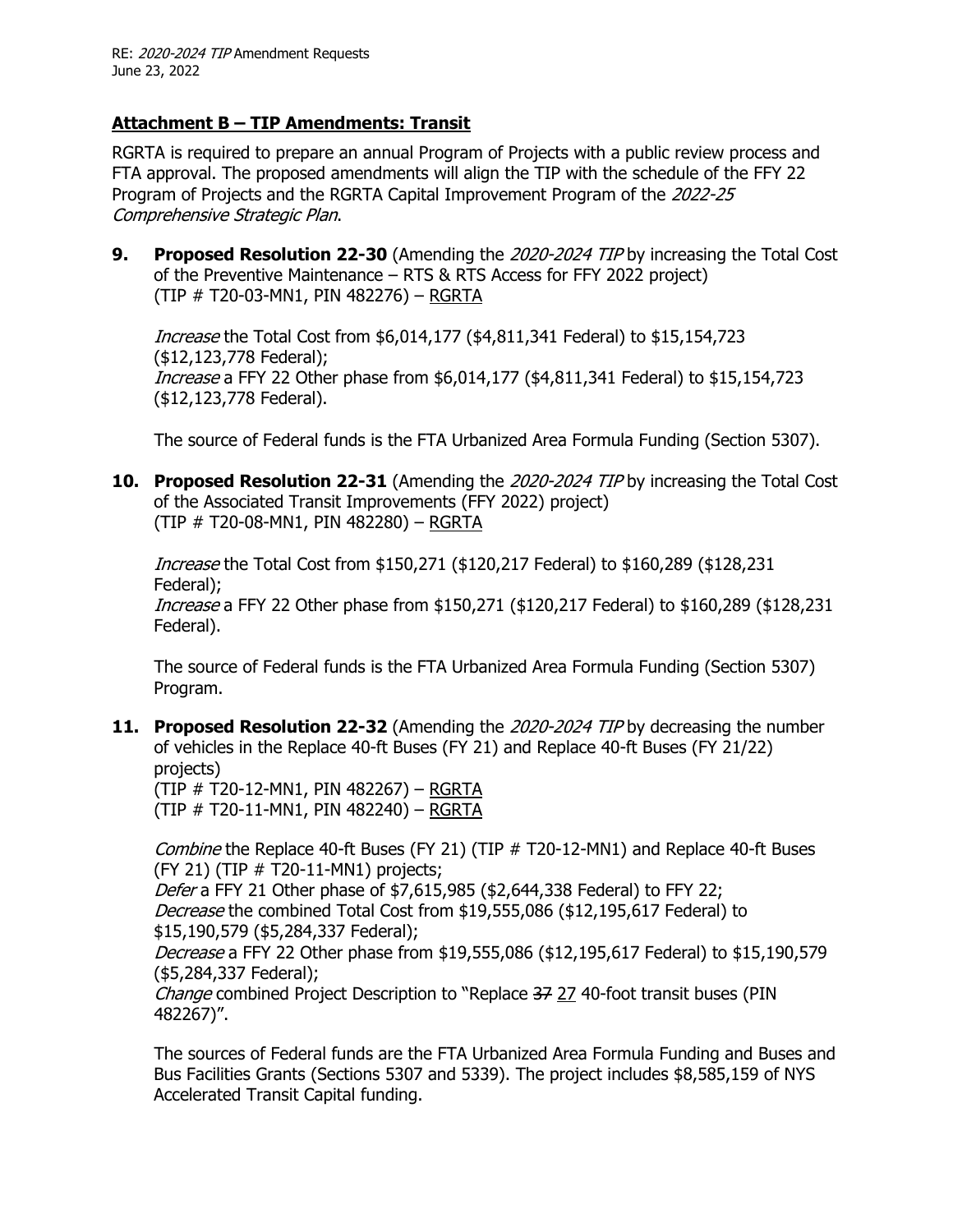**12. Proposed Resolution 22-33** (Amending the 2020-2024 TIP by increasing the Total Cost of the Replace 60-ft Buses (FY 22/23) project) (TIP # T20-13-MN1, PIN 482268) – RGRTA

Increase the Total Cost from \$9,202,515 (\$7,362,013 Federal) to \$9,473,205 (\$3,447,230 Federal); Increase a FFY 22 Other phase from \$9,202,515 (\$7,362,013 Federal) to \$9,473,205 (\$3,447,230 Federal); Change Project Description to Replace 10 60-foot 9 40-foot transit buses; Change Project Name to Replace 40-ft Buses (FY 22/23)".

The sources of Federal funds are the FTA Urbanized Area Formula Funding and Buses and Bus Facilities Grants (Sections 5307 and 5339).

**13. Proposed Resolution 22-34** (Amending the 2020-2024 TIP by increasing the Total Cost of the RTS Access Paratransit Facility project) (TIP # T20-31-MN1, PIN 482307) – RGRTA

Increase the Total Cost from \$300,000 (\$240,000 Federal) to \$5,900,000 (\$2,446,661 Federal); Add a FFY 22 Other phase of \$5,600,000 (\$2,206,661 Federal);

Change the Project Description to "Design Replacement of RTS Access paratransit facility at a new location".

The source of Federal funds is the FTA Urbanized Area Formula Funding (Section 5307).

**14. Proposed Resolution 22-35** (Amending the 2020-2024 TIP by increasing the Total Cost of the Replace Paratransit Buses (FY 22/23) project) (TIP # T20-17-MN1, PIN 482286) – RGRTA

Increase the Total Cost from \$724,068 (\$579,254 Federal) to \$990,964 (\$792,771 Federal); Increase a FFY 22 Other phase from \$724,068 (\$579,254 Federal) to \$990,964 (\$792,771 Federal).

The source of Federal funds is the FTA Urbanized Area Formula Funding (Section 5307). This cost increase reflects updated unit cost estimates.

# **15. Proposed Resolution 22-36** (Amending the 2020-2024 TIP by adding the On-Demand Vehicles project)

(TIP # T20-32-MN1, PIN 482308) – RGRTA

Add a New Project with a Total Cost of \$955,500 (\$764,400 Federal); Add a FFY 22 Other phase of \$955,500 (\$764,400 Federal).

The source of Federal funds is the FTA Urbanized Area Formula Funding (Section 5307).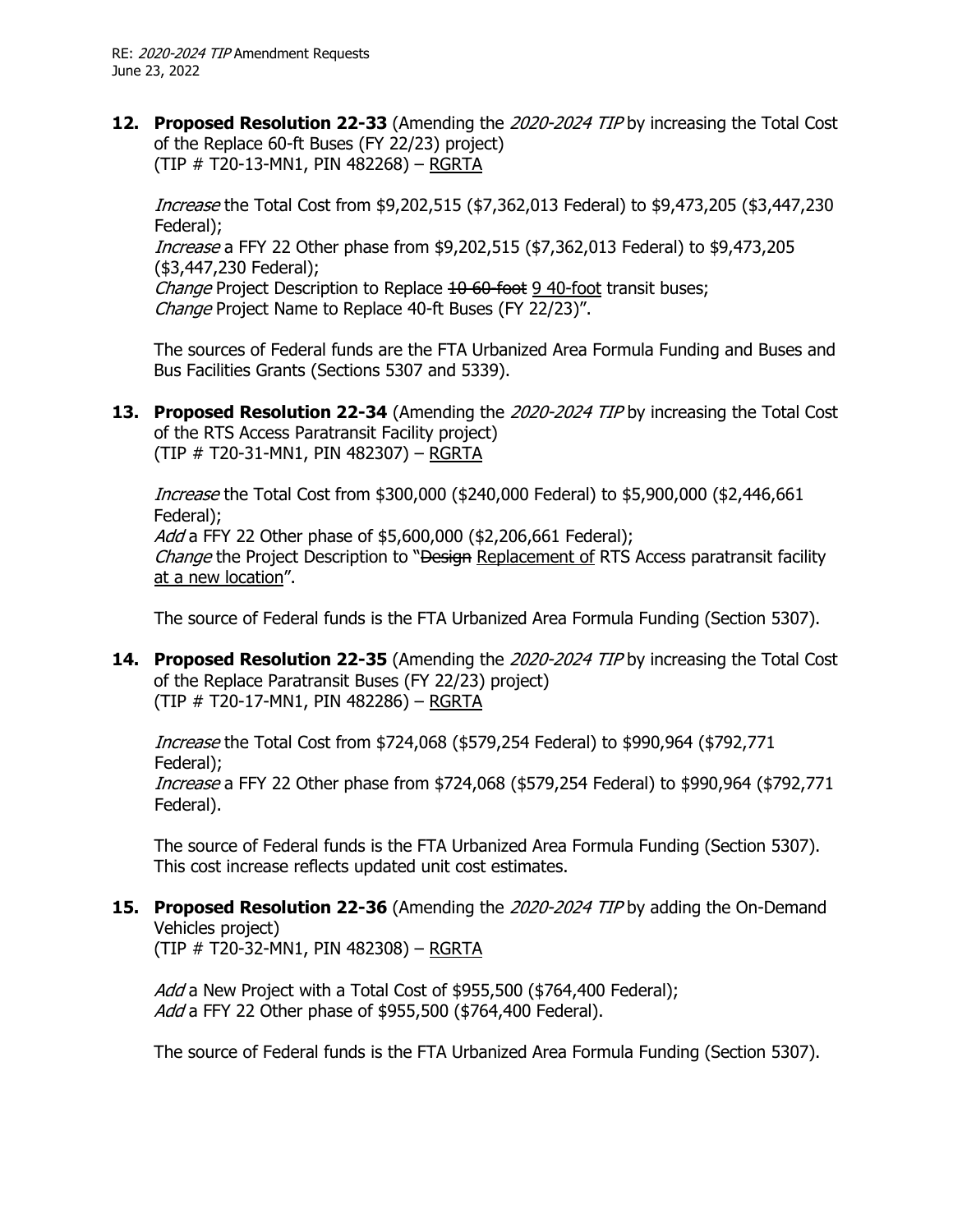**16. Proposed Resolution 22-37** (Amending the 2020-2024 TIP by adding the Garage D Design & Environmental Review project) (TIP # T20-33-MN1, PIN 482309) – RGRTA

Add a New Project with a Total Cost of \$750,000 (\$600,000 Federal); Add a FFY 22 Other phase of \$750,000 (\$600,000 Federal).

The source of Federal funds is the FTA Urbanized Area Formula Funding (Section 5307).

**17. Proposed Resolution 22-38** (Amending the 2020-2024 TIP by adding the Connection Hubs – Phase II project) (TIP # T20-34-MN1, PIN 482310) – RGRTA

Add a New Project with a Total Cost of \$3,390,001 (\$2,053,002 Federal); Add a FFY 22 Other phase of \$3,390,001 (\$2,053,002 Federal).

The source of Federal funds is the FTA Urbanized Area Formula Funding (Section 5307).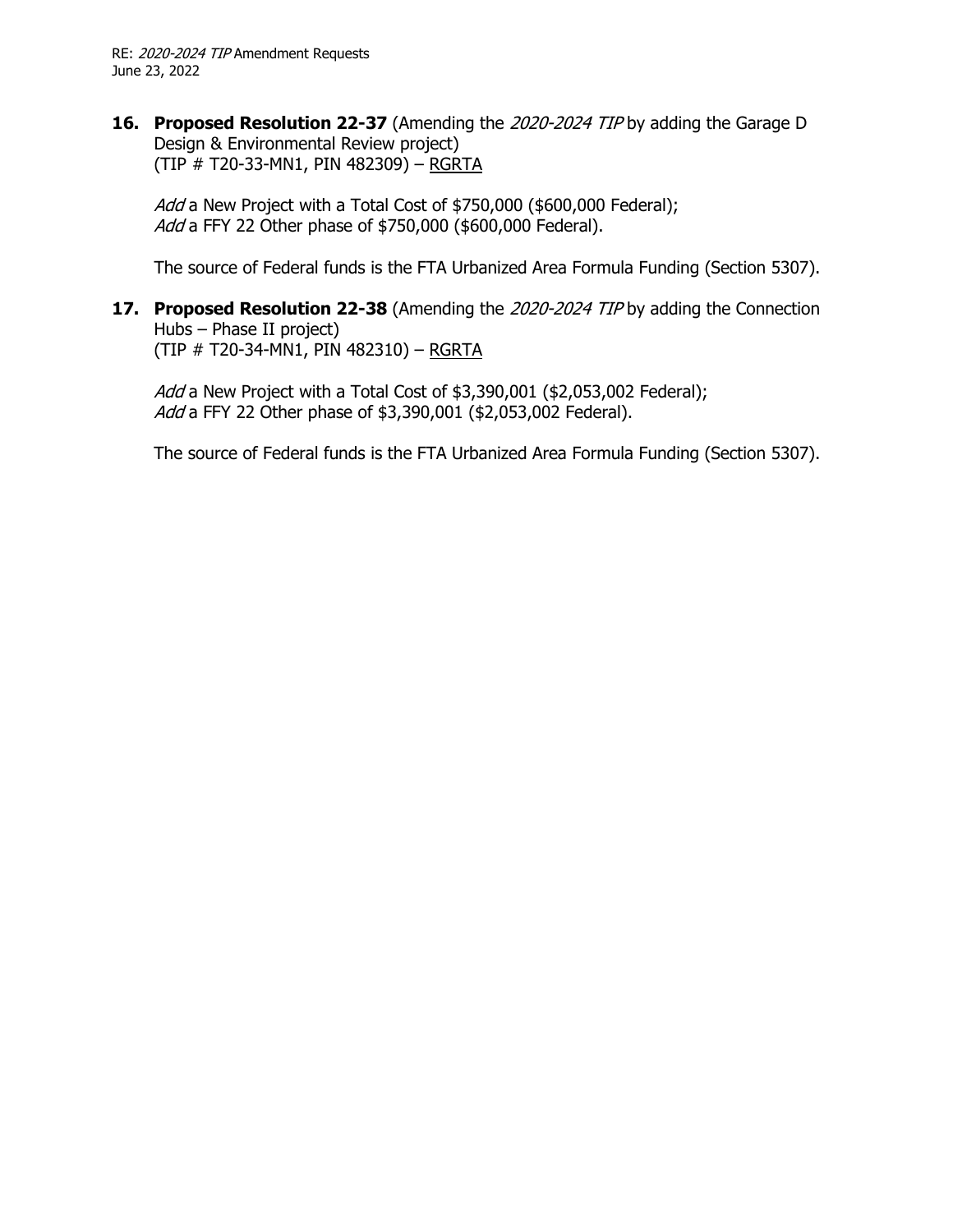| Attachment C             |                     | <b>TDC Recommended</b>    |                            |                                 |                       |                            |                                  |
|--------------------------|---------------------|---------------------------|----------------------------|---------------------------------|-----------------------|----------------------------|----------------------------------|
|                          |                     |                           | (Fiscal Constraint Table)  |                                 |                       |                            | effective June 30, 2022          |
|                          | 2020                | 2021                      | 2022                       | 3-Year Total                    | 2023                  | 2024                       | <b>5-Year Total</b>              |
|                          |                     |                           | <b>FHWA</b>                |                                 |                       |                            |                                  |
| <b>NHPP</b>              |                     |                           |                            |                                 |                       |                            |                                  |
| Regional Planning Target | \$35,305,406        | \$37,078,028              | \$37,102,066               | \$109,485,500                   | \$37,126,103          | \$37,126,103               | \$183,737,706                    |
| Statewide                | \$8,517,850         | \$18,717,980              | \$17,692,680               | \$44,928,510                    | \$4,896,000           | \$2,938,409                | \$52,762,919                     |
| Programmed               | (42, 470, 300)      | (\$56,521,300)            |                            | (\$50,659,900)  (\$149,651,500) | (\$41,472,100)        | (\$36,629,200)             | (\$227,752,800)                  |
| <b>Balance</b>           | \$1,352,956         | (\$725,292)               | \$4,134,846                | \$4,762,510                     | $\overline{$}550,003$ | \$3,435,312                | \$8,747,825                      |
| <b>STBG Flex</b>         |                     |                           |                            |                                 |                       |                            |                                  |
| Regional Planning Target | \$15,068,398        | \$15,127,729              | \$15,137,537               | \$45,333,664                    | \$15,147,344          | \$15,147,344               | \$75,628,352                     |
| Statewide                | \$598,400           | \$255,373                 | \$4,125,900                | \$4,979,673                     | \$0                   | \$397,080                  | \$5,376,753                      |
| Programmed               | ( \$16,611,500)     | (\$15,818,700)            | (\$17,459,800)∥            | $(*49,890,000)$                 | $(*6,337,300)$        | (\$16,223,600)             | $(*72,450,900)$                  |
| <b>Balance</b>           | (\$944,702)         | (435,598)                 | \$1,803,637                | \$423,337                       | \$8,810,044           | $($ \$679,176) $\parallel$ | \$8,554,205                      |
| <b>STBG LG URB</b>       |                     |                           |                            |                                 |                       |                            |                                  |
| Regional Planning Target | \$8,644,715         | \$8,975,914               | \$9,920,950                | \$27,541,579                    | \$10,865,986          | \$10,865,986               | \$49,273,551                     |
| Statewide                | \$0                 | \$0                       | \$0                        | \$0                             | \$0                   | \$0                        | \$0                              |
| Programmed               | (\$8,773,100)       | $(*8,370,900)$            | (\$7,870,800)              | (\$25,014,800)                  | $(*8,875,700)$        | ( \$10,397,500)            | $(*44,288,000)$                  |
| <b>Balance</b>           | ( \$128, 385)       | \$605,014                 | \$2,050,150                | \$2,526,779                     | \$1,990,286           | \$468,486                  | \$4,985,551                      |
| <b>STBG OSB</b>          |                     |                           |                            |                                 |                       |                            |                                  |
| Regional Planning Target | \$1,945,000         | \$1,945,000               | \$1,951,183                | \$5,841,183                     | \$1,957,366           | \$1,957,366                | \$9,755,915                      |
| Statewide                | \$3,211,950         | \$3,283,200               | \$242,440                  | \$6,737,590                     | \$11,875              | \$1,564,816                | \$8,314,281                      |
| Programmed               | (\$4,863,900)       | (\$4,998,000)             | (\$2,334,800)              | $($ \$12,196,700) $ $           | (\$1,981,000)         | (\$2,361,500)              | (\$16,539,200)                   |
| <b>Balance</b>           | \$293,050           | \$230,200                 | $($ \$141,177) $\parallel$ | \$382,073                       | ( \$11,759)           | \$1,160,682                | \$1,530,996                      |
| <b>HSIP</b>              |                     |                           |                            |                                 |                       |                            |                                  |
| Regional Planning Target | \$3,706,514         | \$3,818,327               | \$4,592,454                | \$12,117,295                    | \$5,366,580           | \$5,366,580                | \$22,850,455                     |
| Statewide                | \$2,122,550         | \$12,400,000              | \$198,000                  | \$14,720,550                    | \$1,980,000           | \$0                        | \$16,700,550                     |
| Programmed               | (\$6,351,500)       | (\$15,875,900)            | $(\$1,703,000)$            | ( \$23,930,400)                 | (\$8,656,700)         | \$0                        | $(*32,587,100)$                  |
| Balance                  | $($ \$522,436)      | \$342,427                 | \$3,087,454                | \$2,907,445                     | (\$1,310,120)         | \$5,366,580                | \$6,963,905                      |
| <b>Other</b>             | e.g. TAP, CMAQ, etc |                           |                            |                                 |                       |                            |                                  |
| Regional Planning Target | \$0                 | \$0                       | \$0                        | \$0                             | \$0                   | \$0                        | \$0                              |
| Statewide                | \$3,157,200         | \$5,975,100               | \$4,972,400                | \$14,104,700                    | \$17,453,000          | \$0                        | \$31,557,700                     |
| Programmed               | (\$3,157,200)       | $($ \$5,975,100)          | (\$4,972,400)              | (\$14,104,700)                  | (\$17,453,000)        | \$0                        | $($ \$31,557,700)                |
| Balance                  | \$0                 | \$0                       | \$0                        | \$0                             | \$0                   | \$0                        | \$0                              |
|                          |                     |                           | <b>FHWA Total</b>          |                                 |                       |                            |                                  |
| <b>Planning Target</b>   | \$64,670,033        | \$66,944,998              | \$68,704,190               | \$200,319,221                   | \$70,463,379          | \$70,463,379 ∥             | \$341,245,979                    |
| Statewide                | \$17,607,950        | \$40,631,653              | \$27,231,420               | \$85,471,023                    | \$24,340,875          | \$4,900,305                | \$114,712,203                    |
| Programmed               |                     | $($82,227,500)$ ######### |                            | (\$85,000,700)  (\$274,788,100) | $(\$84,775,800)$      |                            | $(\$65,611,800)$ (\$425,175,700) |
| Balance                  | \$50,483            | \$16,751                  | \$10,934,910               | \$11,002,144                    | \$10,028,454          | \$9,751,884                | \$30,782,482                     |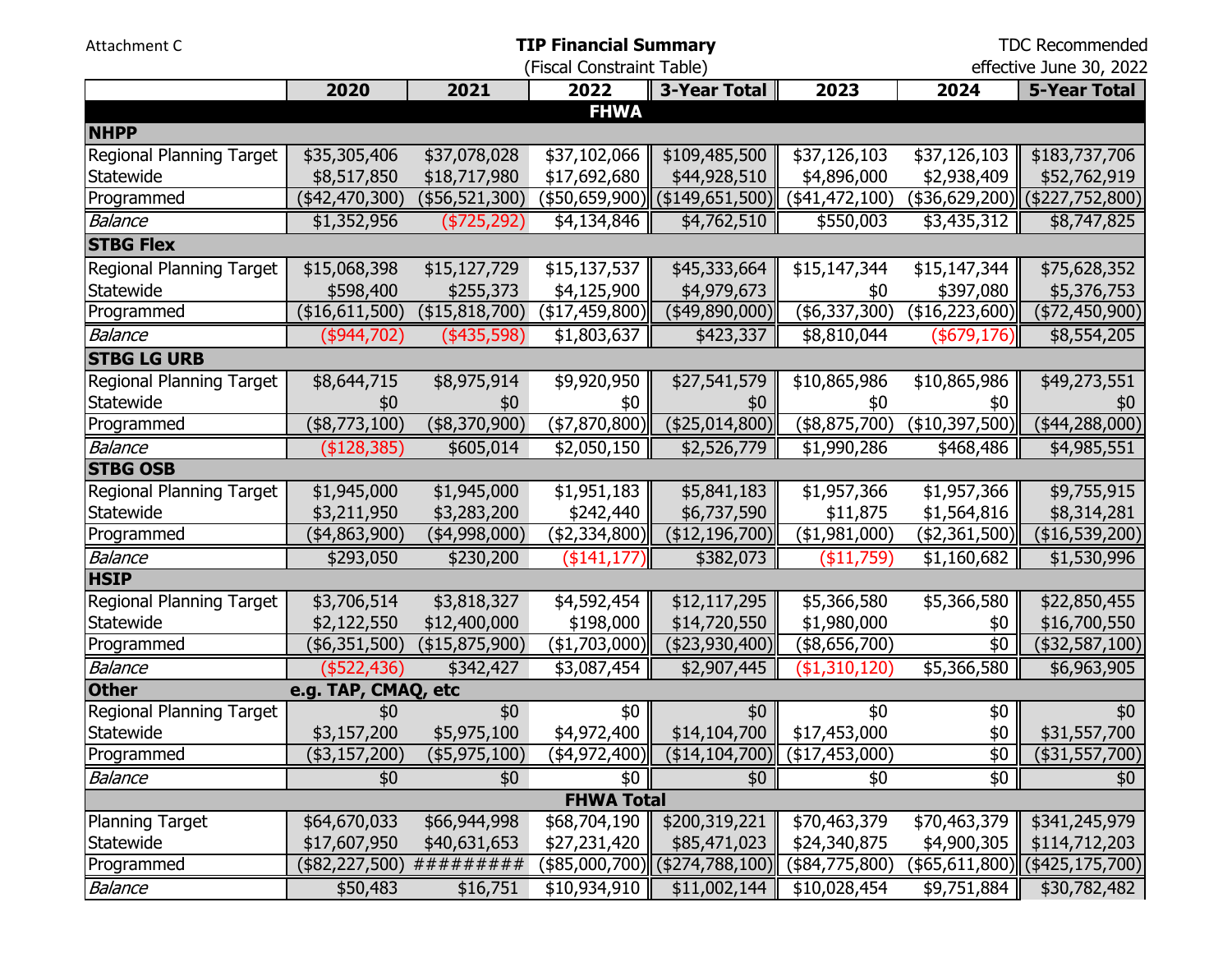| Attachment C       |                   | <b>TDC Recommended</b> |                           |                     |                 |                       |                         |
|--------------------|-------------------|------------------------|---------------------------|---------------------|-----------------|-----------------------|-------------------------|
|                    |                   |                        | (Fiscal Constraint Table) |                     |                 |                       | effective June 30, 2022 |
|                    | 2020              | 2021                   | 2022                      | <b>3-Year Total</b> | 2023            | 2024                  | <b>5-Year Total</b>     |
|                    |                   |                        | <b>FTA</b>                |                     |                 |                       |                         |
| <b>FTA 5307</b>    |                   |                        |                           |                     |                 |                       |                         |
| Apportionment      | \$12,868,782      | \$12,823,103           | \$16,080,060              |                     | \$16,690,934    | \$17,129,074          |                         |
| Prior FFY Balance  | \$4,688,071       | \$6,428,953            | \$8,094,256               | \$53,252,016        | \$587,816       | \$1,643,650           | \$87,072,024            |
| Fed./State Award   | \$0               | \$5,000,000            | \$1,792,000               |                     | \$0             | \$0                   |                         |
| Programmed         | (\$11,127,900)    | (\$16, 157, 800)       | (\$25,378,500)            | $(*52,664,200)$     | (\$15,635,100)  | (\$10, 123, 500)      | $(*78,422,800)$         |
| <b>Balance</b>     | \$6,428,953       | \$8,094,256            | \$587,816                 | \$587,816           | \$1,643,650     | \$8,649,224           | \$8,649,224             |
| <b>FTA 5339</b>    |                   |                        |                           |                     |                 |                       |                         |
| Apportionment      | \$1,191,156       | \$1,090,152            | \$1,046,070               |                     | \$1,154,501     | \$1,184,440           |                         |
| Prior FFY Balance  | \$3,375,422       | \$3,673,778            | \$2,767,830               | \$6,702,800         | \$0             | \$1                   | \$9,041,741             |
| Fed./State Award   | \$0               | \$0                    | \$0                       |                     | \$0             | \$0                   |                         |
| Programmed         | $(*892,800)$      | (\$1,996,100)          | $($ \$3,813,900) $ $      | $(*6,702,800)$      | (\$1,154,500)   | \$0                   | $(*7,857,300)$          |
| <b>Balance</b>     | \$3,673,778       | \$2,767,830            | \$0                       | \$0                 | \$1             | \$1,184,441           | \$1,184,441             |
| FTA 5310/5311/5312 |                   |                        |                           |                     |                 |                       |                         |
| Allocation/Award   | \$9,477,302       | \$19,968               | \$0                       | \$9,497,270         | \$0             | \$0                   | \$18,994,540            |
| Programmed         | (\$9,477,302)     | (\$19,968)             | \$0                       | (\$9,497,270)       | \$0             | \$0                   | $(*18,994,540)$         |
| <b>Balance</b>     | \$0               | \$0                    | $\overline{50}$           | $\overline{60}$     | $\overline{60}$ | $\sqrt{6}$            | \$0                     |
|                    |                   |                        | <b>FTA Total</b>          |                     |                 |                       |                         |
| Allocation         | \$23,537,240      | \$13,933,223           | \$17,126,130              |                     | \$17,845,435    | \$18,313,514          |                         |
| Prior FFY Balance  | \$8,063,493       | \$10,102,731           | \$10,862,086              | \$69,452,086        | \$587,816       | \$1,643,651           | \$105,611,035           |
| Fed./State Award   | \$0               | \$5,000,000            | \$1,792,000               |                     | \$0             | \$0                   |                         |
| Programmed         | $($ \$21,498,002) | (\$18,173,868)         | (\$29,192,400)            | $($ \$68,864,270)   | (\$16,789,600)  | $($ \$10,123,500) $ $ | $($ \$95,777,370)       |
| Balance            | \$10,102,731      | \$10,862,086           | \$587,816                 | \$587,816           | \$1,643,651     | \$9,833,665           | \$9,833,665             |

| Planning Target - Region 4 totals per TIP/STIP Policy Guidance and Instructions and NYS MOU. Planning Targets may be adjusted at the<br>end of a FFY to reflect phase authorization changes for which NYSDOT Main Office manages fiscal constaint on a statewide basis. |
|-------------------------------------------------------------------------------------------------------------------------------------------------------------------------------------------------------------------------------------------------------------------------|
| Notes: Statewide - Federal funds administered by NYSDOT Main Office                                                                                                                                                                                                     |
| Other - Includes FASTLANE, TAP, TEP, earmarks, and other discretionary programs                                                                                                                                                                                         |
| Prior FFY Balance - Includes balances of FTA apportionments from previous two FFYs                                                                                                                                                                                      |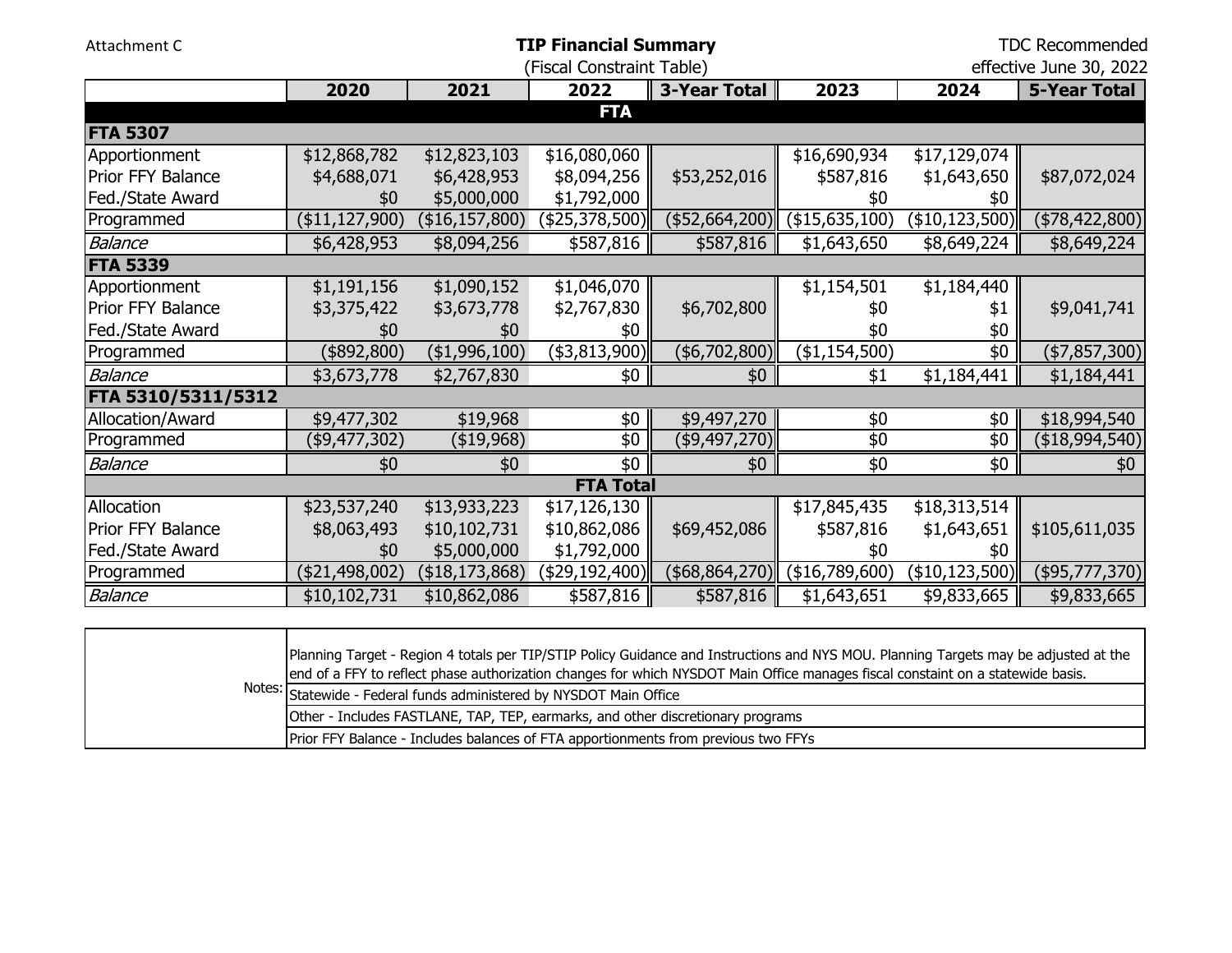# **RESOLUTION**

# **Resolution 22-22 Amending the** 2020-2024 TIP **by increasing the Total Cost of the CR 4 at CR 20 Intersection Improvements project (TIP # H20-02-ON2, PIN 4ON005)**

### **WHEREAS,**

- 1. The 2020-2024 Transportation Improvement Program (TIP) identifies those projects to receive federal transportation funding within the seven-county GTC TIP area;
- 2. Ontario County proposes the following change to the 2020-2024 TIP:
	- a.  $CR$  4 at CR 20 Intersection Improvements (TIP  $#$  H20-02-ON2, PIN 40N005) Increase the Total Cost from \$3,313,300 (\$2,982,000 Federal) to \$4,011,400 (\$3,610,300 Federal); *Increase* a FFY 23 Construction phase from \$2,489,600 (\$2,240,600 Federal) to \$3,154,000 (\$2,838,600 Federal); Increase a FFY 23 Construction Inspection phase \$411,300 (\$370,200 Federal) to \$445,000 (\$400,500 Federal);
- 3. The source of Federal funds is the Highway Safety Improvement Program;
- 4. The proposed change is described on the attached Project Detail Sheet;
- 5. The timing of this project is such that an amendment of the 2020-2024 TIP is now called for;
- 6. The Council is satisfied that this amendment of the 2020-2024 TIP is within the limits of reasonably expected funding resources and is consistent with the Long Range Transportation Plan.

- 1. That the Genesee Transportation Council amends the 2020-2024 TIP by increasing the Total Cost of the CR 4 at CR 20 Intersection Improvements project (TIP # H20-02-ON2, PIN 4ON005), and will update the existing TIP table accordingly; and
- 2. That this resolution takes effect immediately;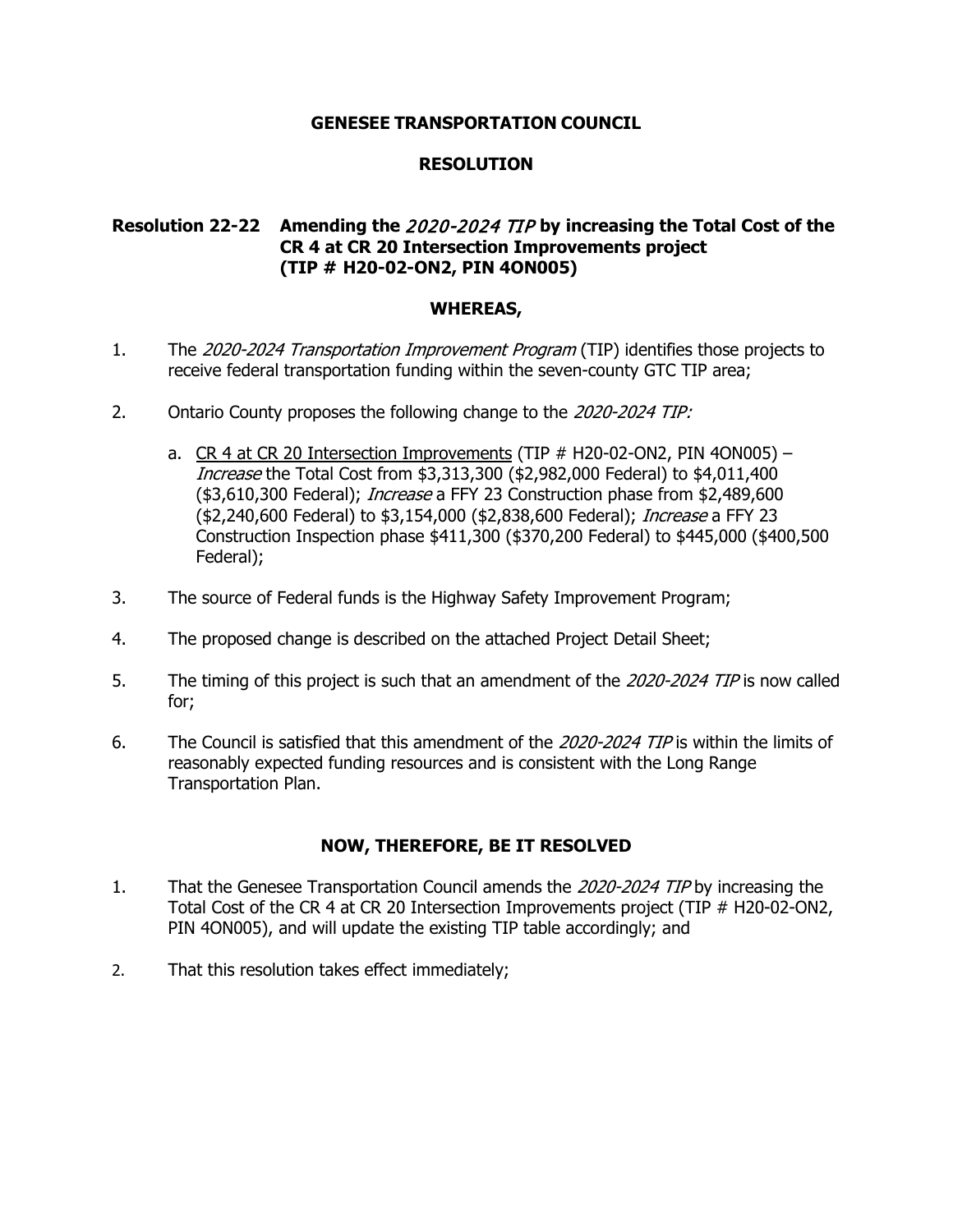The undersigned duly qualified Secretary of the Genesee Transportation Council certifies that the foregoing is a true and correct copy of a resolution adopted at a legally convened meeting of the Genesee Transportation Council held on June 30, 2022.

Date <u>\_\_\_\_\_\_\_\_\_\_\_\_\_\_</u>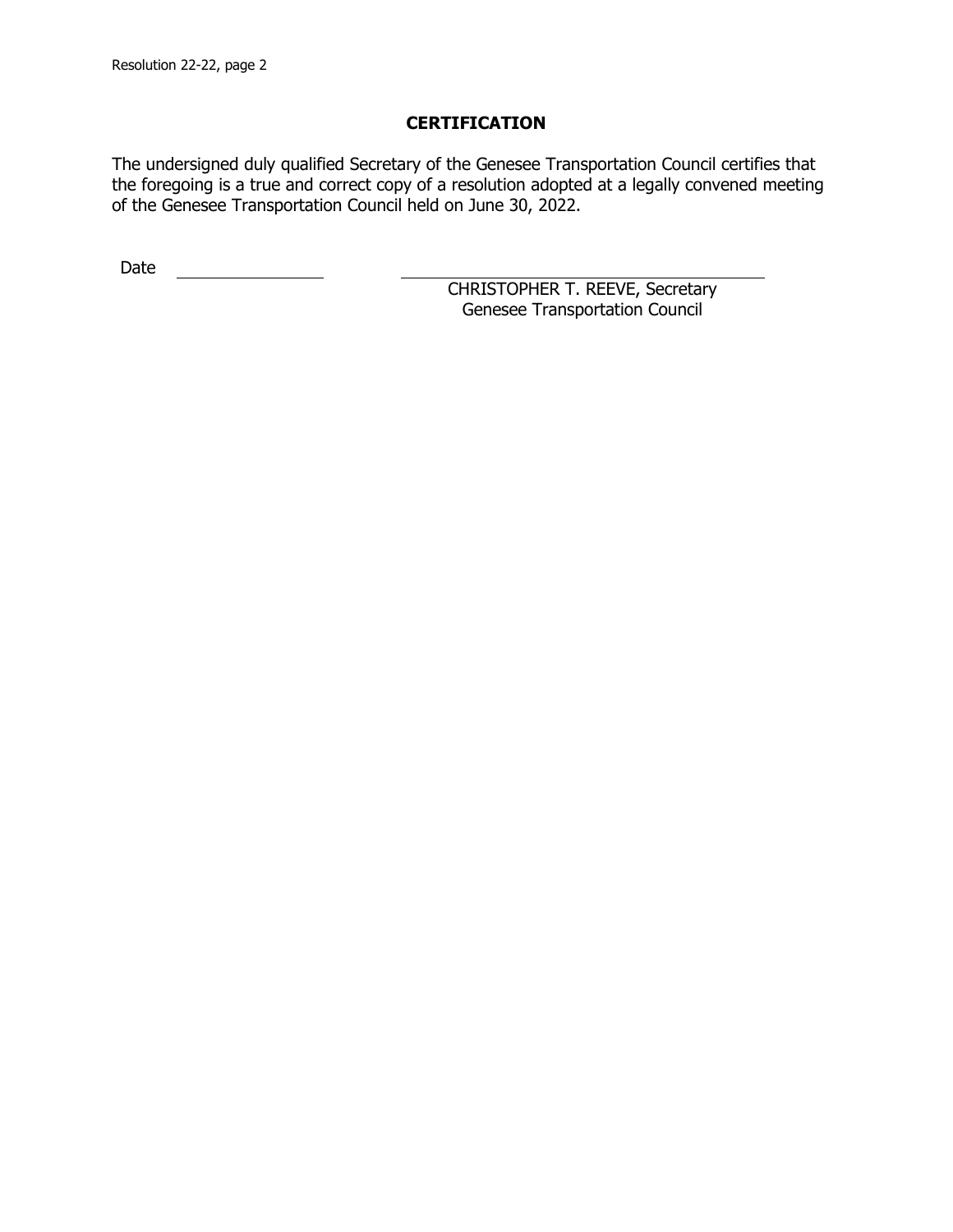|                         | GTC 2020-2024 Transportation Improvement Program                                                       | <b>Res:</b> 22-22                      |
|-------------------------|--------------------------------------------------------------------------------------------------------|----------------------------------------|
|                         | Project Name: CR 4 at CR 20 Intersection Improvements                                                  | TIP #: H20-02-ON2                      |
| Project Type: Safety    |                                                                                                        | PIN: 40N005                            |
|                         | Lead Agency: Ontario County                                                                            | Mode: Highway                          |
| Project<br>Description: | Reconstruct the intersection of CR 4 at CR 20 to reduce crashes in the Town of Seneca, Ontario County. | County: Ontario<br>Muni.: T. of Seneca |
|                         |                                                                                                        |                                        |

|                            |           |            |      |       |                 |         |       |         | Federal Fiscal Year (FFY) |       |      |         |      |         |                      |
|----------------------------|-----------|------------|------|-------|-----------------|---------|-------|---------|---------------------------|-------|------|---------|------|---------|----------------------|
|                            |           |            |      |       | <b>Existing</b> |         |       |         | <b>Proposed</b>           |       |      |         |      |         |                      |
| <b>Costs</b>               | (\$'000s) | Prior Yrs. | 2020 | 2021  | 2022            | 2023    | 2024  | Total*  | 2020                      | 2021  | 2022 | 2023    | 2024 | Total*  | Future <sup>**</sup> |
| S Scoping                  |           | \$0        | \$0  | \$46  | \$0             | \$0     | \$0   | \$46    | \$0                       | \$46  | \$0  | \$0     | \$0  | \$46    | \$0                  |
| P Prelim. Engineer.        |           | \$0        | \$0  | \$160 | \$0             | \$0     | \$0   | \$160   | \$0                       | \$160 | \$0  | \$0     | \$0  | \$160   | \$0                  |
| D Detailed Design          |           | \$0        | \$0  | \$137 | \$0             | \$0     | \$0   | \$137   | \$0                       | \$137 | \$0  | \$0     | \$0  | \$137   | \$0                  |
| N ROW Incidentals          |           | \$0        | \$0  | \$46  | \$0             | \$0     | \$0   | \$46    | \$0                       | \$46  | \$0  | $$0$$   | \$0  | \$46    | \$0                  |
| R ROW Acquisition          |           | \$0        | \$0  | \$0   | \$23            | \$0     | \$0   | \$23    | \$0                       | \$0   | \$23 | \$0     | \$0  | \$23    | $\$0$                |
| C Construction             |           | \$0        | \$0  | \$0   | \$0             | \$2,490 | \$0   | \$2,490 | \$0                       | \$0   | \$0  | \$3,154 | \$0  | \$3,154 | \$0                  |
| CI Const. Inspection       |           | \$0        | \$0  | \$0   | \$0             | \$411   | \$0   | \$411   | \$0                       | \$0   | \$0  | \$445   | \$0  | \$445   | \$0                  |
| O Other                    |           | \$0        | $$0$ | \$0   | \$0             | \$0     | \$0   | \$0     | \$0                       | \$0   | \$0  | \$0     | \$0  | \$0     | $\$0$                |
| <b>Total Costs</b>         |           | \$0        | \$0  | \$389 | \$23            | \$2,901 | \$0   | \$3,313 | \$0                       | \$389 | \$23 | \$3,599 | \$0  | \$4,011 | \$0                  |
| <b>Revenues</b><br>Federal | (\$'000s) |            |      |       |                 |         |       |         |                           |       |      |         |      |         |                      |
| <b>NHPP</b>                |           |            | \$0  | \$0   | \$0             | \$0     | \$0   | $$0$$   | $$0$$                     | \$0   | \$0  | \$0     | \$0  | \$0     |                      |
| <b>STBG Flex</b>           |           |            | \$0  | \$0   | \$0             | \$0     | \$0   | \$0\$   | \$0                       | \$0   | \$0  | \$0     | \$0  | \$0     |                      |
| <b>STBG LG URB</b>         |           |            | \$0  | \$0   | \$0             | \$0     | \$0   | \$0     | \$0                       | \$0   | \$0  | \$0     | \$0  | \$0     |                      |
| <b>STBG OSB</b>            |           |            | \$0  | \$0   | \$0             | \$0     | \$0\$ | \$0     | \$0                       | \$0   | \$0  | \$0     | \$0  | \$0     |                      |
| <b>HSIP</b>                |           |            | \$0  | \$350 | \$21            | \$2,611 | \$0   | \$2,982 | \$0                       | \$350 | \$21 | \$3,239 | \$0  | \$3,610 |                      |
| <b>FTA 5307</b>            |           |            | \$0  | \$0   | \$0             | \$0     | $$0$$ | \$0     | $$0$$                     | \$0   | \$0  | \$0     | \$0  | \$0     |                      |
| <b>FTA 5339</b>            |           |            | \$0  | \$0   | \$0             | \$0     | \$0   | \$0     | \$0                       | \$0   | \$0  | \$0     | \$0  | \$0     |                      |
| Other                      |           |            | \$0  | \$0   | \$0             | \$0     | \$0   | \$0     | \$0                       | \$0   | \$0  | \$0     | \$0  | \$0     |                      |
| <b>Federal Share</b>       |           |            | \$0  | \$350 | \$21            | \$2,611 | \$0   | \$2,982 | \$0                       | \$350 | \$21 | \$3,239 | \$0  | \$3,610 |                      |
| <b>State Share</b>         |           |            | \$0  | \$0   | \$0             | \$0     | \$0   | \$0     | \$0                       | \$0   | \$0  | \$0     | \$0  | \$0     |                      |
| Local Share                |           |            | \$0  | \$39  | \$2             | \$290   | \$0   | \$331   | \$0                       | \$39  | \$2  | \$360   | \$0  | \$401   |                      |
| <b>Total Revenues</b>      |           | \$0        | \$0  | \$389 | \$23            | \$2,901 | \$0   | \$3,313 | \$0                       | \$389 | \$23 | \$3,599 | \$0  | \$4,011 | \$0                  |
|                            | Notes: -  |            |      |       |                 |         |       |         |                           |       |      |         |      |         |                      |

\*Total column does NOT include Prior Years or Future Years data.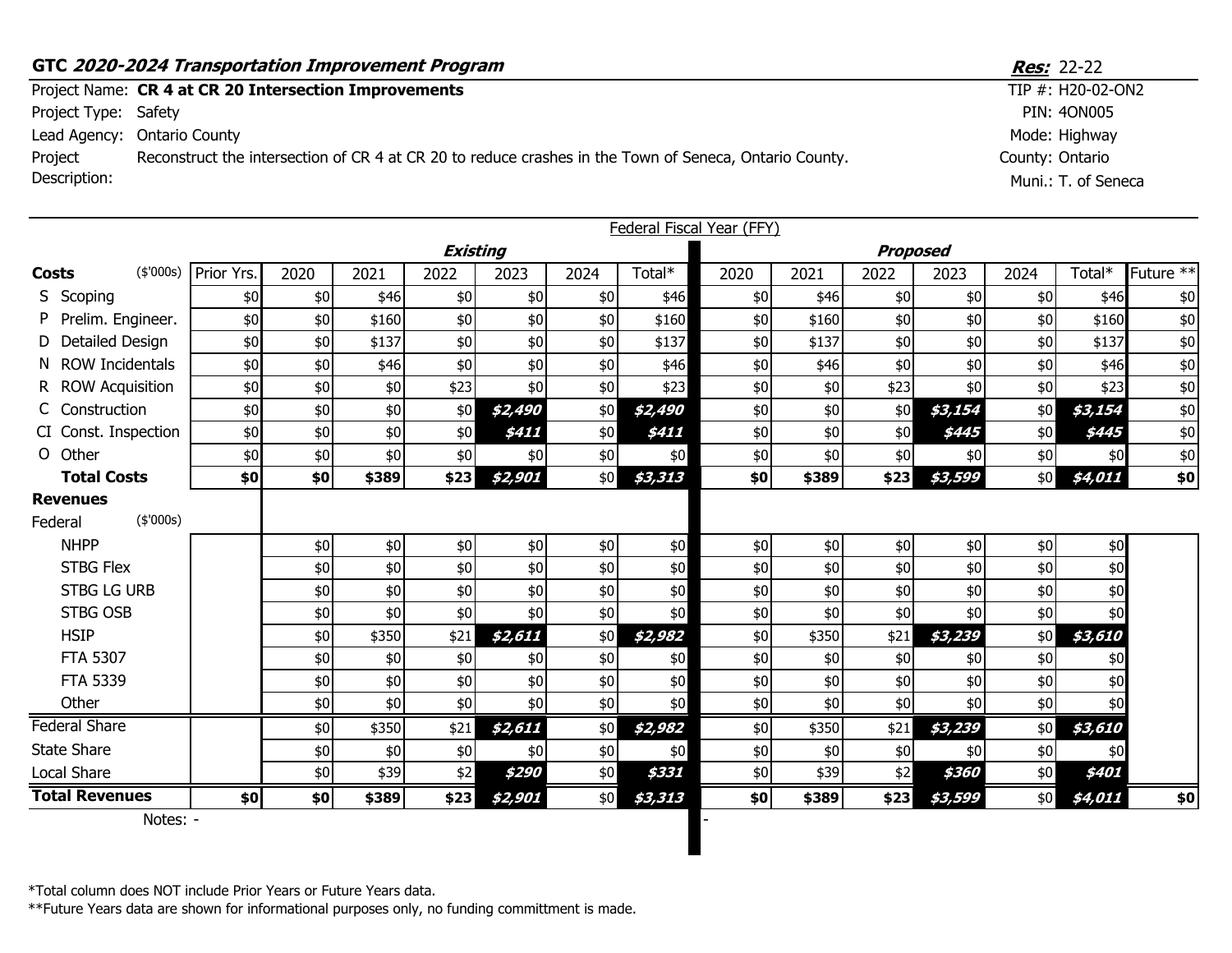# **RESOLUTION**

# **Resolution 22-23 Amending the** 2020-2024 TIP **by increasing the Federal Share of the City of Batavia Highway Preventive Maintenance project (TIP # H20-04-GN2, PIN 476101)**

### **WHEREAS,**

- 1. The 2020-2024 Transportation Improvement Program (TIP) identifies those projects to receive federal transportation funding within the seven-county GTC TIP area;
- 2. The City of Batavia proposes the following change to the 2020-2024 TIP:
	- a. City of Batavia Highway Preventive Maintenance (TIP # H20-04-GN2, PIN 476101) -Decrease the Total Cost from \$4,073,930 (\$1,628,200 Federal) to \$3,514,912 (\$2,566,599 Federal); Decrease a FFY 22 Construction phase from \$3,350,230 to \$2,791,212; Increase the Federal Share of a FFY 22 Construction phase from \$1,158,800 to \$2,016,063; Increase the Federal Share of a FFY 22 Construction Inspection phase from \$182,500 to \$263,636;
- 3. The source of Federal funds is the Surface Transportation Block Grant Flex;
- 4. The proposed change is described on the attached Project Detail Sheet;
- 5. The timing of this project is such that an amendment of the 2020-2024 TIP is now called for;
- 6. The Council is satisfied that this amendment of the 2020-2024 TIP is within the limits of reasonably expected funding resources and is consistent with the Long Range Transportation Plan.

- 1. That the Genesee Transportation Council amends the 2020-2024 TIP by increasing the Federal Share of the City of Batavia Highway Preventive Maintenance project (TIP # H20-04-GN2, PIN 476101), and will update the existing TIP table accordingly; and
- 2. That this resolution takes effect immediately;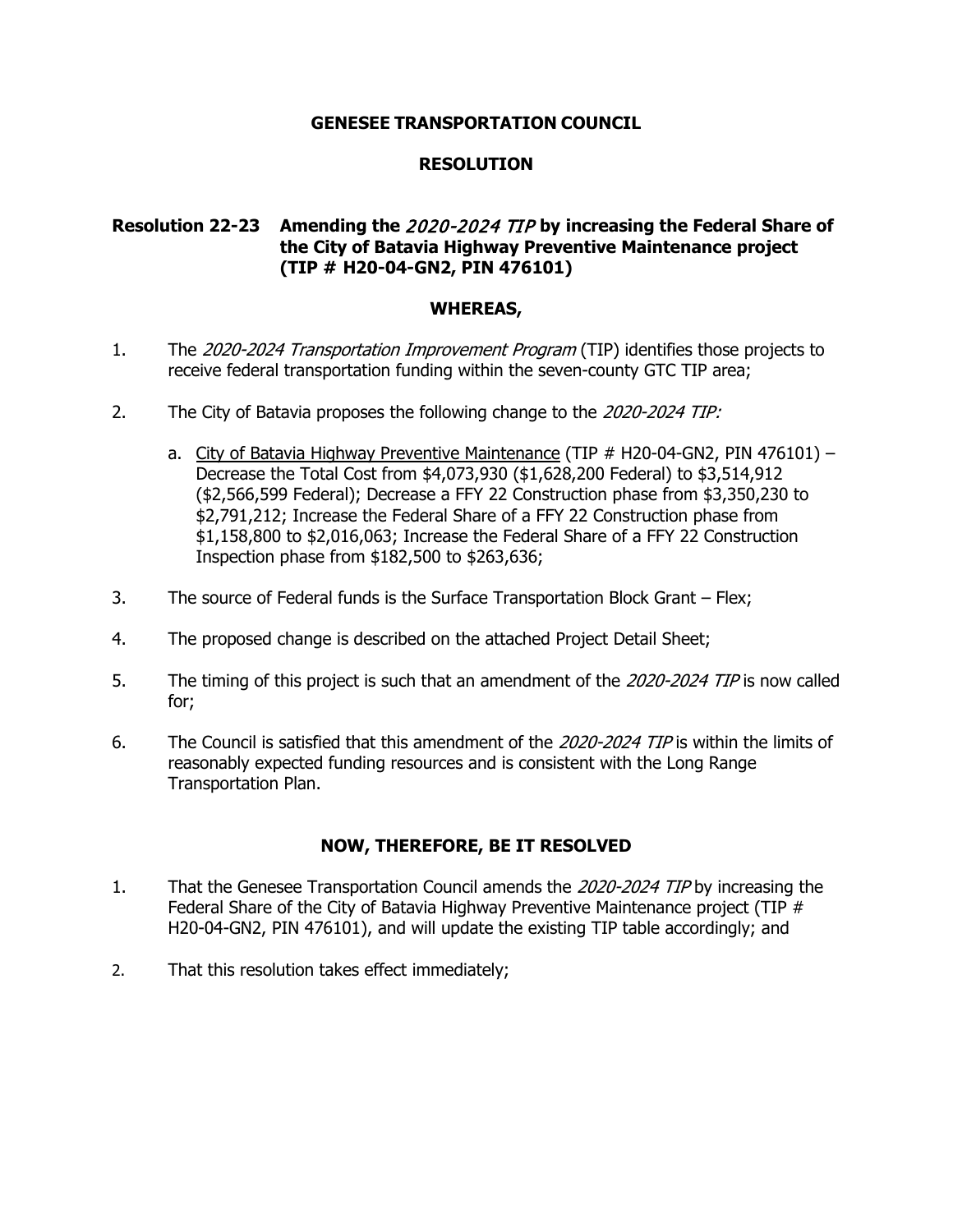The undersigned duly qualified Secretary of the Genesee Transportation Council certifies that the foregoing is a true and correct copy of a resolution adopted at a legally convened meeting of the Genesee Transportation Council held on June 30, 2022.

Date <u>\_\_\_\_\_\_\_\_\_\_\_\_\_\_</u>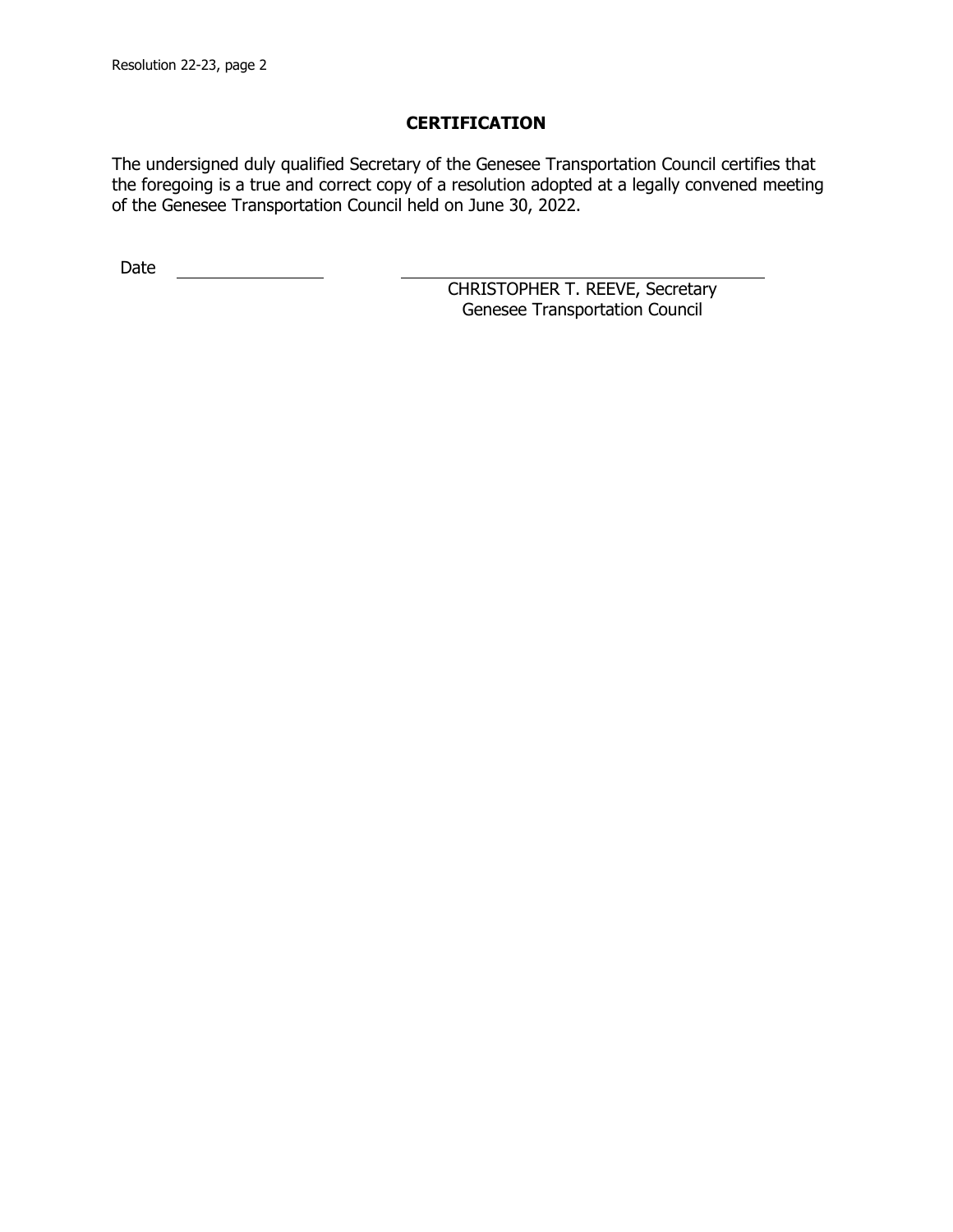| GTC 2020-2024 Transportation Improvement Program | <b>Res:</b> 22-23                                                                                                                                                                               |                                         |
|--------------------------------------------------|-------------------------------------------------------------------------------------------------------------------------------------------------------------------------------------------------|-----------------------------------------|
|                                                  | Project Name: City of Batavia Highway Preventive Maintenance                                                                                                                                    | TIP #: H20-04-GN2                       |
|                                                  | Project Type: Highway Preventive Maintenance                                                                                                                                                    | PIN: 476101                             |
|                                                  | Lead Agency: City of Batavia                                                                                                                                                                    | Mode: Highway                           |
| Project<br>Description:                          | Conduct preventive maintenance on Richmond Ave from State Street to Rt 98 (Oak St) and Harvester Ave from<br>Rt 5/33 (E Main St) to Rt 63 (Ellicott St) in the City of Batavia, Genesee County. | County: Genesee<br>Muni.: C. of Batavia |

|                                         |            |       |      |                 |       |      |         | <b>Federal Fiscal Year (FFY)</b> |      |         |       |      |         |                      |
|-----------------------------------------|------------|-------|------|-----------------|-------|------|---------|----------------------------------|------|---------|-------|------|---------|----------------------|
|                                         |            |       |      | <b>Existing</b> |       |      |         | <b>Proposed</b>                  |      |         |       |      |         |                      |
| (\$'000s)<br>Costs                      | Prior Yrs. | 2020  | 2021 | 2022            | 2023  | 2024 | Total*  | 2020                             | 2021 | 2022    | 2023  | 2024 | Total*  | Future <sup>**</sup> |
| S Scoping                               | \$0        | \$37  | \$0  | \$0             | \$0   | \$0  | \$37    | \$37                             | \$0  | \$0     | \$0   | \$0  | \$37    | \$0                  |
| Prelim. Engineer.                       | \$0        | \$146 | \$0  | \$0             | \$0   | \$0  | \$146   | \$146                            | \$0  | \$0     | $$0$$ | \$0  | \$146   | \$0                  |
| Detailed Design                         | \$0        | \$149 | \$0  | \$0             | $$0$$ | \$0  | \$149   | \$149                            | \$0  | \$0     | $$0$$ | \$0  | \$149   | \$0                  |
| N ROW Incidentals                       | \$0        | \$27  | \$0  | \$0             | \$0   | \$0  | \$27    | \$27                             | \$0  | \$0     | \$0   | \$0  | \$27    | \$0                  |
| R ROW Acquisition                       | \$0        | \$0   | \$0  | \$0             | \$0   | \$0  | \$0     | \$0                              | \$0  | \$0     | \$0   | \$0  | \$0     | \$0                  |
| C Construction                          | \$0        | \$0   | \$0  | \$3,350         | $$0$$ | \$0  | \$3,350 | \$0                              | \$0  | \$2,791 | \$0   | \$0  | \$2,791 | \$0                  |
| CI Const. Inspection                    | \$0        | \$0   | \$0  | \$365           | $$0$$ | \$0  | \$365   | \$0                              | \$0  | \$365   | \$0   | \$0  | \$365   | \$0                  |
| $\Omega$<br>Other                       | \$0        | \$0   | \$0  | \$0             | $\$0$ | \$0  | \$0     | \$0                              | \$0  | \$0     | $$0$$ | \$0  | \$0     | \$0                  |
| <b>Total Costs</b>                      | \$0        | \$359 | \$0  | \$3,715         | \$0   | \$0  | \$4,074 | \$359                            | \$0  | \$3,156 | \$0   | \$0  | \$3,515 | \$0                  |
| <b>Revenues</b><br>(\$'000s)<br>Federal |            |       |      |                 |       |      |         |                                  |      |         |       |      |         |                      |
| <b>NHPP</b>                             |            | \$0   | \$0  | \$0             | $$0$$ | \$0  | \$0     | \$0                              | \$0  | \$0     | $$0$$ | \$0  | \$0     |                      |
| <b>STBG Flex</b>                        |            | \$287 | \$0  | \$1,341         | \$0   | \$0  | \$1,628 | \$287                            | \$0  | \$2,280 | \$0   | \$0  | \$2,567 |                      |
| <b>STBG LG URB</b>                      |            | \$0   | \$0  | \$0             | $$0$$ | \$0  | \$0     | \$0                              | \$0  | \$0     | $$0$$ | \$0  | \$0     |                      |
| <b>STBG OSB</b>                         |            | \$0   | \$0  | \$0             | $$0$$ | \$0  | \$0     | \$0                              | \$0  | \$0     | $$0$$ | \$0  | \$0     |                      |
| <b>HSIP</b>                             |            | \$0   | \$0  | \$0             | \$0   | \$0  | \$0     | \$0                              | \$0  | \$0     | $$0$$ | \$0  | \$0     |                      |
| <b>FTA 5307</b>                         |            | \$0   | \$0  | \$0             | $$0$$ | \$0  | \$0     | \$0                              | \$0  | \$0     | $$0$$ | \$0  | \$0     |                      |
| <b>FTA 5339</b>                         |            | \$0   | \$0  | \$0             | \$0   | \$0  | \$0     | \$0                              | \$0  | \$0     | \$0   | \$0  | \$0     |                      |
| Other                                   |            | \$0   | \$0  | \$0             | \$0   | \$0  | \$0     | \$0                              | \$0  | \$0     | \$0   | \$0  | \$0     |                      |
| <b>Federal Share</b>                    |            | \$287 | \$0  | \$1,341         | \$0   | \$0  | \$1,628 | \$287                            | \$0  | \$2,280 | \$0   | \$0  | \$2,567 |                      |
| <b>State Share</b>                      |            | \$0   | \$0  | \$0             | $\$0$ | \$0  | \$0     | \$0                              | \$0  | \$0     | $$0$$ | \$0  | \$0     |                      |
| Local Share                             |            | \$72  | \$0  | \$2,374         | $$0$$ | \$0  | \$2,446 | \$72                             | \$0  | \$876   | \$0\$ | \$0  | \$948   |                      |
| <b>Total Revenues</b>                   | \$0        | \$359 | \$0  | \$3,715         | \$0   | \$0  | \$4,074 | \$359                            | \$0  | \$3,156 | \$0   | \$0  | \$3,515 | \$0                  |
| Notes: -                                |            |       |      |                 |       |      |         |                                  |      |         |       |      |         |                      |

\*Total column does NOT include Prior Years or Future Years data.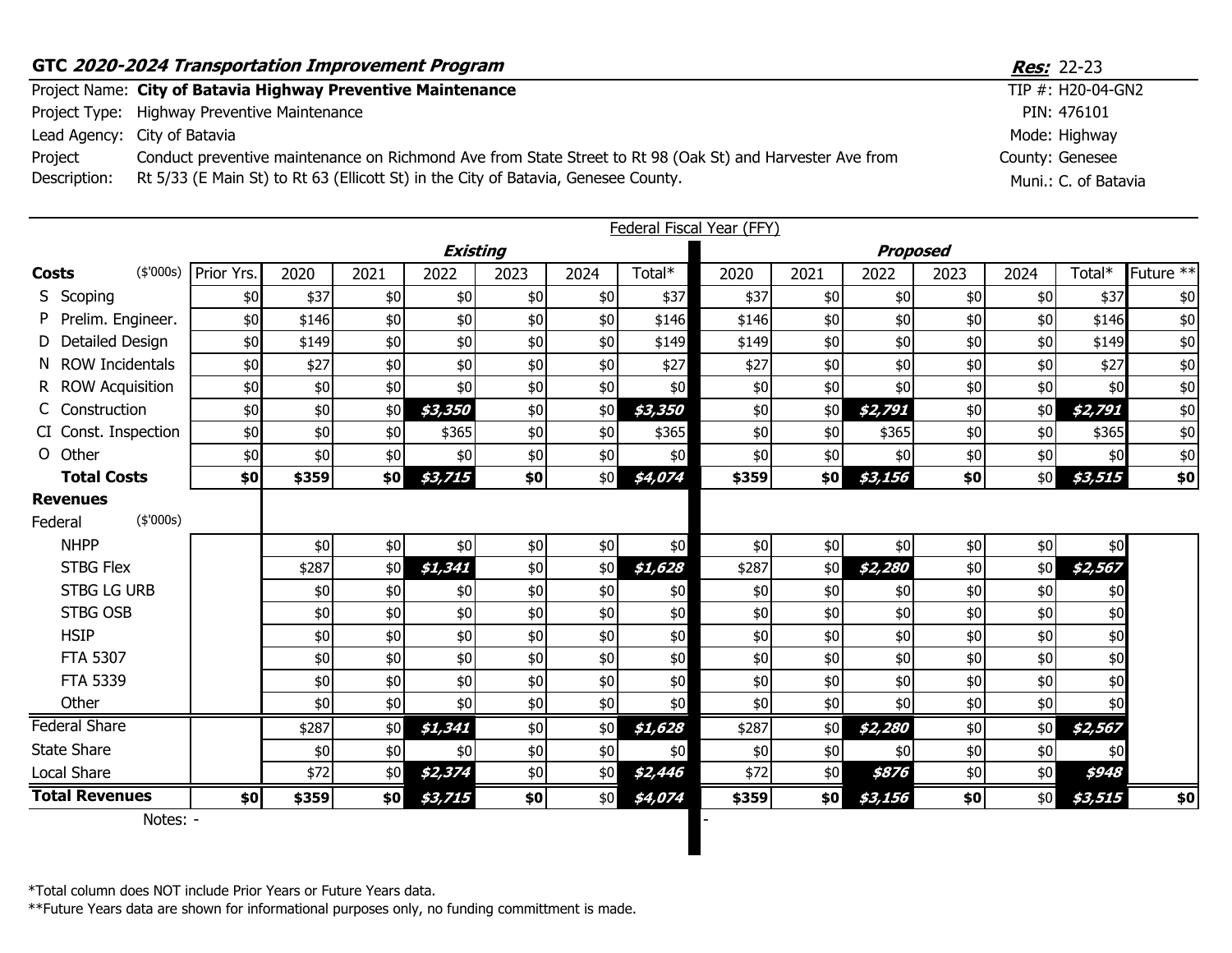## **RESOLUTION**

# **Resolution 22-24 Amending the** 2020-2024 TIP **by increasing the Total Cost of I-590 Bridges over Rt. 31 and Allens Creek Rd project (TIP # B20-21-MN1, PIN 459004)**

### **WHEREAS,**

- 1. The 2020-2024 Transportation Improvement Program (TIP) identifies those projects to receive federal transportation funding within the seven-county GTC TIP area;
- 2. NYSDOT proposes the following change to the 2020-2024 TIP:
	- a. I-590 Bridges over Rt. 31 and Allens Creek Rd (TIP  $#$  B20-21-MN1, PIN 459004) Increase the Total Cost from \$20,516,567 (\$18,465,000 Federal) to \$22,006,900 (\$19,806,800 Federal); *Increase* FFY 24 Construction phase from \$15,489,600 (\$13,940,700 Federal) to \$16,980,000 (\$15,282,000 Federal);
- 3. The source of Federal funds is the National Highway Performance Program;
- 4. The proposed change is described on the attached Project Detail Sheet;
- 5. The timing of this project is such that an amendment of the 2020-2024 TIP is now called for;
- 6. The Council is satisfied that this amendment of the 2020-2024 TIP is within the limits of reasonably expected funding resources and is consistent with the Long Range Transportation Plan.

- 1. That the Genesee Transportation Council amends the 2020-2024 TIP by increasing the Total Cost of I-590 Bridges over Rt. 31 and Allens Creek Rd project (TIP # B20-21-MN1, PIN 459004), and will update the existing TIP table accordingly; and
- 2. That this resolution takes effect immediately;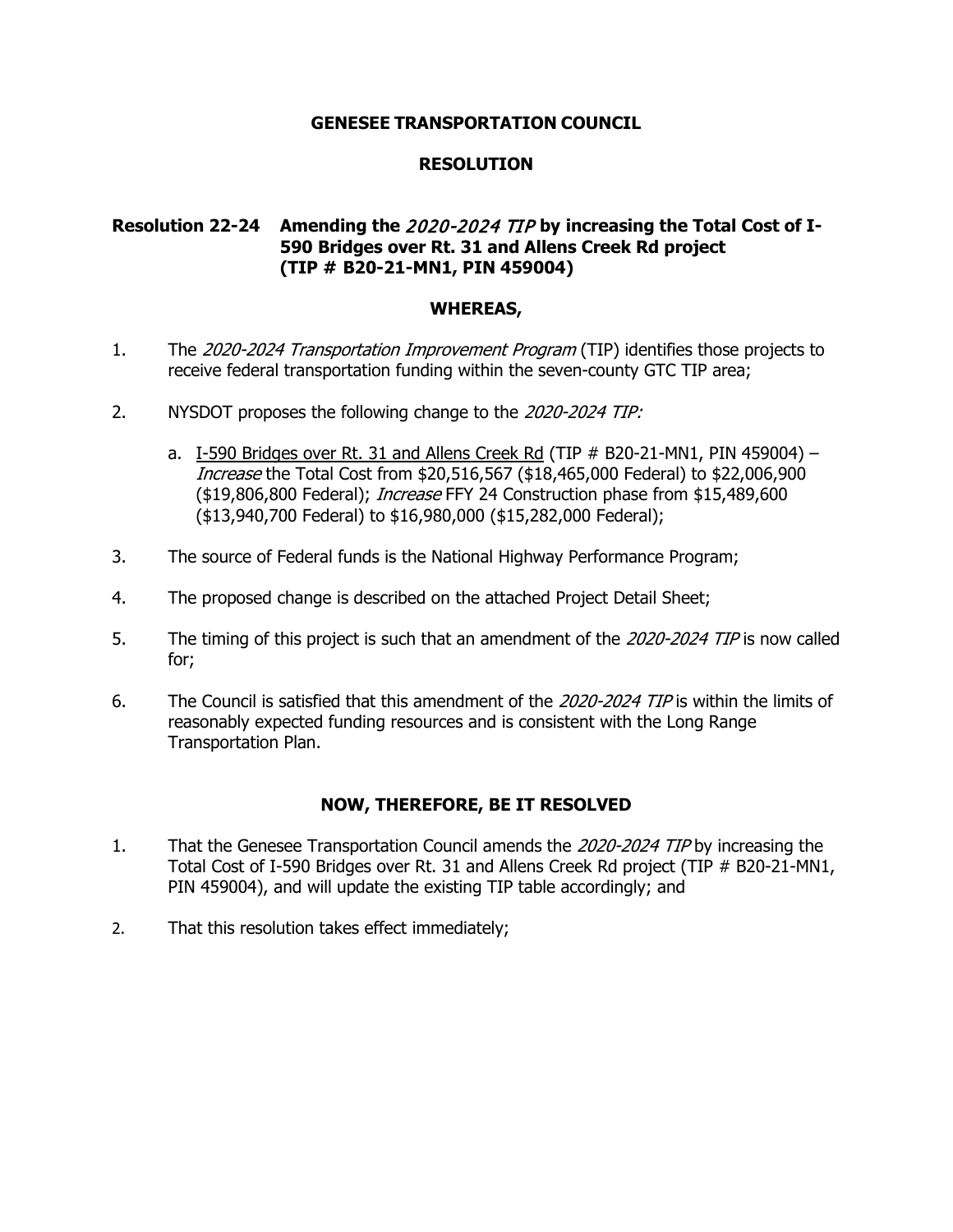The undersigned duly qualified Secretary of the Genesee Transportation Council certifies that the foregoing is a true and correct copy of a resolution adopted at a legally convened meeting of the Genesee Transportation Council held on June 30, 2022.

Date <u>\_\_\_\_\_\_\_\_\_\_\_\_\_\_</u>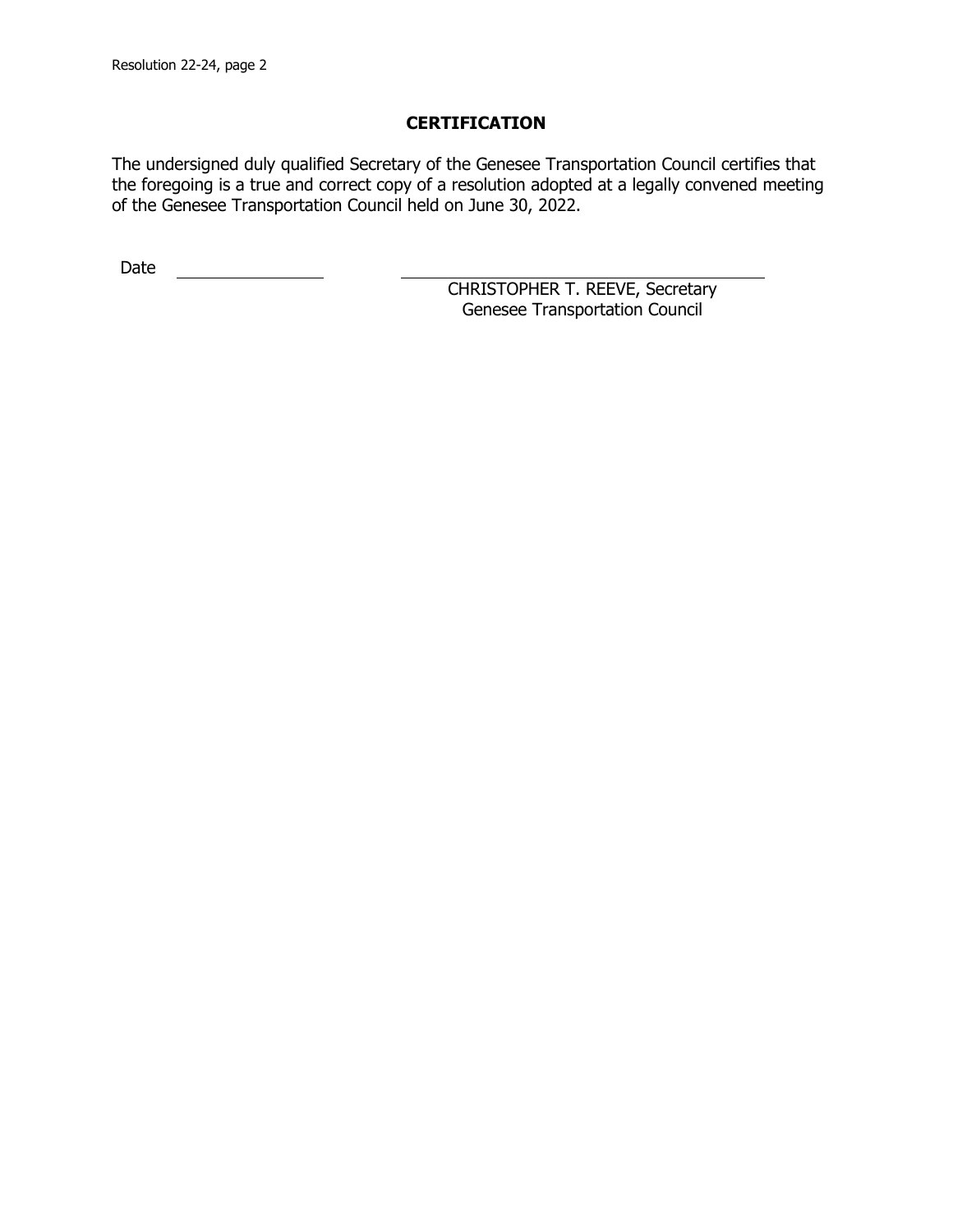|                     | GTC 2020-2024 Transportation Improvement Program                                                            | <b>Res:</b> 22-24     |  |  |  |
|---------------------|-------------------------------------------------------------------------------------------------------------|-----------------------|--|--|--|
|                     | Project Name: I-590 Bridges over Rt. 31 and Allens Creek Rd                                                 | TIP #: B20-21-MN1     |  |  |  |
|                     | Project Type: Bridge Replacement                                                                            | PIN: 459004           |  |  |  |
| Lead Agency: NYSDOT |                                                                                                             | Mode: Bridge          |  |  |  |
| Project             | Replace the I-590 bridges over Rt 31 and replace the decks of the I-590 bridge over Allen's Creek Rd in the | County: Monroe        |  |  |  |
| Description:        | Town of Brighton, Monroe County.                                                                            | Muni.: T. of Brighton |  |  |  |

|                       |           |                                                 |      |         |                 |         |                            |                   | Federal Fiscal Year (FFY)                |         |      |         |                            |                            |                      |
|-----------------------|-----------|-------------------------------------------------|------|---------|-----------------|---------|----------------------------|-------------------|------------------------------------------|---------|------|---------|----------------------------|----------------------------|----------------------|
|                       |           |                                                 |      |         | <b>Existing</b> |         |                            |                   | <b>Proposed</b>                          |         |      |         |                            |                            |                      |
| <b>Costs</b>          |           | (\$'000s) Prior Yrs.                            | 2020 | 2021    | 2022            | 2023    | 2024                       | Total*            | 2020                                     | 2021    | 2022 | 2023    | 2024                       | Total*                     | Future <sup>**</sup> |
| S Scoping             |           | \$125                                           | \$0  | \$0     | \$0             | \$0     | \$0                        | \$0               | \$0                                      | \$0     | \$0  | \$0     | \$0                        | \$0                        | \$0                  |
| P Prelim. Engineer.   |           | \$0                                             | \$0  | \$1,959 | \$0             | \$0     | \$0                        | \$1,959           | \$0                                      | \$1,959 | \$0  | \$0     | \$0                        | \$1,959                    | \$0                  |
| D Detailed Design     |           | \$0                                             | \$0  | \$0     | \$0             | \$1,519 | \$0                        | \$1,519           | \$0                                      | \$0     | \$0  | \$1,519 | \$0                        | \$1,519                    | \$0                  |
| N ROW Incidentals     |           | \$0                                             | \$0  | \$0     | \$0             | \$0     | \$0                        | \$0               | \$0                                      | \$0     | \$0  | \$0     | \$0                        | \$0                        | \$0                  |
| R ROW Acquisition     |           | \$0                                             | \$0  | \$0     | \$0             | \$0     | \$0                        | \$0               | \$0                                      | \$0     | \$0  | \$0     | \$0                        | \$0                        | \$0                  |
| C Construction        |           | \$0                                             | \$0  | \$0     | \$0             |         | \$0 \$15,490 \$15,490      |                   | \$0                                      | \$0     | \$0  |         |                            | \$0 \$16,980 \$16,980      | \$0                  |
| CI Const. Inspection  |           | \$0                                             | \$0  | \$0     | \$0             | \$0     | \$1,549                    | \$1,549           | \$0                                      | \$0     | \$0  | \$0     | \$1,549                    | \$1,549                    | \$0                  |
| O Other               |           | \$0                                             | \$0  | \$0     | \$0             | \$0     | \$0                        | \$0               | \$0                                      | \$0     | \$0  | \$0     | \$0                        | \$0                        | \$0                  |
| <b>Total Costs</b>    |           | \$125                                           | \$0  | \$1,959 | \$0             |         | \$1,519 \$17,039 \$20,517  |                   | \$0                                      | \$1,959 | \$0  |         |                            | \$1,519 \$18,529 \$22,007  | \$0                  |
| <b>Revenues</b>       |           |                                                 |      |         |                 |         |                            |                   |                                          |         |      |         |                            |                            |                      |
| Federal               | (\$'000s) |                                                 |      |         |                 |         |                            |                   |                                          |         |      |         |                            |                            |                      |
| <b>NHPP</b>           |           |                                                 | \$0  | \$1,764 | \$0             | \$1,367 |                            | \$15,335 \$18,465 | \$0                                      | \$1,764 | \$0  |         |                            | $$1,367$ \$16,676 \$19,806 |                      |
| <b>STBG Flex</b>      |           |                                                 | \$0  | \$0     | \$0             | \$0     | \$0                        | \$0               | \$0                                      | \$0     | \$0  | \$0     | \$0                        | \$0                        |                      |
| <b>STBG LG URB</b>    |           |                                                 | \$0  | \$0     | \$0             | \$0     | \$0                        | \$0               | \$0                                      | \$0     | \$0  | \$0     | \$0                        | \$0                        |                      |
| STBG OSB              |           |                                                 | \$0  | \$0     | \$0             | \$0     | \$0                        | \$0               | \$0                                      | \$0     | \$0  | \$0     | \$0                        | \$0                        |                      |
| <b>HSIP</b>           |           |                                                 | \$0  | \$0     | \$0             | \$0     | \$0                        | \$0               | \$0                                      | \$0     | \$0  | \$0     | \$0                        | \$0                        |                      |
| <b>FTA 5307</b>       |           |                                                 | \$0  | \$0     | \$0             | \$0     | \$0                        | \$0               | \$0                                      | \$0     | \$0  | \$0     | \$0                        | \$0                        |                      |
| FTA 5339              |           |                                                 | \$0  | \$0     | \$0             | \$0     | \$0                        | \$0               | \$0                                      | \$0     | \$0  | \$0     | \$0                        | \$0                        |                      |
| Other                 |           |                                                 | \$0  | \$0     | \$0             | \$0     | \$0                        | \$0\$             | \$0                                      | \$0     | \$0  | \$0     | \$0                        | \$0                        |                      |
| <b>Federal Share</b>  |           |                                                 | \$0  | \$1,764 | \$0             |         | $$1,367$ \$15,335 \$18,465 |                   | \$0                                      | \$1,764 | \$0  |         | $$1,367$ \$16,676 \$19,806 |                            |                      |
| <b>State Share</b>    |           |                                                 | \$0  | \$196   | \$0             | \$152   | \$1,704                    | \$2,052           | \$0                                      | \$196   | \$0  | \$152   | \$1,853                    | \$2,201                    |                      |
| Local Share           |           |                                                 | \$0  | \$0     | \$0             | \$0     | \$0                        | \$0               | \$0                                      | \$0     | \$0  | \$0     | \$0                        | \$0                        |                      |
| <b>Total Revenues</b> |           | \$125                                           | \$0  | \$1,959 | \$0             |         | \$1,519 \$17,039 \$20,517  |                   | \$0                                      | \$1,959 | \$0  |         | \$1,519 \$18,529 \$22,007  |                            | \$0                  |
|                       |           | Notor: RING 1025051 1025052 1021661 and 1021662 |      |         |                 |         |                            |                   | RING 1025051 1025052 1021661 and 1021662 |         |      |         |                            |                            |                      |

Notes: BINs 1025951, 1025952, 1021661, and 1021662 BINs 1025951, 1025952, 1021661, and 1021662

\*Total column does NOT include Prior Years or Future Years data.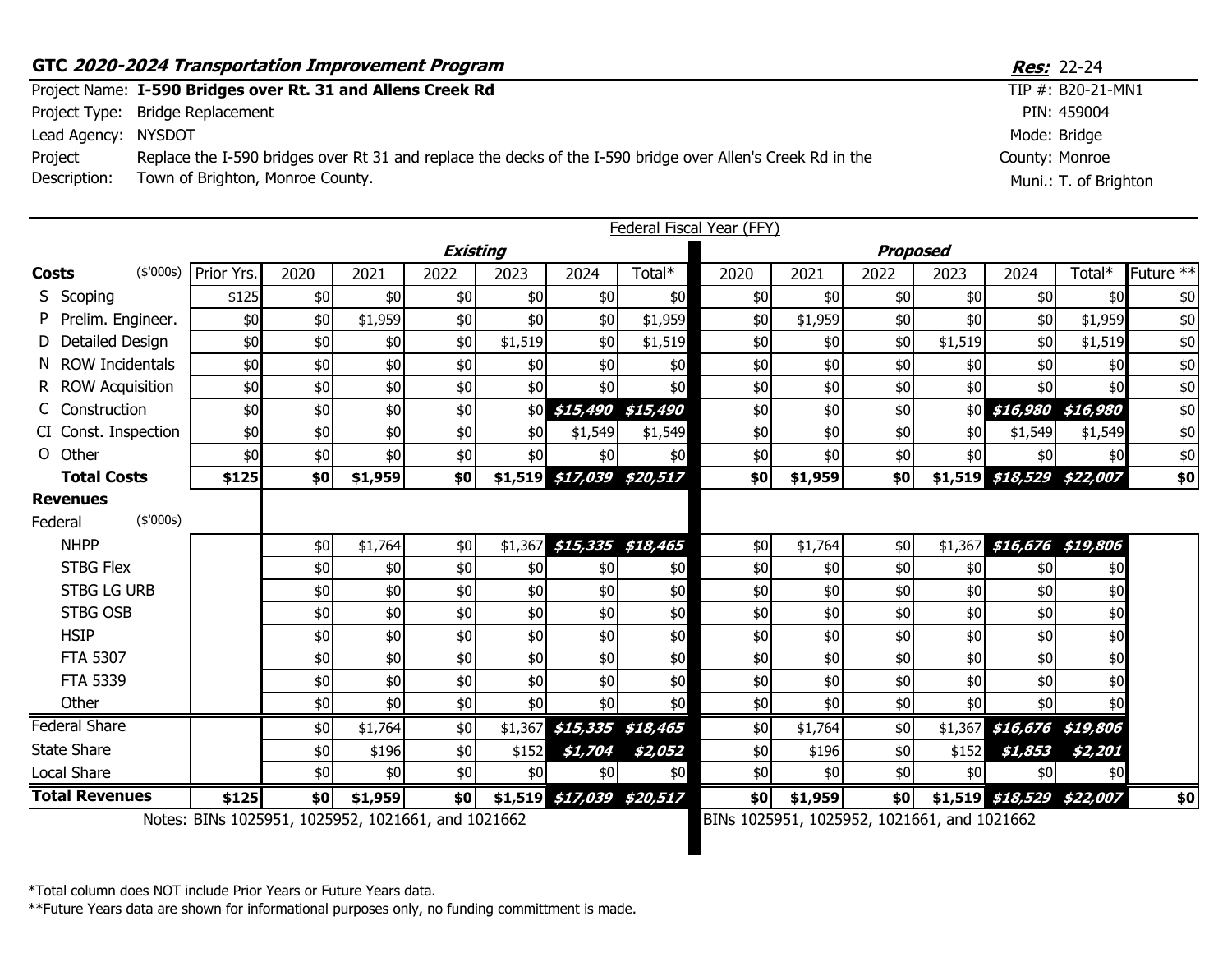# **RESOLUTION**

# **Resolution 22-25 Amending the** 2020-2024 TIP **by increasing the Total Cost of the Rt 31, from Monroe CL to Hamlet of Macedon project (TIP # H20-22-WA1, PIN 403104)**

### **WHEREAS,**

- 1. The 2020-2024 Transportation Improvement Program (TIP) identifies those projects to receive federal transportation funding within the seven-county GTC TIP area;
- 2. NYSDOT proposes the following change to the 2020-2024 TIP:
	- a. Rt 31, from Monroe CL to Hamlet of Macedon (TIP  $#$  H20-22-WA1, PIN 403104) Increase the Total Cost from \$3,712,900 (\$2,970,520 Federal) to \$4,812,700 (\$3,850,100 Federal); *Increase a* FFY 23 Construction phase of \$2,786,200 (\$2,228,900 Federal) to \$3,786,000 (\$3,028,800 Federal); *Increase a* FFY 23 Construction Inspection phase of \$278,600 (\$222,800 Federal) to \$378,600 (\$302,800 Federal);
- 3. The source of Federal funds is the National Highway Performance Program;
- 4. The proposed change is described on the attached Project Detail Sheet;
- 5. The timing of this project is such that an amendment of the 2020-2024 TIP is now called for;
- 6. The Council is satisfied that this amendment of the 2020-2024 TIP is within the limits of reasonably expected funding resources and is consistent with the Long Range Transportation Plan.

- 1. That the Genesee Transportation Council amends the 2020-2024 TIP by increasing the Total Cost of the Rt 31, from Monroe CL to Hamlet of Macedon project (TIP # H20-22- WA1, PIN 403104), and will update the existing TIP table accordingly; and
- 2. That this resolution takes effect immediately;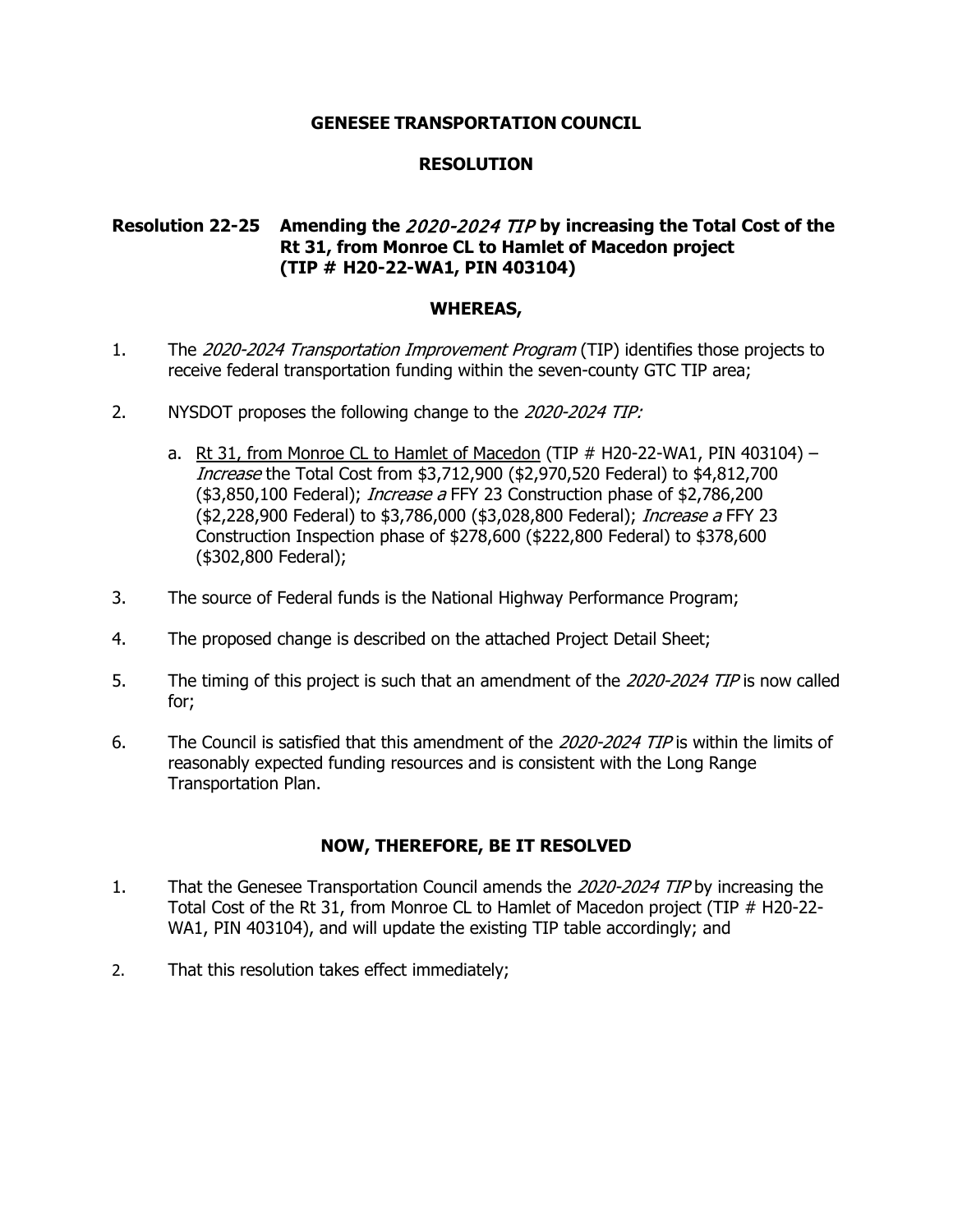The undersigned duly qualified Secretary of the Genesee Transportation Council certifies that the foregoing is a true and correct copy of a resolution adopted at a legally convened meeting of the Genesee Transportation Council held on June 30, 2022.

Date <u>\_\_\_\_\_\_\_\_\_\_\_\_\_\_</u>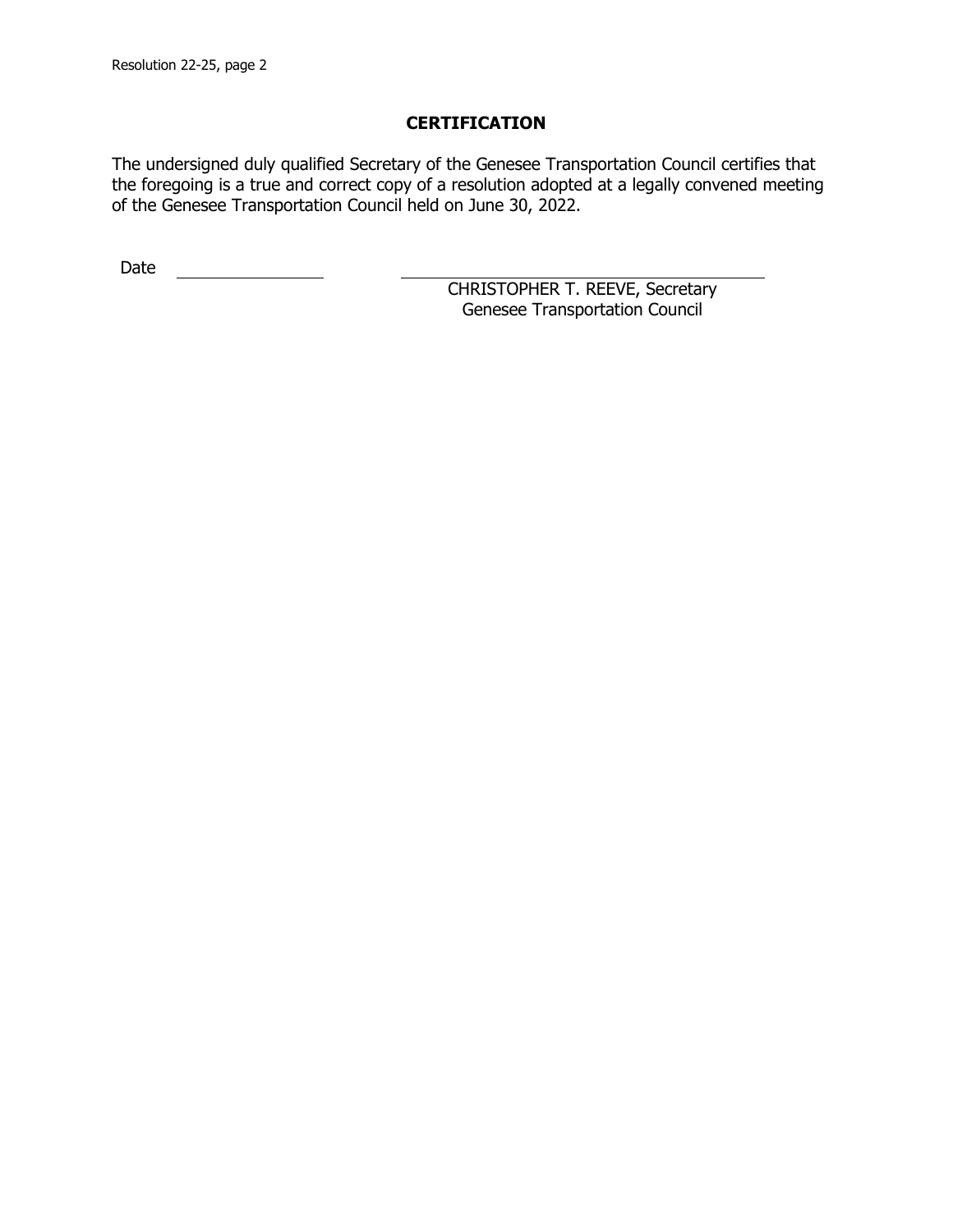|                     | GTC 2020-2024 Transportation Improvement Program                                                        | <b>Res:</b> 22-25     |
|---------------------|---------------------------------------------------------------------------------------------------------|-----------------------|
|                     | Project Name: Rt 31, from Monroe CL to Hamlet of Macedon                                                | TIP $\#$ : H20-22-WA1 |
|                     | Project Type: Highway Preventive Maintenance                                                            | PIN: 403104           |
| Lead Agency: NYSDOT |                                                                                                         | Mode: Highway         |
| Project             | Conduct preventive maintenance of Rt 31 from Monroe County Line to the Hamlet of Macedon, Wayne County. | County: Wayne         |
| Description:        |                                                                                                         | Muni.: T. of Macedon  |

|                                         |            |      |       |       |                 |       |         | Federal Fiscal Year (FFY) |       |       |         |      |         |           |
|-----------------------------------------|------------|------|-------|-------|-----------------|-------|---------|---------------------------|-------|-------|---------|------|---------|-----------|
|                                         |            |      |       |       | <b>Existing</b> |       |         | <b>Proposed</b>           |       |       |         |      |         |           |
| (\$'000s)<br><b>Costs</b>               | Prior Yrs. | 2020 | 2021  | 2022  | 2023            | 2024  | Total*  | 2020                      | 2021  | 2022  | 2023    | 2024 | Total*  | Future ** |
| S Scoping                               | \$0        | \$0  | \$54  | \$0   | \$0             | \$0   | \$54    | \$0                       | \$54  | \$0   | \$0     | \$0  | \$54    | \$0       |
| Prelim. Engineer.                       | \$0        | \$0  | \$496 | \$0   | \$0             | \$0   | \$496   | \$0                       | \$496 | \$0   | \$0     | \$0  | \$496   | \$0       |
| Detailed Design                         | \$0        | \$0  | \$0   | \$48  | \$0             | \$0   | \$48]   | \$0                       | \$0   | \$48  | \$0     | \$0  | \$48    | \$0       |
| <b>ROW Incidentals</b>                  | \$0        | \$0  | \$30  | \$0   | \$0             | \$0   | \$30    | \$0                       | \$30  | \$0   | \$0     | \$0  | \$30    | \$0       |
| R ROW Acquisition                       | \$0        | \$0  | \$0   | \$20  | \$0             | \$0   | \$20    | \$0                       | \$0   | \$20] | \$0     | \$0  | \$20    | \$0       |
| C Construction                          | \$0        | \$0  | \$0   | \$0   | \$2,786         | \$0   | \$2,786 | \$0                       | \$0   | \$0   | \$3,786 | \$0  | \$3,786 | \$0       |
| CI Const. Inspection                    | \$0        | \$0  | \$0   | \$0   | \$279           | \$0   | \$279   | \$0                       | \$0   | \$0   | \$379   | \$0  | \$379   | \$0       |
| O Other                                 | \$0        | \$0  | \$0   | \$0   | \$0             | \$0   | \$0     | \$0                       | \$0   | \$0   | \$0     | \$0  | \$0     | \$0       |
| <b>Total Costs</b>                      | \$0        | \$0  | \$580 | \$68] | \$3,065         | \$0   | \$3,713 | \$0                       | \$580 | \$68] | \$4,165 | \$0  | \$4,813 | \$0       |
| <b>Revenues</b><br>(\$'000s)<br>Federal |            |      |       |       |                 |       |         |                           |       |       |         |      |         |           |
| <b>NHPP</b>                             |            | \$0  | \$464 | \$55  | \$2,452         | \$0   | \$2,970 | \$0                       | \$464 | \$55  | \$3,332 | \$0  | \$3,850 |           |
| <b>STBG Flex</b>                        |            | \$0  | \$0   | \$0   | \$0             | $$0$$ | \$0     | \$0                       | \$0   | \$0   | \$0     | \$0  | \$0     |           |
| <b>STBG LG URB</b>                      |            | \$0  | \$0   | \$0   | \$0             | \$0   | \$0     | \$0                       | \$0   | \$0   | \$0     | \$0  | \$0     |           |
| <b>STBG OSB</b>                         |            | \$0  | \$0   | \$0   | \$0             | \$0   | \$0     | \$0                       | \$0   | \$0   | $$0$$   | \$0  | \$0     |           |
| <b>HSIP</b>                             |            | \$0  | \$0   | \$0   | \$0             | \$0   | \$0     | \$0                       | \$0   | \$0   | \$0     | \$0  | \$0     |           |
| <b>FTA 5307</b>                         |            | \$0  | \$0   | \$0   | \$0             | \$0   | \$0     | \$0                       | \$0   | \$0   | \$0     | \$0  | \$0     |           |
| <b>FTA 5339</b>                         |            | \$0  | \$0   | \$0   | \$0             | $$0$$ | \$0     | \$0                       | \$0   | \$0   | $$0$$   | \$0  | \$0     |           |
| Other                                   |            | \$0  | \$0   | \$0   | \$0             | \$0   | \$0     | \$0                       | \$0   | \$0   | \$0     | \$0  | \$0     |           |
| <b>Federal Share</b>                    |            | \$0  | \$464 | \$55  | \$2,452         | \$0   | \$2,970 | \$0                       | \$464 | \$55  | \$3,332 | \$0  | \$3,850 |           |
| <b>State Share</b>                      |            | \$0  | \$116 | \$14  | \$613           | \$0   | \$743   | \$0                       | \$116 | \$14  | \$833   | \$0  | \$963   |           |
| <b>Local Share</b>                      |            | \$0  | \$0   | \$0   | \$0             | \$0   | \$0     | \$0                       | \$0   | \$0   | \$0     | \$0  | \$0     |           |
| <b>Total Revenues</b>                   | \$٥        | \$0  | \$580 | \$68  | \$3,065         | \$0   | \$3,713 | \$0                       | \$580 | \$68  | \$4,165 | \$٥  | \$4,813 | \$0       |
| Notes: -                                |            |      |       |       |                 |       |         |                           |       |       |         |      |         |           |

\*Total column does NOT include Prior Years or Future Years data.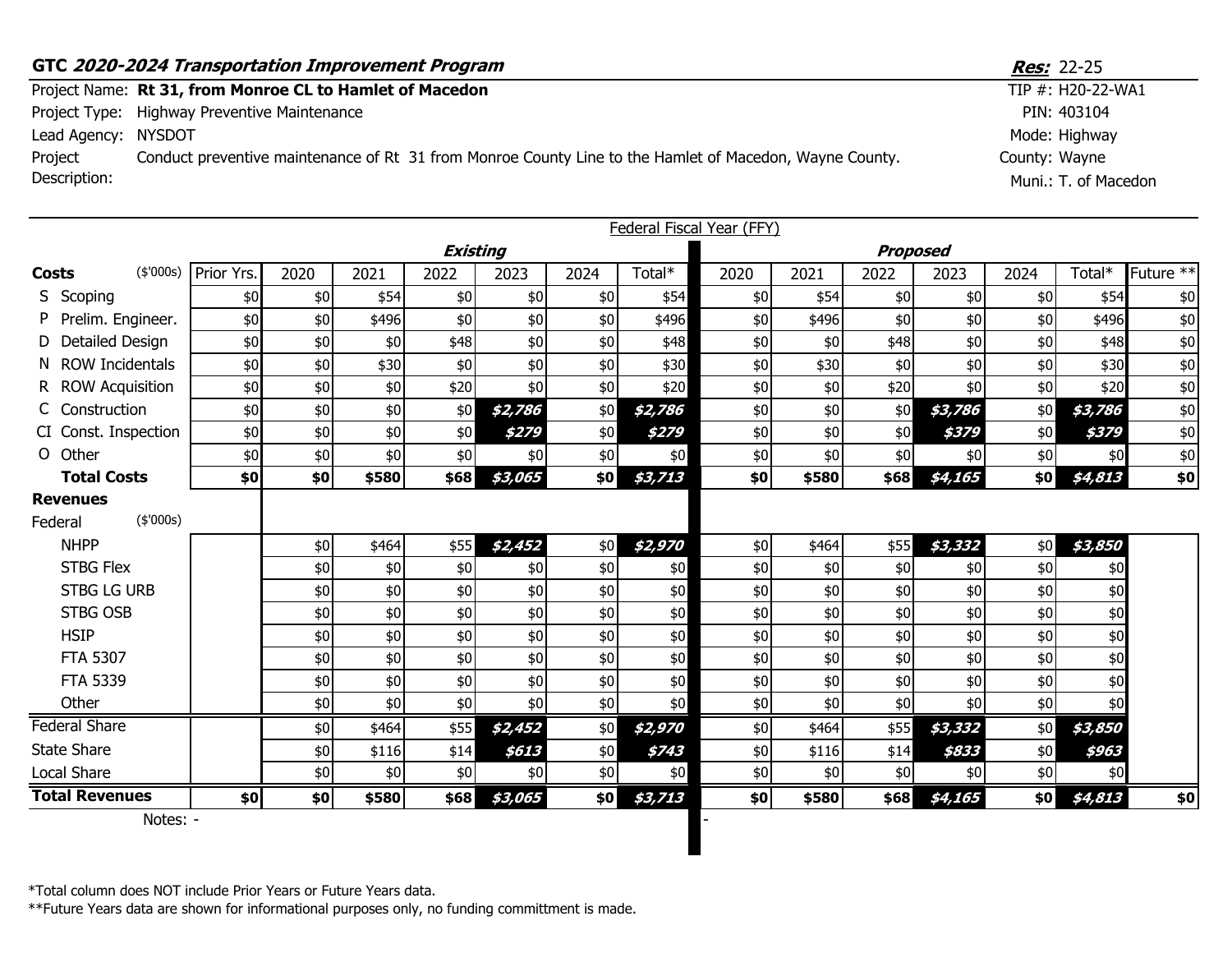# **RESOLUTION**

# **Resolution 22-26 Amending the** 2020-2024 TIP **by increasing the Total Cost of the I-390 over Erie Canal Barrier and Fascia Replacement project (TIP # B20-17-MN1, PIN 439082)**

### **WHEREAS,**

- 1. The 2020-2024 Transportation Improvement Program (TIP) identifies those projects to receive federal transportation funding within the seven-county GTC TIP area;
- 2. NYSDOT proposes the following change to the 2020-2024 TIP:
	- a. I-390 over Erie Canal Barrier and Fascia Replacement (TIP # B20-17-MN1, PIN 439082) – Increase the Total Cost from \$1,586,700 (\$1,428,100 Federal) to \$2,190,900 (\$1,971,830 Federal); *Increase* a FFY 23 Construction phase of \$1,190,700 (\$1,071,600 Federal) to \$1,740,000 (\$1,566,000 Federal); Increase a FFY 23 Construction Inspection phase of \$119,100 (\$107,200 Federal) to \$174,000 (\$156,600 Federal);
- 3. The source of Federal funds is the National Highway Performance Program;
- 4. The proposed change is described on the attached Project Detail Sheet;
- 5. The timing of this project is such that an amendment of the 2020-2024 TIP is now called for;
- 6. The Council is satisfied that this amendment of the 2020-2024 TIP is within the limits of reasonably expected funding resources and is consistent with the Long Range Transportation Plan.

- 1. That the Genesee Transportation Council amends the 2020-2024 TIP by increasing the Total Cost of the I-390 over Erie Canal Barrier and Fascia Replacement project (TIP # B20-17-MN1, PIN 439082), and will update the existing TIP table accordingly; and
- 2. That this resolution takes effect immediately;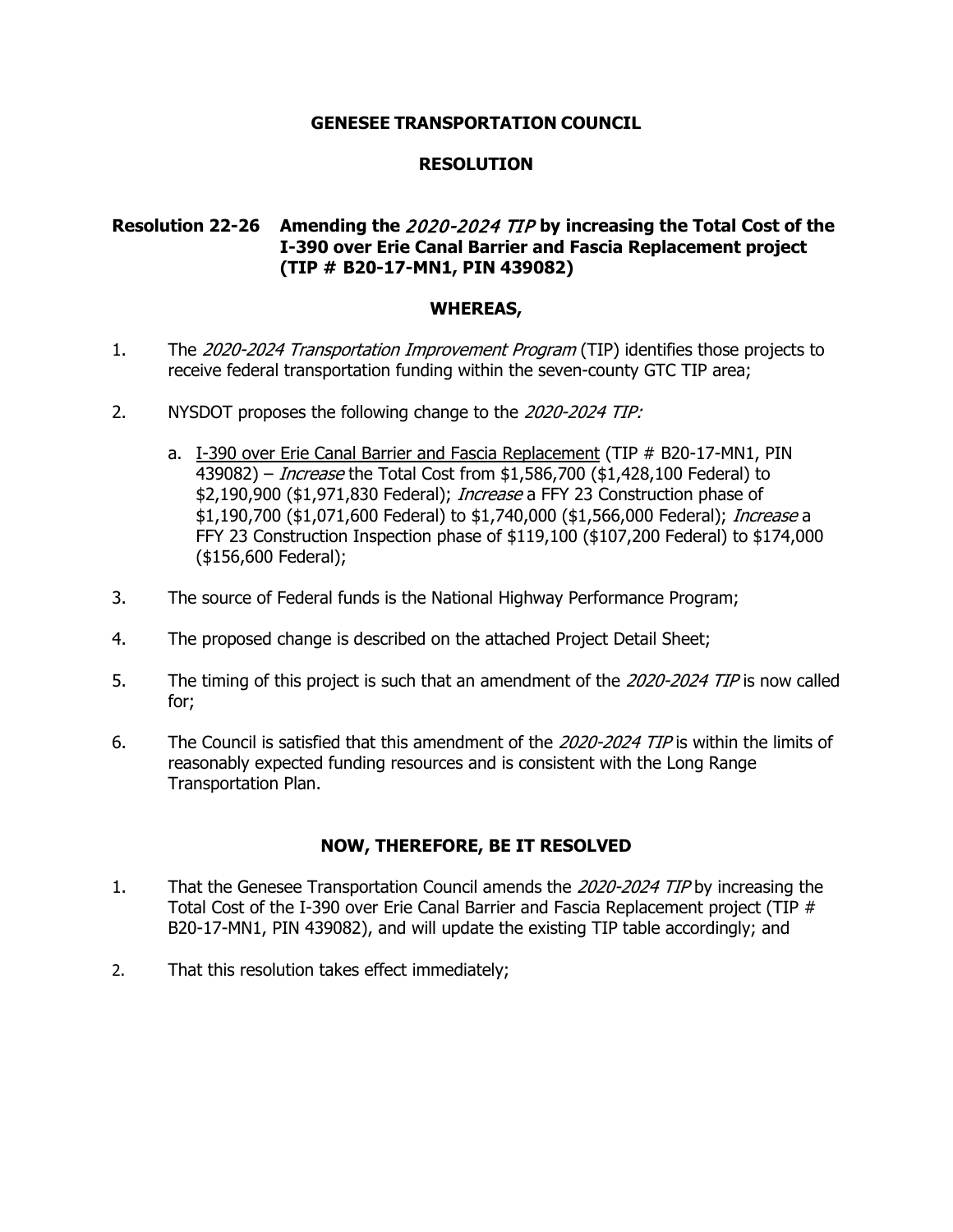The undersigned duly qualified Secretary of the Genesee Transportation Council certifies that the foregoing is a true and correct copy of a resolution adopted at a legally convened meeting of the Genesee Transportation Council held on June 30, 2022.

Date <u>\_\_\_\_\_\_\_\_\_\_\_\_\_\_</u>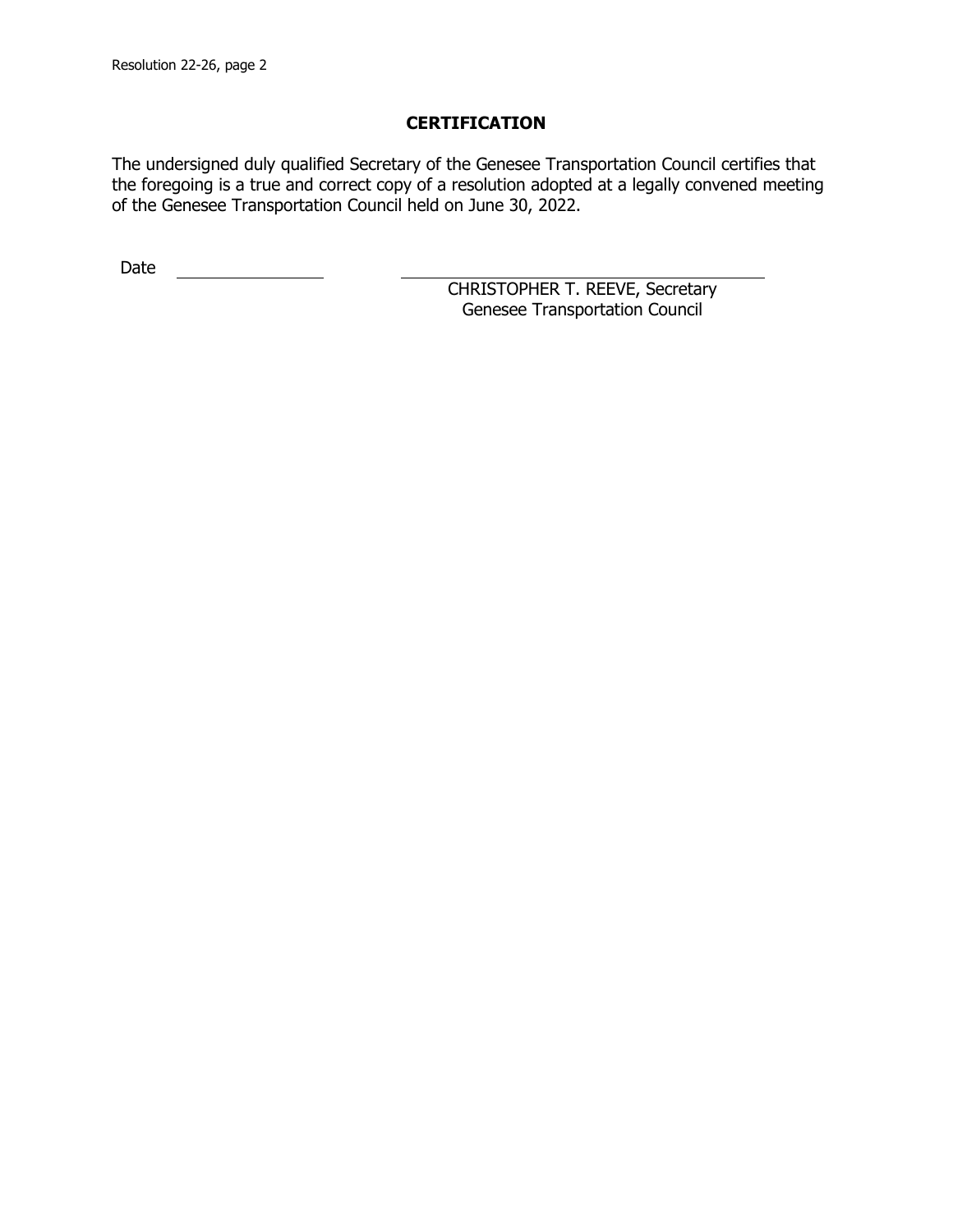|                     | GTC 2020-2024 Transportation Improvement Program                                                               | <b>Res:</b> 22-26     |
|---------------------|----------------------------------------------------------------------------------------------------------------|-----------------------|
|                     | Project Name: I-390 over Erie Canal Barrier and Fascia Replacement                                             | TIP #: B20-17-MN1     |
|                     | Project Type: Bridge Rehabilitation                                                                            | PIN: 439082           |
| Lead Agency: NYSDOT |                                                                                                                | Mode: Bridge          |
| Project             | Replace or repair in kind the concrete barrier and fascias on the I-390 bridges over Erie Canal in the Town of | County: Monroe        |
| Description:        | Brighton, Monroe County.                                                                                       | Muni.: T. of Brighton |

|                            |           |                                 |      |       |      |                 |       |         | Federal Fiscal Year (FFY) |       |                 |         |      |         |                        |
|----------------------------|-----------|---------------------------------|------|-------|------|-----------------|-------|---------|---------------------------|-------|-----------------|---------|------|---------|------------------------|
|                            |           |                                 |      |       |      | <b>Existing</b> |       |         |                           |       | <b>Proposed</b> |         |      |         |                        |
| Costs                      | (\$'000s) | Prior Yrs.                      | 2020 | 2021  | 2022 | 2023            | 2024  | Total*  | 2020                      | 2021  | 2022            | 2023    | 2024 | Total*  | Future $*\overline{*}$ |
| S Scoping                  |           | \$0                             | \$0  | \$23  | \$0  | \$0             | \$0   | \$23    | \$0                       | \$23  | \$0             | \$0     | \$0  | \$23    | \$0                    |
| Prelim. Engineer.          |           | \$0                             | \$0  | \$137 | \$0  | \$0             | \$0   | \$137   | \$0                       | \$137 | \$0             | \$0     | \$0  | \$137   | \$0                    |
| D Detailed Design          |           | \$0                             | \$0  | \$0   | \$0  | \$117           | \$0   | \$117   | \$0                       | \$0   | \$0             | \$117   | \$0  | \$117   | \$0                    |
| N ROW Incidentals          |           | \$0                             | \$0  | \$0   | \$0  | \$0             | \$0   | \$0     | \$0                       | \$0   | \$0             | \$0     | \$0  | \$0     | \$0                    |
| R ROW Acquisition          |           | \$0                             | \$0  | \$0   | \$0  | \$0             | \$0   | \$0     | \$0                       | \$0   | \$0             | \$0     | \$0  | \$0     | \$0                    |
| C Construction             |           | \$0                             | \$0  | \$0   | \$0  | \$1,191         | \$0   | \$1,191 | \$0                       | \$0   | \$0             | \$1,740 | \$0  | \$1,740 | \$0                    |
| CI Const. Inspection       |           | \$0                             | \$0  | \$0   | \$0  | \$119           | \$0   | \$119   | \$0                       | \$0   | \$0             | \$174   | \$0  | \$174   | \$0                    |
| O Other                    |           | \$0                             | \$0  | \$0   | \$0  | \$0             | \$0   | \$0     | \$0                       | \$0   | \$0             | \$0     | \$0  | \$0     | \$0                    |
| <b>Total Costs</b>         |           | \$0                             | \$0  | \$160 | \$0  | \$1,427         | \$0   | \$1,587 | \$0                       | \$160 | \$0             | \$2,031 | \$0  | \$2,191 | \$0                    |
| <b>Revenues</b><br>Federal | (\$'000s) |                                 |      |       |      |                 |       |         |                           |       |                 |         |      |         |                        |
| <b>NHPP</b>                |           |                                 | \$0  | \$144 | \$0  | \$1,284         | \$0   | \$1,428 | \$0                       | \$144 | \$0             | \$1,828 | \$0  | \$1,972 |                        |
| <b>STBG Flex</b>           |           |                                 | \$0  | \$0   | \$0  | \$0             | \$0   | \$0     | \$0                       | \$0   | \$0             | \$0     | \$0  | \$0     |                        |
| <b>STBG LG URB</b>         |           |                                 | \$0  | \$0   | \$0  | \$0             | $$0$$ | \$0     | \$0                       | \$0   | \$0             | \$0     | \$0  | \$0     |                        |
| <b>STBG OSB</b>            |           |                                 | \$0  | \$0   | \$0  | \$0             | \$0   | \$0     | \$0                       | \$0   | \$0             | \$0     | \$0  | \$0     |                        |
| <b>HSIP</b>                |           |                                 | \$0  | \$0   | \$0  | \$0             | \$0   | \$0     | \$0                       | \$0   | \$0             | \$0     | \$0  | \$0     |                        |
| <b>FTA 5307</b>            |           |                                 | \$0  | \$0   | \$0  | $$0$$           | $$0$$ | \$0     | \$0                       | \$0   | \$0             | $$0$$   | \$0  | \$0     |                        |
| <b>FTA 5339</b>            |           |                                 | \$0  | \$0   | \$0  | \$0             | \$0   | \$0     | \$0                       | \$0   | \$0             | \$0     | \$0  | \$0     |                        |
| Other                      |           |                                 | \$0  | \$0   | \$0  | \$0             | \$0   | \$0     | \$0                       | \$0   | \$0             | \$0     | \$0  | \$0     |                        |
| <b>Federal Share</b>       |           |                                 | \$0  | \$144 | \$0  | \$1,284         | \$0   | \$1,428 | \$0                       | \$144 | \$0             | \$1,828 | \$0  | \$1,972 |                        |
| <b>State Share</b>         |           |                                 | \$0  | \$16  | \$0  | \$143           | \$0   | \$159   | \$0                       | \$16  | \$0             | \$203   | \$0  | \$219   |                        |
| Local Share                |           |                                 | \$0  | \$0   | \$0  | \$0             | \$0   | \$0     | \$0                       | \$0   | \$0             | \$0     | \$0  | \$0     |                        |
| <b>Total Revenues</b>      |           | \$0                             | \$0  | \$160 | \$0  | \$1,427         | \$0   | \$1,587 | \$0                       | \$160 | \$0             | \$2,031 | \$0  | \$2,191 | \$0                    |
|                            |           | Notes: BINs 4443861 and 4443862 |      |       |      |                 |       |         | BINs 4443861 and 4443862  |       |                 |         |      |         |                        |

\*Total column does NOT include Prior Years or Future Years data.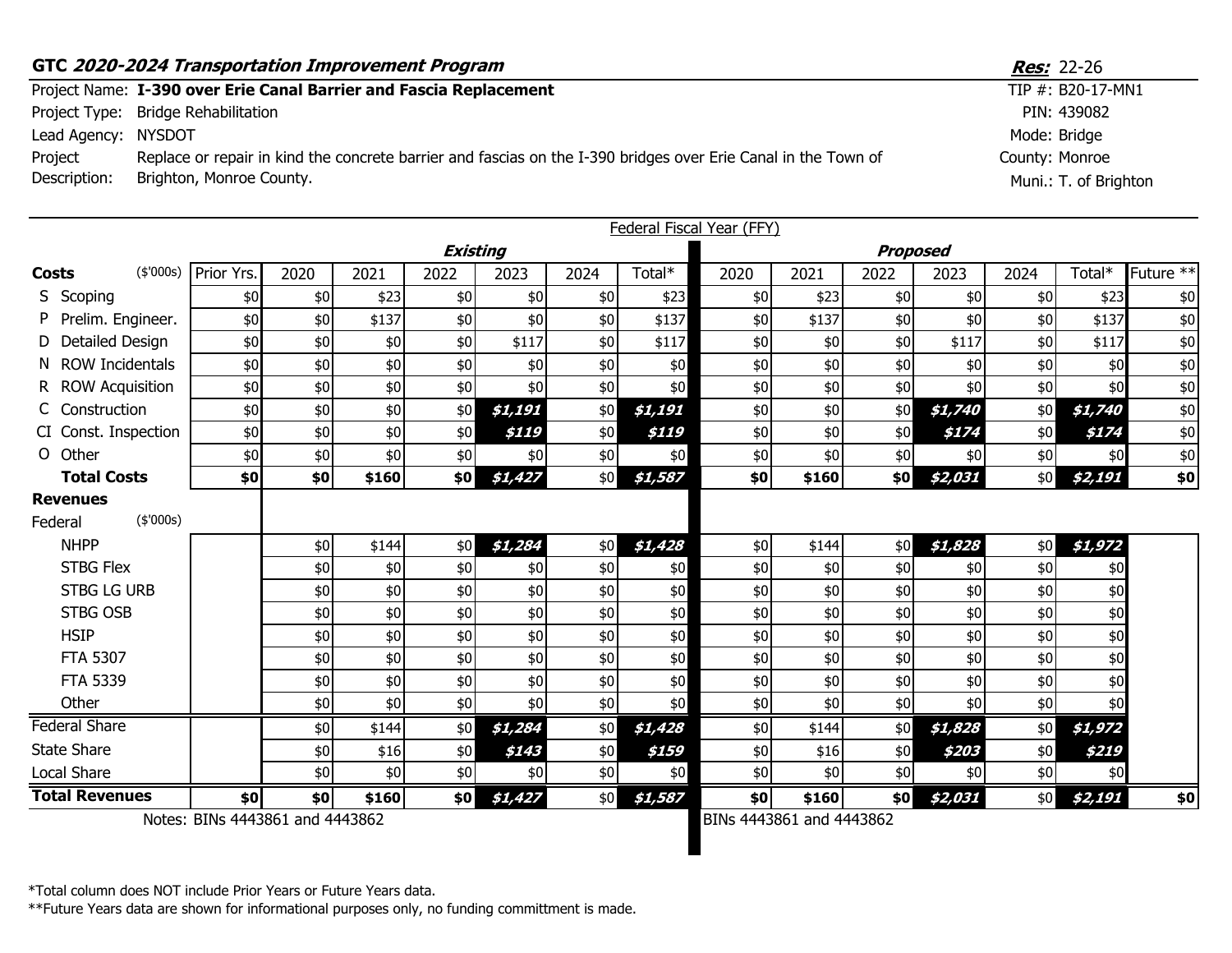# **RESOLUTION**

# **Resolution 22-27 Amending the** 2020-2024 TIP **by deferring phases of the Rt 15A (E Henrietta Rd), from I-90 (Thruway) to I-390 project (TIP # H20-24-MN1, PIN 401545)**

### **WHEREAS,**

- 1. The 2020-2024 Transportation Improvement Program (TIP) identifies those projects to receive federal transportation funding within the seven-county GTC TIP area;
- 2. NYSDOT proposes the following change to the 2020-2024 TIP:
	- a. Rt 15A (E Henrietta Rd), from I-90 (Thruway) to I-390 (TIP # H20-24-MN1, PIN 401545) – Increase the Total Cost from \$8,530,200 (\$5,786,600 Federal) to \$9,068,200 (\$6,718,940 Federal); *Defer a* FFY 23 Construction phase of \$6,122,800 (\$4,162,300 Federal) to FFY 24; Defer a FFY 23 Construction Inspection phase of \$667,400 (\$463,500 Federal) to FFY 24; *Increase* a FFY 24 Construction phase of \$6,122,800 (\$4,162,300 Federal) to \$6,748,800 (\$5,094,640 Federal); Decrease a FFY 24 Construction Inspection phase of \$667,400 (\$463,500 Federal) to \$579,400 (\$463,500 Federal);
- 3. The source of Federal funds is the Surface Transportation Block Grant Flex program;
- 4. The proposed change is described on the attached Project Detail Sheet;
- 5. The timing of this project is such that an amendment of the 2020-2024 TIP is now called for;
- 6. The Council is satisfied that this amendment of the 2020-2024 TIP is within the limits of reasonably expected funding resources and is consistent with the Long Range Transportation Plan.

- 1. That the Genesee Transportation Council amends the 2020-2024 TIP by deferring phases of the Rt 15A (E Henrietta Rd), from I-90 (Thruway) to I-390 project (TIP  $#$ H20-24-MN1, PIN 401545), and will update the existing TIP table accordingly; and
- 2. That this resolution takes effect immediately;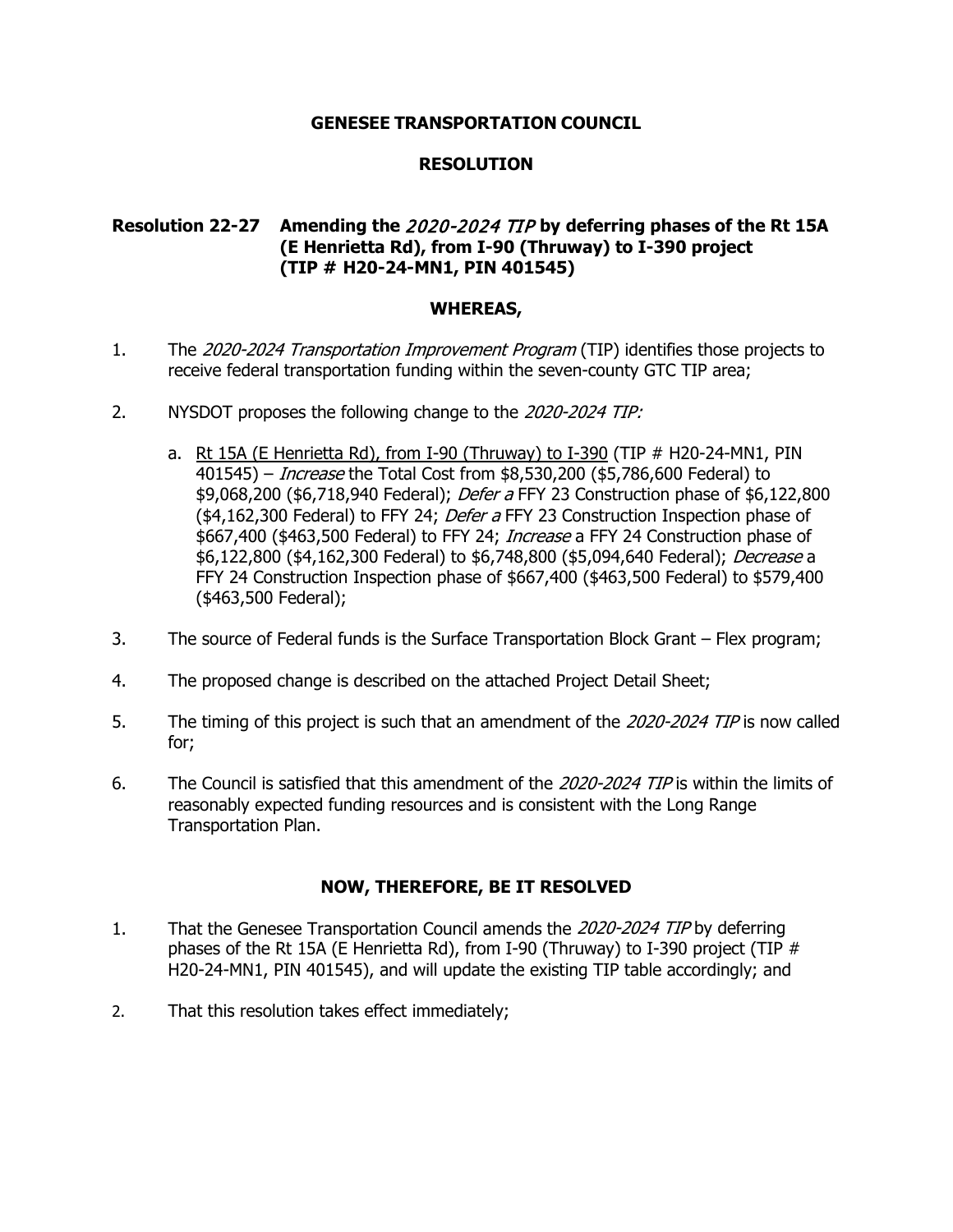The undersigned duly qualified Secretary of the Genesee Transportation Council certifies that the foregoing is a true and correct copy of a resolution adopted at a legally convened meeting of the Genesee Transportation Council held on June 30, 2022.

Date <u>\_\_\_\_\_\_\_\_\_\_\_\_\_\_</u>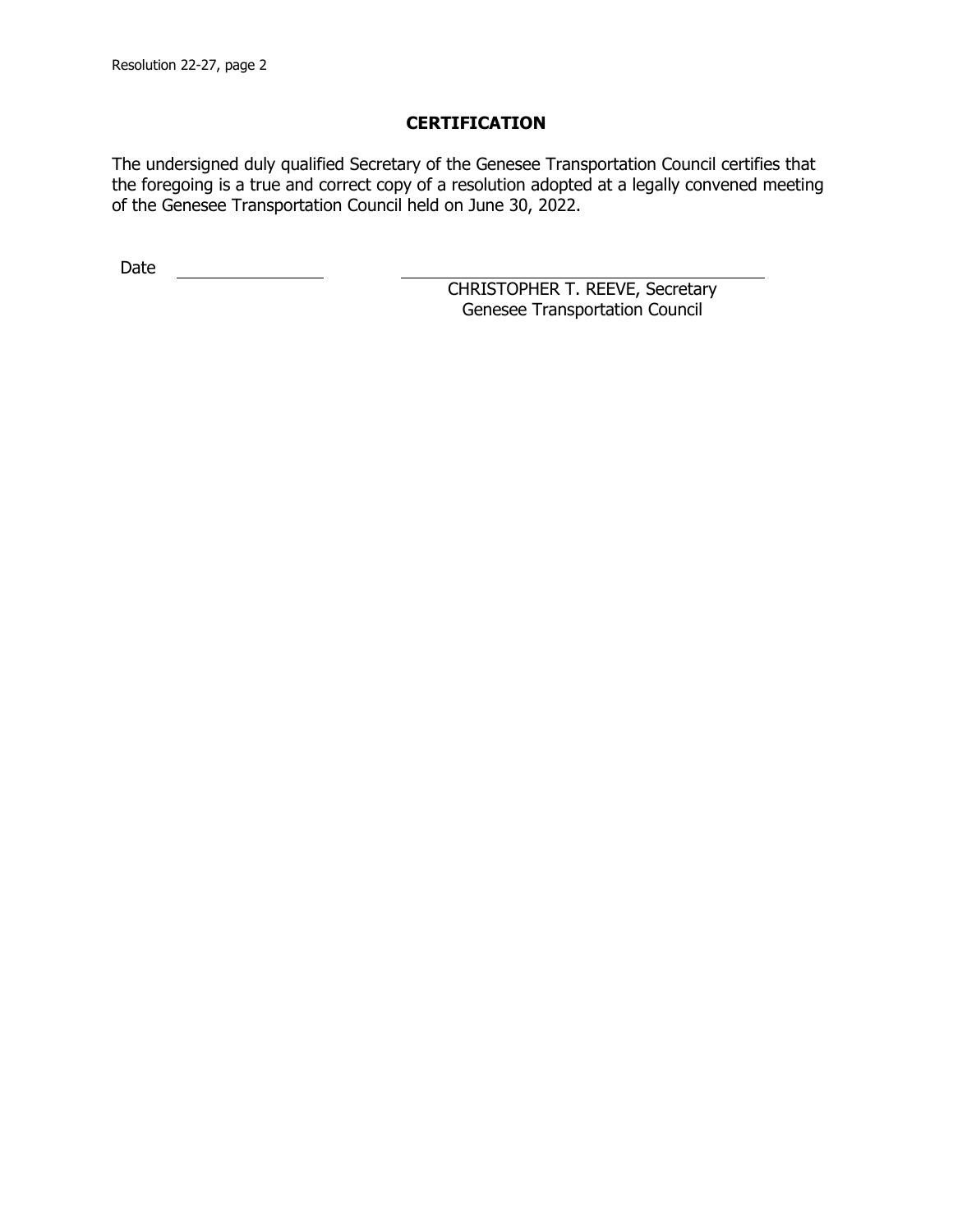|                     | GTC 2020-2024 Transportation Improvement Program                                                            | <b>Res:</b> 22-27 |
|---------------------|-------------------------------------------------------------------------------------------------------------|-------------------|
|                     | Project Name: Rt 15A (E Henrietta Rd), from I-90 (Thruway) to I-390                                         | TIP #: H20-24-MN1 |
|                     | Project Type: Highway Preventive Maintenance                                                                | PIN: 401545       |
| Lead Agency: NYSDOT |                                                                                                             | Mode: Highway     |
| Project             | Conduct preventive maintenance of Rt 15A (East Henrietta Road), from I-90 (thruway) to I-390 in the Town of | County: Monroe    |

Muni.: T. of Henrietta

Description: Henrietta, Monroe County.

|                                         |            |      |       |                 |         |      |         | <b>Federal Fiscal Year (FFY)</b> |       |                 |       |         |         |                        |
|-----------------------------------------|------------|------|-------|-----------------|---------|------|---------|----------------------------------|-------|-----------------|-------|---------|---------|------------------------|
|                                         |            |      |       | <b>Existing</b> |         |      |         |                                  |       | <b>Proposed</b> |       |         |         |                        |
| (\$'000s)<br>Costs                      | Prior Yrs. | 2020 | 2021  | 2022            | 2023    | 2024 | Total*  | 2020                             | 2021  | 2022            | 2023  | 2024    | Total*  | Future $*\overline{*}$ |
| S Scoping                               | \$0        | \$0  | \$88  | \$0             | \$0     | \$0  | \$88    | \$0                              | \$88  | \$0             | \$0   | \$0     | \$88    | \$0                    |
| Prelim. Engineer.                       | \$0        | \$0  | \$850 | \$0             | \$0     | \$0  | \$850   | \$0                              | \$850 | \$0             | \$0   | \$0     | \$850   | \$0                    |
| <b>Detailed Design</b>                  | \$0        | \$0  | \$0   | \$690           | \$0     | \$0  | \$690   | \$0                              | \$0   | \$690           | \$0   | \$0     | \$690   | \$0                    |
| N ROW Incidentals                       | \$0        | \$0  | \$51  | \$0             | \$0     | \$0  | \$51    | \$0                              | \$51  | \$0             | \$0   | \$0     | \$51    | \$0                    |
| R ROW Acquisition                       | \$0        | \$0  | \$0   | \$61            | \$0     | \$0  | \$61    | \$0                              | \$0   | \$61            | \$0   | \$0     | \$61    | \$0                    |
| C Construction                          | \$0        | \$0  | \$0   | \$0             | \$6,123 | \$0  | \$6,123 | \$0                              | \$0   | \$0             | \$0   | \$6,749 | \$6,749 | \$0                    |
| CI Const. Inspection                    | \$0        | \$0  | \$0   | \$0             | \$667   | \$0  | \$667   | \$0                              | \$0   | \$0             | \$0   | \$579   | \$579   | \$0                    |
| Other<br>$\Omega$                       | \$0        | \$0  | \$0   | \$0             | \$0     | \$0  | \$0     | \$0                              | \$0   | \$0             | \$0   | \$0     | \$0     | \$0                    |
| <b>Total Costs</b>                      | \$0        | \$0  | \$989 | \$751           | \$6,790 | \$0  | \$8,530 | \$0                              | \$989 | \$751           | \$0   | \$7,328 | \$9,068 | \$0                    |
| <b>Revenues</b><br>(\$'000s)<br>Federal |            |      |       |                 |         |      |         |                                  |       |                 |       |         |         |                        |
| <b>NHPP</b>                             |            | \$0  | \$0   | \$0             | \$0     | \$0  | \$0     | \$0                              | \$0   | \$0             | \$0   | \$0     | \$0     |                        |
| <b>STBG Flex</b>                        |            | \$0  | \$791 | \$370           | \$4,626 | \$0  | \$5,787 | \$0                              | \$791 | \$370           | \$0   | \$5,558 | \$6,719 |                        |
| <b>STBG LG URB</b>                      |            | \$0  | \$0   | \$0             | \$0     | \$0  | \$0     | \$0                              | \$0   | \$0             | \$0   | \$0     | \$0     |                        |
| <b>STBG OSB</b>                         |            | \$0  | \$0   | \$0             | \$0     | \$0  | \$0     | \$0                              | \$0   | \$0             | \$0   | \$0     | \$0     |                        |
| <b>HSIP</b>                             |            | \$0  | \$0   | \$0             | \$0     | \$0  | \$0     | \$0                              | \$0   | \$0             | \$0   | \$0     | $$0$    |                        |
| <b>FTA 5307</b>                         |            | \$0  | \$0   | \$0             | \$0     | \$0  | \$0     | \$0                              | \$0   | \$0             | \$0   | \$0     | \$0     |                        |
| <b>FTA 5339</b>                         |            | \$0  | \$0   | \$0             | $$0$$   | \$0  | \$0     | \$0                              | \$0   | \$0             | $$0$$ | \$0     | \$0     |                        |
| Other                                   |            | \$0  | \$0   | \$0             | \$0     | \$0  | \$0     | \$0                              | \$0   | \$0             | \$0   | \$0     | \$0     |                        |
| <b>Federal Share</b>                    |            | \$0  | \$791 | \$370           | \$4,626 | \$0  | \$5,787 | \$0                              | \$791 | \$370           | \$0   | \$5,558 | \$6,719 |                        |
| <b>State Share</b>                      |            | \$0  | \$198 | \$381           | \$2,164 | \$0  | \$2,744 | \$0                              | \$198 | \$381           | \$0   | \$1,770 | \$2,349 |                        |
| Local Share                             |            | \$0  | \$0   | \$0             | \$0     | \$0  | \$0     | \$0                              | \$0   | \$0             | \$0   | \$0     | \$0     |                        |
| <b>Total Revenues</b>                   | \$0        | \$0  | \$989 | \$751           | \$6,790 | \$0  | \$8,530 | \$0                              | \$989 | \$751           | \$0   | \$7,328 | \$9,068 | \$0                    |
| Notes: -                                |            |      |       |                 |         |      |         |                                  |       |                 |       |         |         |                        |

\*Total column does NOT include Prior Years or Future Years data.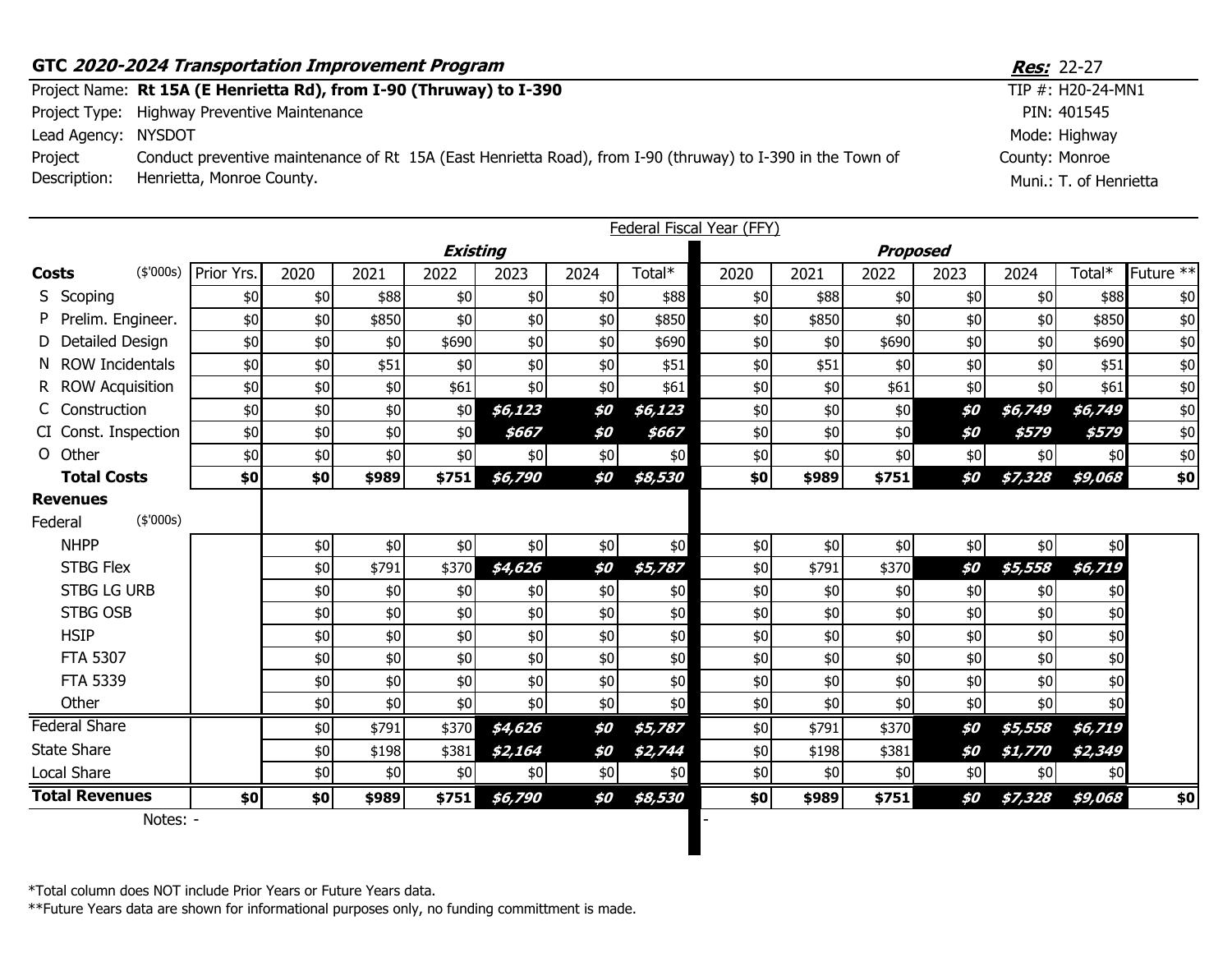# **RESOLUTION**

# **Resolution 22-28 Amending the** 2020-2024 TIP **by deferring phases of the Rt 204 (Brooks Ave), Rt 33A to Rochester City Line project (TIP # H17-76-MN1, PIN 420426)**

### **WHEREAS,**

- 1. The 2020-2024 Transportation Improvement Program (TIP) identifies those projects to receive federal transportation funding within the seven-county GTC TIP area;
- 2. NYSDOT proposes the following change to the 2020-2024 TIP:
	- a. Rt 204 (Brooks Ave), Rt 33A to Rochester City Line (TIP # H17-76-MN1, PIN 420426) – Increase the Total Cost from \$4,030,650 (\$3,224,520 Federal) to \$4,530,250 (\$3,624,200 Federal); *Defer a* FFY 23 Construction phase of \$2,942,400 (\$2,353,920 Federal) to FFY 24; Defer a FFY 23 Construction Inspection phase of \$252,625 (\$202,100 Federal) to FFY 24; *Increase a* FFY 24 Construction phase of \$2,942,400 (\$2,353,920 Federal) to \$3,442,000 (\$2,753,600 Federal);
- 3. The sources of Federal funds are the Surface Transportation Block Grant Large Urban and the National Highway Performance Program;
- 4. The proposed change is described on the attached Project Detail Sheet;
- 5. The timing of this project is such that an amendment of the 2020-2024 TIP is now called for;
- 6. The Council is satisfied that this amendment of the 2020-2024 TIP is within the limits of reasonably expected funding resources and is consistent with the Long Range Transportation Plan.

- 1. That the Genesee Transportation Council amends the 2020-2024 TIP by deferring phases of the Rt 204 (Brooks Ave), Rt 33A to Rochester City Line project (TIP # H17-76- MN1, PIN 420426), and will update the existing TIP table accordingly; and
- 2. That this resolution takes effect immediately;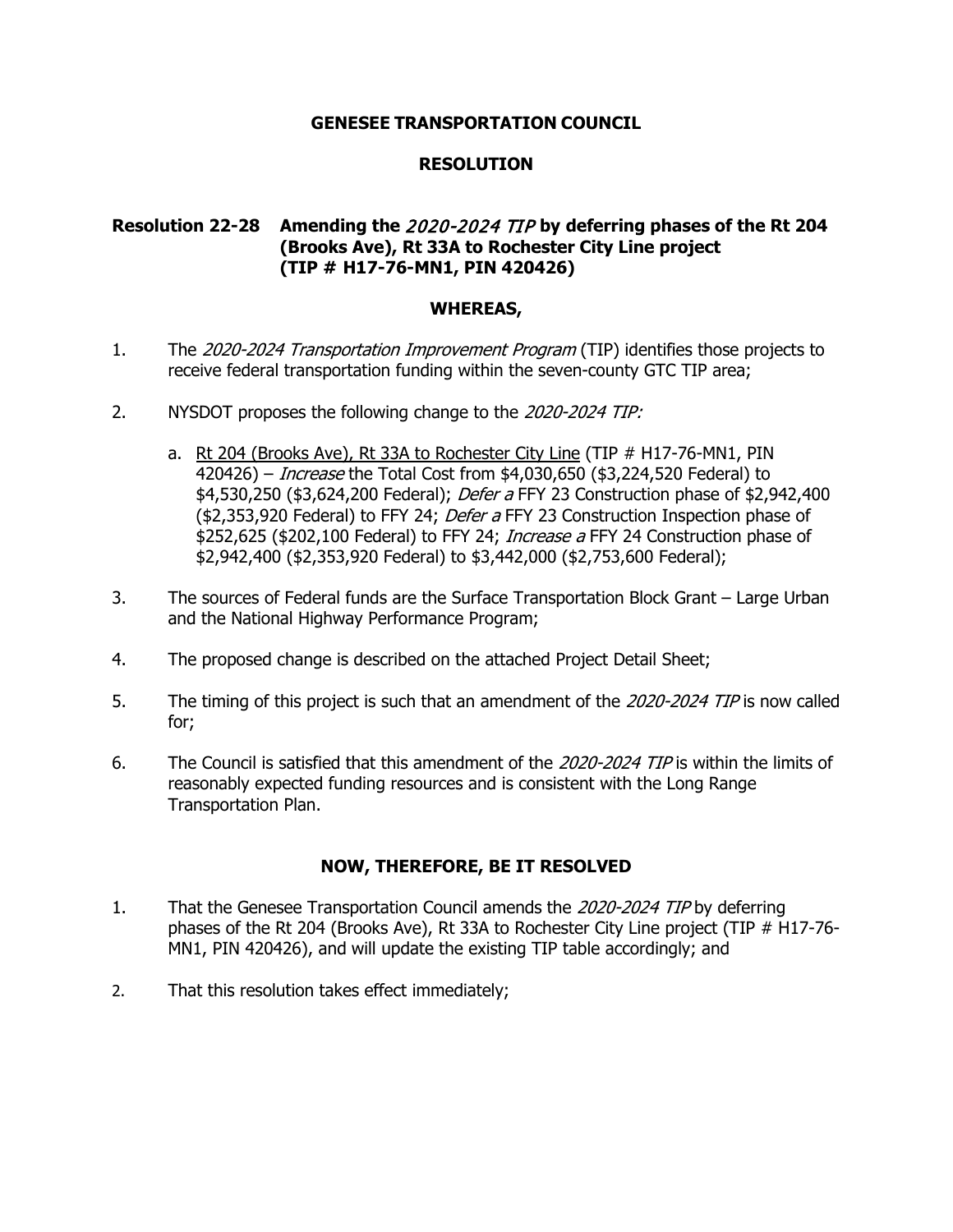The undersigned duly qualified Secretary of the Genesee Transportation Council certifies that the foregoing is a true and correct copy of a resolution adopted at a legally convened meeting of the Genesee Transportation Council held on June 30, 2022.

Date <u>\_\_\_\_\_\_\_\_\_\_\_\_\_\_</u>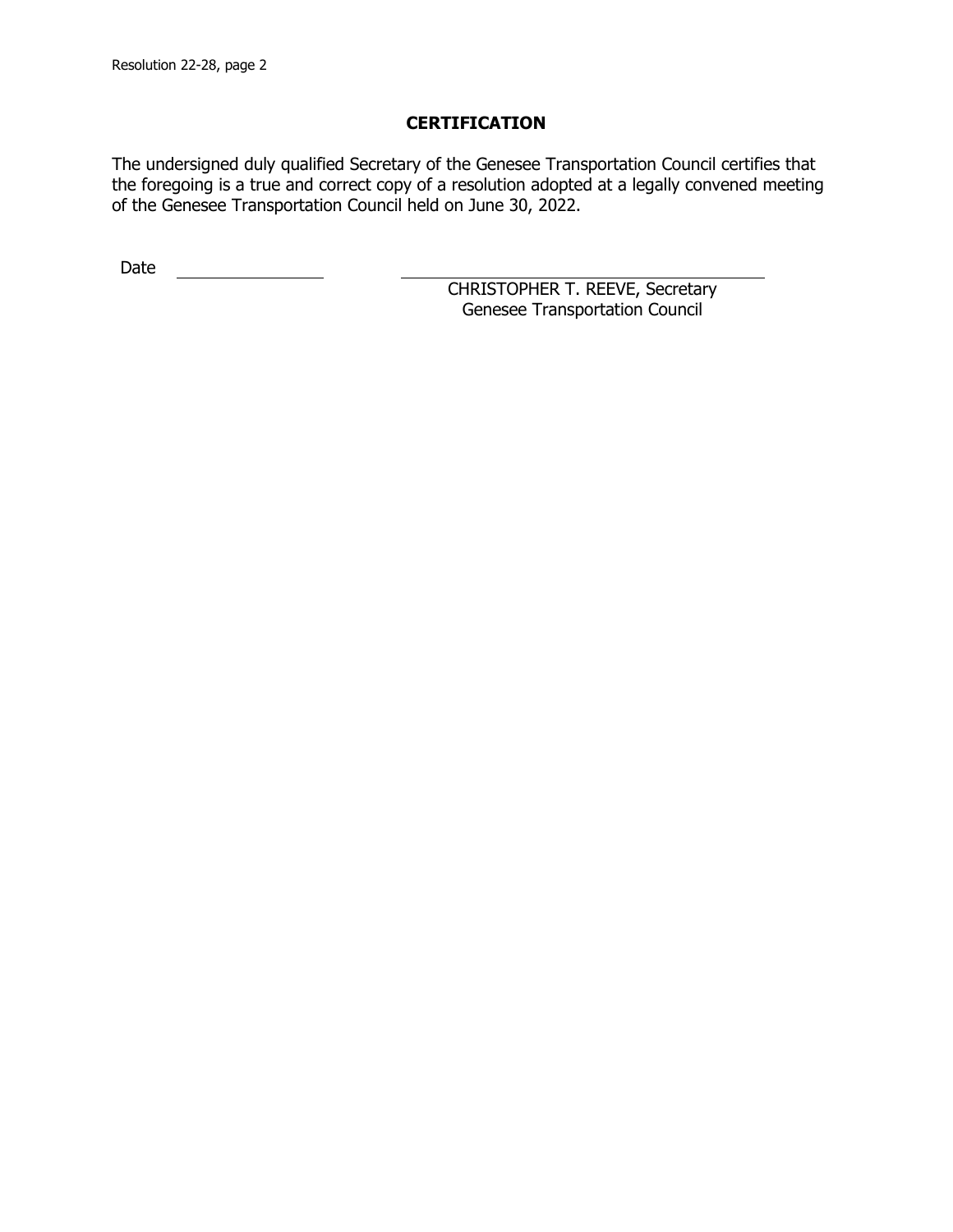|                     | GTC 2020-2024 Transportation Improvement Program                                                              | <b>Res:</b> 22-28  |
|---------------------|---------------------------------------------------------------------------------------------------------------|--------------------|
|                     | Project Name: Rt 204 (Brooks Ave), Rt 33A to Rochester City Line                                              | TIP #: H17-76-MN1  |
|                     | Project Type: Highway Preventive Maintenance                                                                  | PIN: 420426        |
| Lead Agency: NYSDOT |                                                                                                               | Mode: Highway      |
| Project             | Conduct preventive maintenance of Rt 204 (Brooks Ave) from Rt 33A (Chili Ave) to the City of Rochester in the | County: Monroe     |
| Description:        | Town of Gates, Monroe County.                                                                                 | Muni.: T. of Gates |

|              |                              |            |       |      |                 |         |      |         | <b>Federal Fiscal Year (FFY)</b> |      |                 |       |         |         |           |
|--------------|------------------------------|------------|-------|------|-----------------|---------|------|---------|----------------------------------|------|-----------------|-------|---------|---------|-----------|
|              |                              |            |       |      | <b>Existing</b> |         |      |         |                                  |      | <b>Proposed</b> |       |         |         |           |
| <b>Costs</b> | (\$'000s)                    | Prior Yrs. | 2020  | 2021 | 2022            | 2023    | 2024 | Total*  | 2020                             | 2021 | 2022            | 2023  | 2024    | Total*  | Future ** |
|              | S Scoping                    | \$20       | \$0   | \$0  | \$0             | \$0     | \$0  | \$0     | \$0                              | \$0  | \$0             | \$0   | \$0     | \$0     | \$0       |
|              | Prelim. Engineer.            | \$100      | \$190 | \$0  | \$298           | \$0     | \$0  | \$488   | \$190                            | \$0  | \$298           | $$0$$ | \$0     | \$488   | \$0       |
|              | Detailed Design              | \$0        | \$0   | \$0  | \$248           | \$0     | \$0  | \$248   | \$0                              | \$0  | \$248           | \$0   | \$0     | \$248   | \$0       |
|              | N ROW Incidentals            | \$0        | \$0   | \$50 | \$0             | \$0     | \$0  | \$50    | \$0                              | \$50 | \$0             | \$0   | \$0     | \$50    | \$0       |
|              | R ROW Acquisition            | \$0        | \$0   | \$0  | \$50            | \$0     | \$0  | \$50    | \$0                              | \$0  | \$50            | \$0   | \$0     | \$50    | \$0       |
|              | C Construction               | \$0        | \$0   | \$0  | \$0             | \$2,942 | \$0  | \$2,942 | \$0                              | \$0  | \$0             | \$0   | \$3,442 | \$3,442 | \$0       |
|              | CI Const. Inspection         | \$0        | \$0   | \$0  | \$0             | \$253   | \$0  | \$253   | \$0                              | \$0  | \$0             | \$0   | \$253   | \$253   | \$0       |
| $\Omega$     | Other                        | \$0        | \$0   | \$0  | \$0             | \$0     | \$0  | \$0     | \$0                              | \$0  | \$0             | \$0   | \$0     | \$0     | \$0       |
|              | <b>Total Costs</b>           | \$120      | \$190 | \$50 | \$596           | \$3,195 | \$0  | \$4,031 | \$190                            | \$50 | \$596           | \$0   | \$3,695 | \$4,530 | \$0       |
| Federal      | <b>Revenues</b><br>(\$'000s) |            |       |      |                 |         |      |         |                                  |      |                 |       |         |         |           |
|              | <b>NHPP</b>                  |            | \$152 | \$40 | \$443           | \$2,374 | \$0  | \$3,008 | \$152                            | \$40 | \$443           | \$0   | \$2,745 | \$3,380 |           |
|              | <b>STBG Flex</b>             |            | \$0   | \$0  | \$0             | \$0     | \$0  | \$0     | \$0                              | \$0  | \$0             | \$0   | \$0     | \$0     |           |
|              | <b>STBG LG URB</b>           |            | \$0   | \$0  | \$34            | \$182   | \$0  | \$216   | \$0                              | \$0  | \$34            | \$0   | \$211   | \$245   |           |
|              | <b>STBG OSB</b>              |            | \$0   | \$0  | \$0             | \$0     | \$0  | \$0     | \$0                              | \$0  | \$0             | $$0$$ | \$0     | \$0     |           |
|              | <b>HSIP</b>                  |            | \$0   | \$0  | \$0             | \$0     | \$0  | \$0     | \$0                              | \$0  | \$0             | \$0   | \$0     | \$0     |           |
|              | <b>FTA 5307</b>              |            | \$0   | \$0  | \$0             | \$0     | \$0  | \$0     | \$0                              | \$0  | \$0             | \$0   | \$0     | \$0     |           |
|              | <b>FTA 5339</b>              |            | \$0   | \$0  | \$0             | \$0     | \$0  | \$0     | \$0                              | \$0  | \$0             | \$0   | \$0     | \$0     |           |
|              | Other                        |            | \$0   | \$0  | \$0             | \$0     | \$0  | \$0     | \$0                              | \$0  | \$0             | $$0$$ | \$0     | \$0     |           |
|              | <b>Federal Share</b>         |            | \$152 | \$40 | \$477           | \$2,556 | \$0  | \$3,225 | \$152                            | \$40 | \$477           | \$0   | \$2,956 | \$3,624 |           |
|              | <b>State Share</b>           |            | \$38  | \$10 | \$119           | \$639   | \$0  | \$806   | \$38                             | \$10 | \$119           | \$0   | \$739   | \$906   |           |
|              | Local Share                  |            | \$0   | \$0  | \$0             | \$0     | \$0  | \$0     | \$0                              | \$0  | \$0             | \$0   | \$0     | \$0     |           |
|              | <b>Total Revenues</b>        | \$120      | \$190 | \$50 | \$596           | \$3,195 | \$0  | \$4,031 | \$190                            | \$50 | \$596           | \$0   | \$3,695 | \$4,530 | \$0       |
|              | Notes: -                     |            |       |      |                 |         |      |         |                                  |      |                 |       |         |         |           |

I

\*Total column does NOT include Prior Years or Future Years data.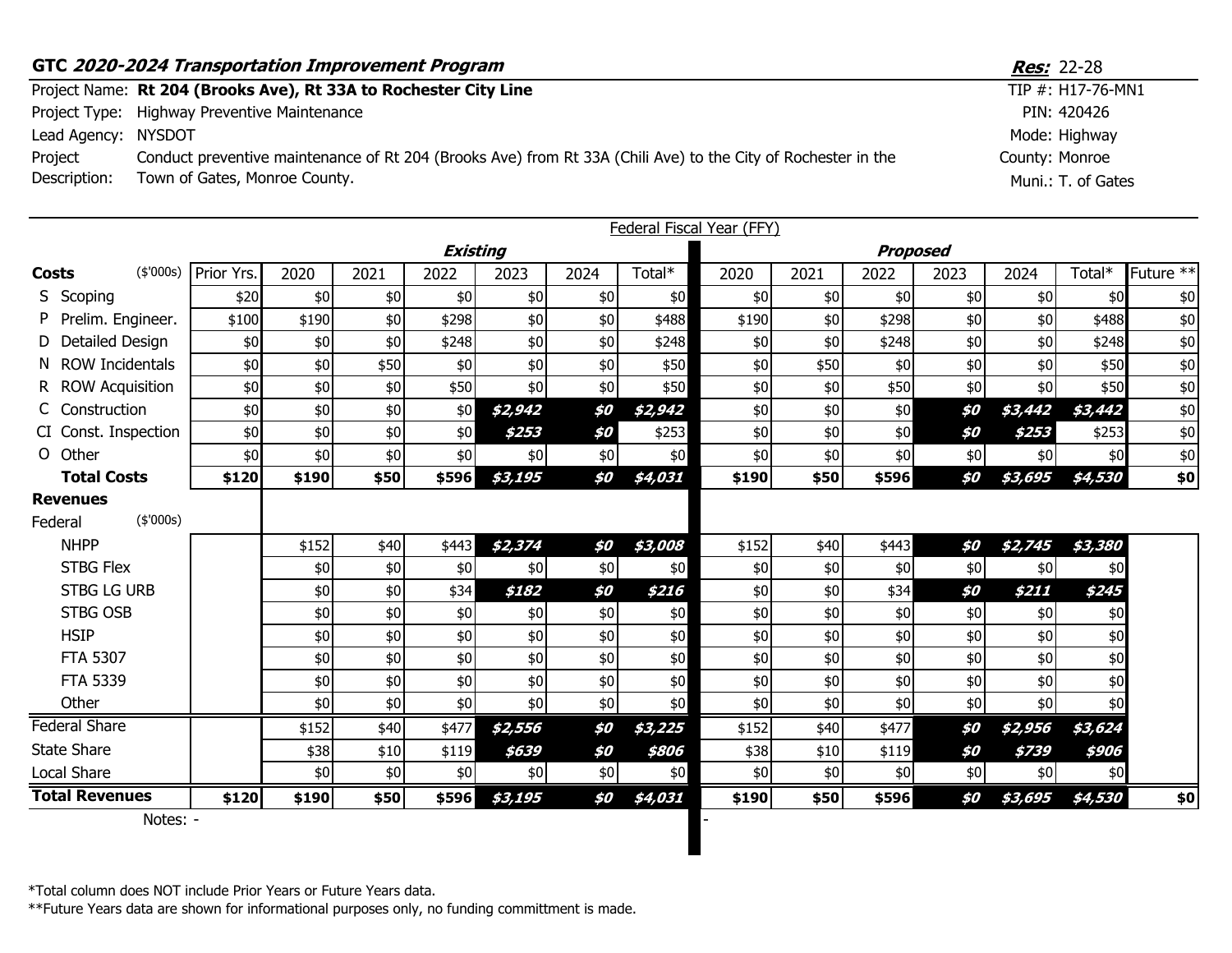# **RESOLUTION**

# **Resolution 22-29 Amending the** 2020-2024 TIP **by deferring phases of the I-490 Preventive Maintenance (Garnsey Rd to I-90) project (TIP # H20-57-R41, PIN 449057)**

### **WHEREAS,**

- 1. The 2020-2024 Transportation Improvement Program (TIP) identifies those projects to receive federal transportation funding within the seven-county GTC TIP area;
- 2. NYSDOT proposes the following change to the 2020-2024 TIP:
	- a. I-490 Preventive Maintenance (Garnsey Rd to I-90) (TIP # H20-57-R41, PIN 449057) – *Decrease* the Total Cost from \$7,140,000 (\$6,425,720 Federal) to \$1,023,850 (\$921,465 Federal); *Decrease* a FFY 23 Detailed Design phase of \$519,100 (\$466,900 Federal) to \$261,050 (\$234,945 Federal); Defer a FFY 24 Construction phase of \$5,325,600 (\$4,793,000 Federal) to FFY 26; Defer a FFY 24 Construction Inspection phase of \$532,500 (\$479,300 Federal) to FFY 26;
- 3. The source of Federal funds is the National Highway Performance Program;
- 4. The proposed change is described on the attached Project Detail Sheet;
- 5. The timing of this project is such that an amendment of the 2020-2024 TIP is now called for;
- 6. The Council is satisfied that this amendment of the 2020-2024 TIP is within the limits of reasonably expected funding resources and is consistent with the Long Range Transportation Plan.

- 1. That the Genesee Transportation Council amends the 2020-2024 TIP by deferring phases of the I-490 Preventive Maintenance (Garnsey Rd to I-90) project (TIP # H20- 57-R41, PIN 449057), and will update the existing TIP table accordingly; and
- 2. That this resolution takes effect immediately;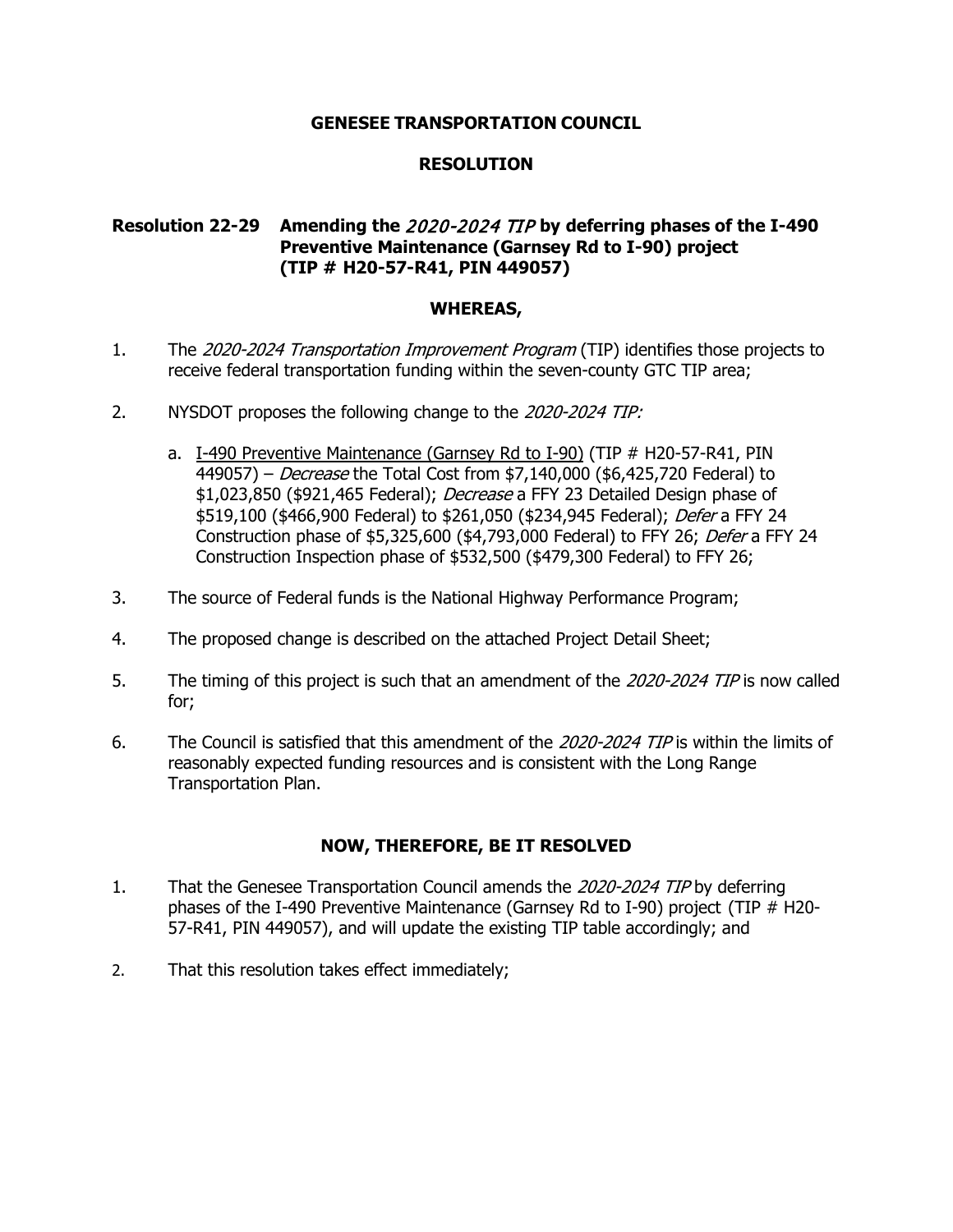The undersigned duly qualified Secretary of the Genesee Transportation Council certifies that the foregoing is a true and correct copy of a resolution adopted at a legally convened meeting of the Genesee Transportation Council held on June 30, 2022.

Date <u>\_\_\_\_\_\_\_\_\_\_\_\_\_\_</u>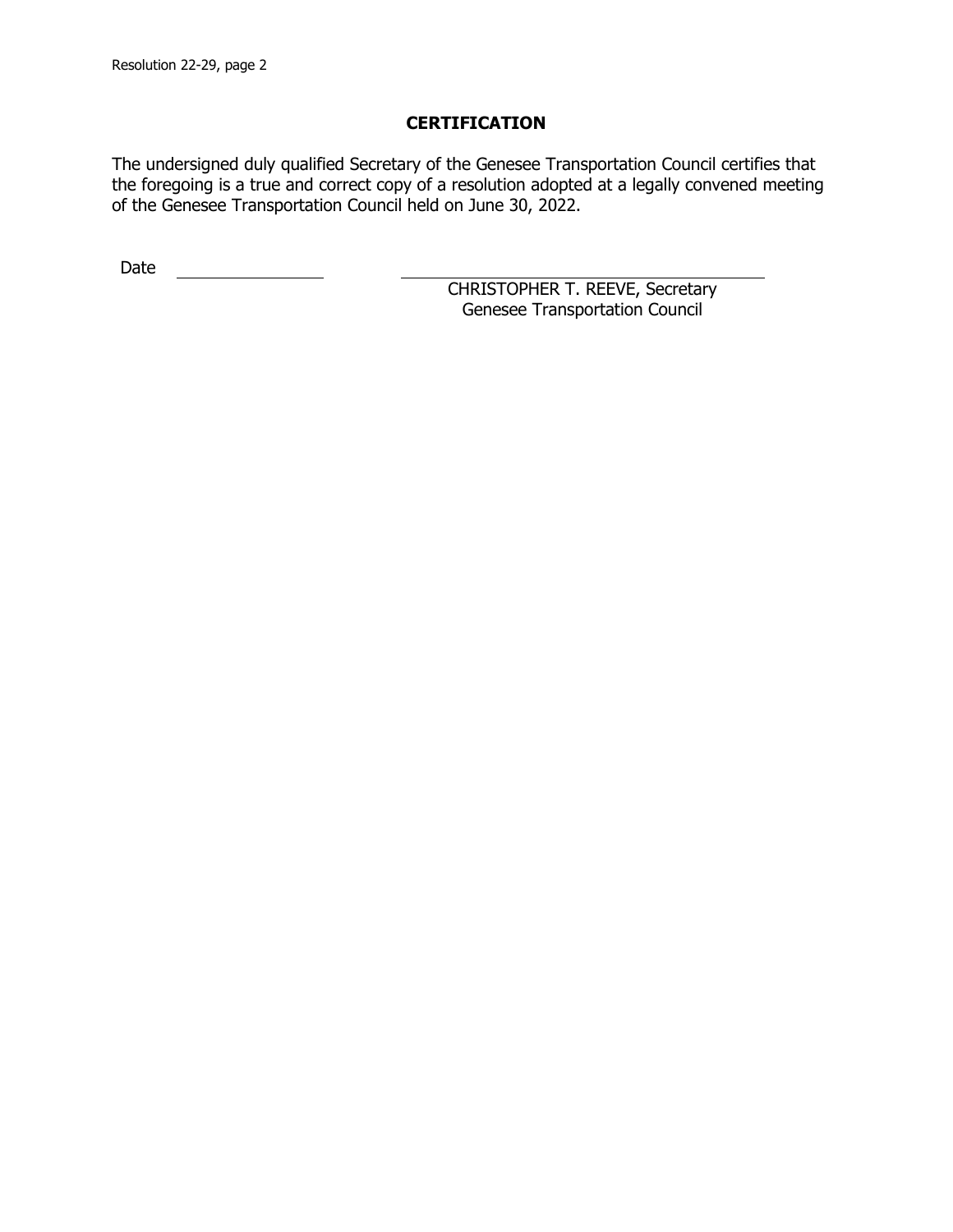|                         | GTC 2020-2024 Transportation Improvement Program                                                                                                 | <b>Res:</b> 22-29                   |
|-------------------------|--------------------------------------------------------------------------------------------------------------------------------------------------|-------------------------------------|
|                         | Project Name: I-490 Preventive Maintenance (Garnsey Rd to I-90)                                                                                  | TIP #: H20-57-R41                   |
|                         | Project Type: Highway Preventive Maintenance                                                                                                     | PIN: 449057                         |
| Lead Agency:            | NYSDOT                                                                                                                                           | Mode: Highway                       |
| Project<br>Description: | Conduct preventive maintenance of I-490 from Garnsey Rd to I-90 in the Town of Perinton, Monroe County and<br>the Town of Victor, Ontario County | County: Multiple<br>Muni.: Multiple |
|                         |                                                                                                                                                  |                                     |

|                                         |            |       |       |                 |       |         |         | <b>Federal Fiscal Year (FFY)</b> |       |                 |       |      |         |                      |
|-----------------------------------------|------------|-------|-------|-----------------|-------|---------|---------|----------------------------------|-------|-----------------|-------|------|---------|----------------------|
|                                         |            |       |       | <b>Existing</b> |       |         |         |                                  |       | <b>Proposed</b> |       |      |         |                      |
| (\$'000s)<br><b>Costs</b>               | Prior Yrs. | 2020  | 2021  | 2022            | 2023  | 2024    | Total*  | 2020                             | 2021  | 2022            | 2023  | 2024 | Total*  | Future <sup>**</sup> |
| S Scoping                               | \$0        | \$0   | \$251 | \$0             | \$0   | \$0     | \$251   | \$0                              | \$251 | \$0             | \$0   | \$0  | \$251   | \$0                  |
| P Prelim. Engineer.                     | \$0        | \$0   | \$512 | \$0             | \$0   | \$0     | \$512   | \$0                              | \$512 | \$0             | \$0   | \$0  | \$512   | \$0                  |
| D Detailed Design                       | \$0        | \$0   | \$0   | \$0             | \$522 | \$0     | \$522   | \$0                              | \$0   | \$0             | \$261 | \$0  | \$261   | \$0                  |
| N ROW Incidentals                       | \$0        | \$0   | \$0   | \$0             | \$0   | \$0     | \$0     | \$0                              | \$0   | \$0             | \$0   | \$0  | \$0     | \$0                  |
| R ROW Acquisition                       | \$0        | $$0$$ | \$0   | \$0             | \$0   | \$0     | \$0     | \$0                              | \$0   | \$0             | $$0$$ | \$0  | \$0     | \$0                  |
| C Construction                          | \$0        | $$0$$ | $$0$$ | \$0             | \$0   | \$5,326 | \$5,326 | $$0$$                            | \$0   | \$0             | \$0   | \$0  | \$0     | \$5,326              |
| CI Const. Inspection                    | \$0        | \$0   | \$0   | \$0             | \$0   | \$533   | \$533   | \$0                              | \$0   | \$0             | \$0   | \$0  | \$0     | \$533                |
| O Other                                 | \$0        | \$0   | \$0   | \$0             | \$0   | \$0     | \$0     | \$0                              | \$0   | \$0             | \$0   | \$0  | \$0     | \$0                  |
| <b>Total Costs</b>                      | \$0]       | \$0   | \$763 | \$0             | \$522 | \$5,858 | \$7,143 | \$0                              | \$763 | \$0             | \$261 | \$0  | \$1,024 | \$5,858              |
| <b>Revenues</b><br>(\$'000s)<br>Federal |            |       |       |                 |       |         |         |                                  |       |                 |       |      |         |                      |
| <b>NHPP</b>                             |            | \$0   | \$687 | \$0             | \$470 | \$5,272 | \$6,429 | \$0                              | \$687 | \$0             | \$470 | \$0  | \$1,156 |                      |
| <b>STBG Flex</b>                        |            | \$0   | \$0   | \$0             | \$0   | \$0     | \$0     | \$0                              | \$0   | \$0             | \$0   | \$0  | \$0     |                      |
| <b>STBG LG URB</b>                      |            | \$0   | \$0   | \$0             | $$0$$ | \$0     | \$0\$   | \$0                              | \$0   | \$0             | $$0$$ | \$0  | \$0     |                      |
| <b>STBG OSB</b>                         |            | \$0   | \$0   | \$0             | $$0$$ | \$0     | $$0$$   | \$0\$                            | \$0   | \$0             | $$0$$ | \$0  | \$0     |                      |
| <b>HSIP</b>                             |            | \$0   | \$0   | \$0             | \$0   | \$0     | \$0     | \$0                              | \$0   | \$0             | $$0$$ | \$0  | \$0     |                      |
| <b>FTA 5307</b>                         |            | \$0   | \$0   | \$0             | \$0   | \$0     | \$0\$   | \$0                              | \$0   | \$0             | $$0$$ | \$0  | \$0     |                      |
| <b>FTA 5339</b>                         |            | $$0$$ | \$0   | \$0             | \$0   | \$0     | $$0$$   | \$0\$                            | \$0   | \$0             | $$0$$ | \$0  | \$0     |                      |
| Other                                   |            | \$0   | \$0   | \$0             | \$0   | \$0     | \$0     | \$0                              | \$0   | \$0             | \$0   | \$0  | \$0     |                      |
| <b>Federal Share</b>                    |            | \$0   | \$687 | \$0             | \$470 | \$5,272 | \$6,429 | \$0                              | \$687 | \$0             | \$470 | \$0  | \$1,156 |                      |
| <b>State Share</b>                      |            | \$0   | \$76  | \$0             | \$52  | \$586   | \$714   | \$0                              | \$76  | \$0             | \$52  | \$0  | \$128   |                      |
| Local Share                             |            | \$0   | \$0   | \$0             | \$0   | \$0     | \$0     | \$0                              | \$0   | \$0             | \$0   | \$0  | \$0     |                      |
| <b>Total Revenues</b>                   | \$0]       | \$0   | \$763 | \$0             | \$522 | \$5,858 | \$7,143 | \$0                              | \$763 | \$0             | \$522 | \$0  | \$1,285 | \$5,858              |
| Notes:                                  |            |       |       |                 |       |         | 01      |                                  |       |                 |       |      |         |                      |

Ш

\*Total column does NOT include Prior Years or Future Years data.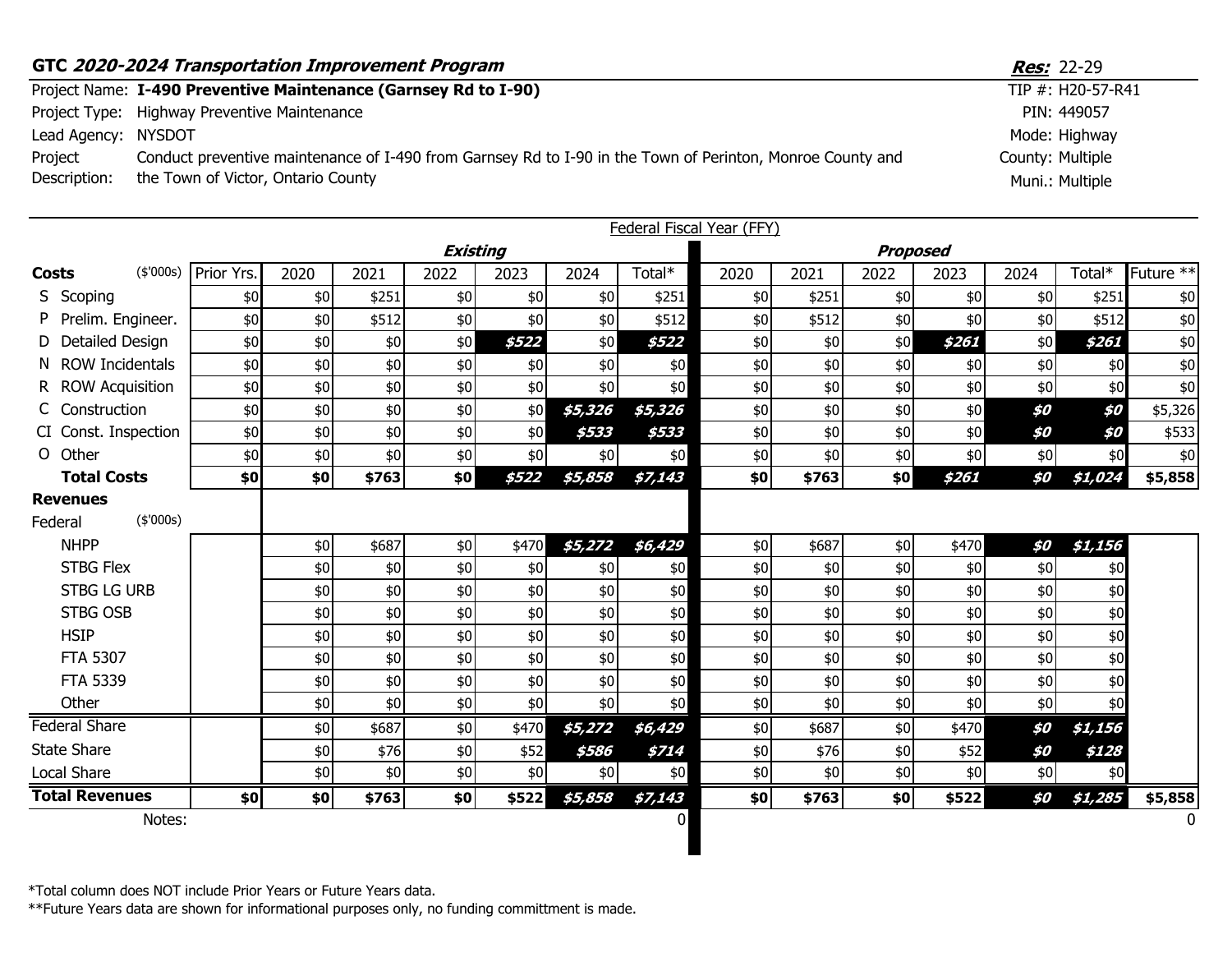# **RESOLUTION**

### **Resolution 22-30 Amending the** 2020-2024 TIP **by increasing the Total Cost of the Preventive Maintenance – RTS & RTS Access for FFY 2022 project (TIP # T20-03-MN1, PIN 482276)**

### **WHEREAS,**

- 1. The 2020-2024 Transportation Improvement Program (TIP) identifies those projects to receive federal transportation funding within the seven-county GTC TIP area;
- 2. RGRTA proposes the following change to the 2020-2024 TIP:
	- a. Preventive Maintenance RTS & RTS Access for FFY 2022 (TIP # T20-03-MN1, PIN 482276) – Increase the Total Cost from \$6,014,177 (\$4,811,341 Federal) to \$15,154,723 (\$12,123,778 Federal); *Increase* a FFY 22 Other phase from \$6,014,177 (\$4,811,341 Federal) to \$15,154,723 (\$12,123,778 Federal);
- 3. The source of Federal funds is the FTA Urbanized Area Formula Funding (Section 5307);
- 4. The proposed change is described on the attached Project Detail Sheet;
- 5. The timing of this project is such that an amendment of the 2020-2024 TIP is now called for;
- 6. The Council is satisfied that this amendment of the 2020-2024 TIP is within the limits of reasonably expected funding resources and is consistent with the Long Range Transportation Plan.

- 1. That the Genesee Transportation Council amends the 2020-2024 TIP by increasing the Total Cost of the Preventive Maintenance – RTS & RTS Access for FFY 2022 project (TIP # T20-03-MN1, PIN 482276), and will update the existing TIP table accordingly; and
- 2. That this resolution takes effect immediately;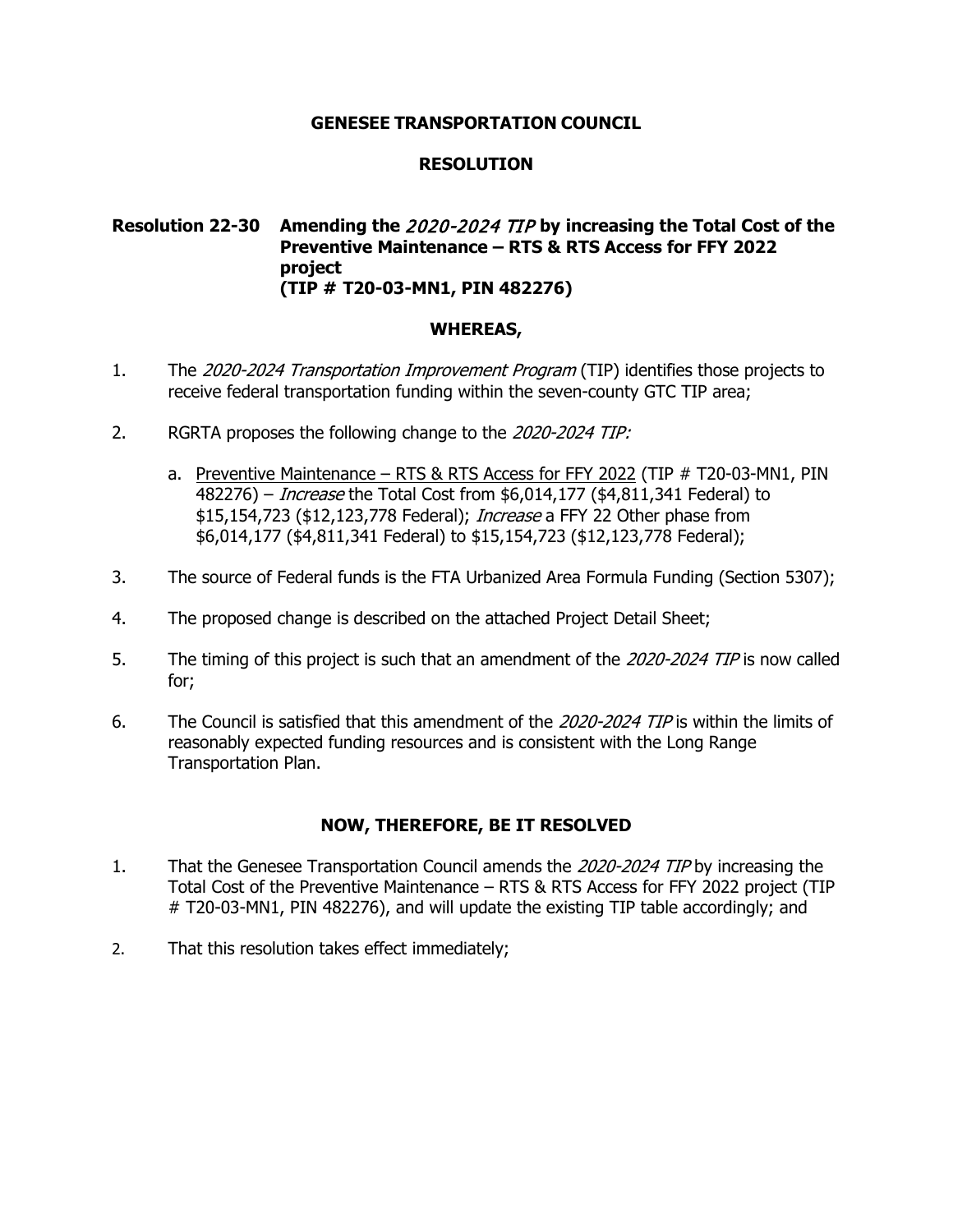The undersigned duly qualified Secretary of the Genesee Transportation Council certifies that the foregoing is a true and correct copy of a resolution adopted at a legally convened meeting of the Genesee Transportation Council held on June 30, 2022.

Date <u>\_\_\_\_\_\_\_\_\_\_\_\_\_\_</u>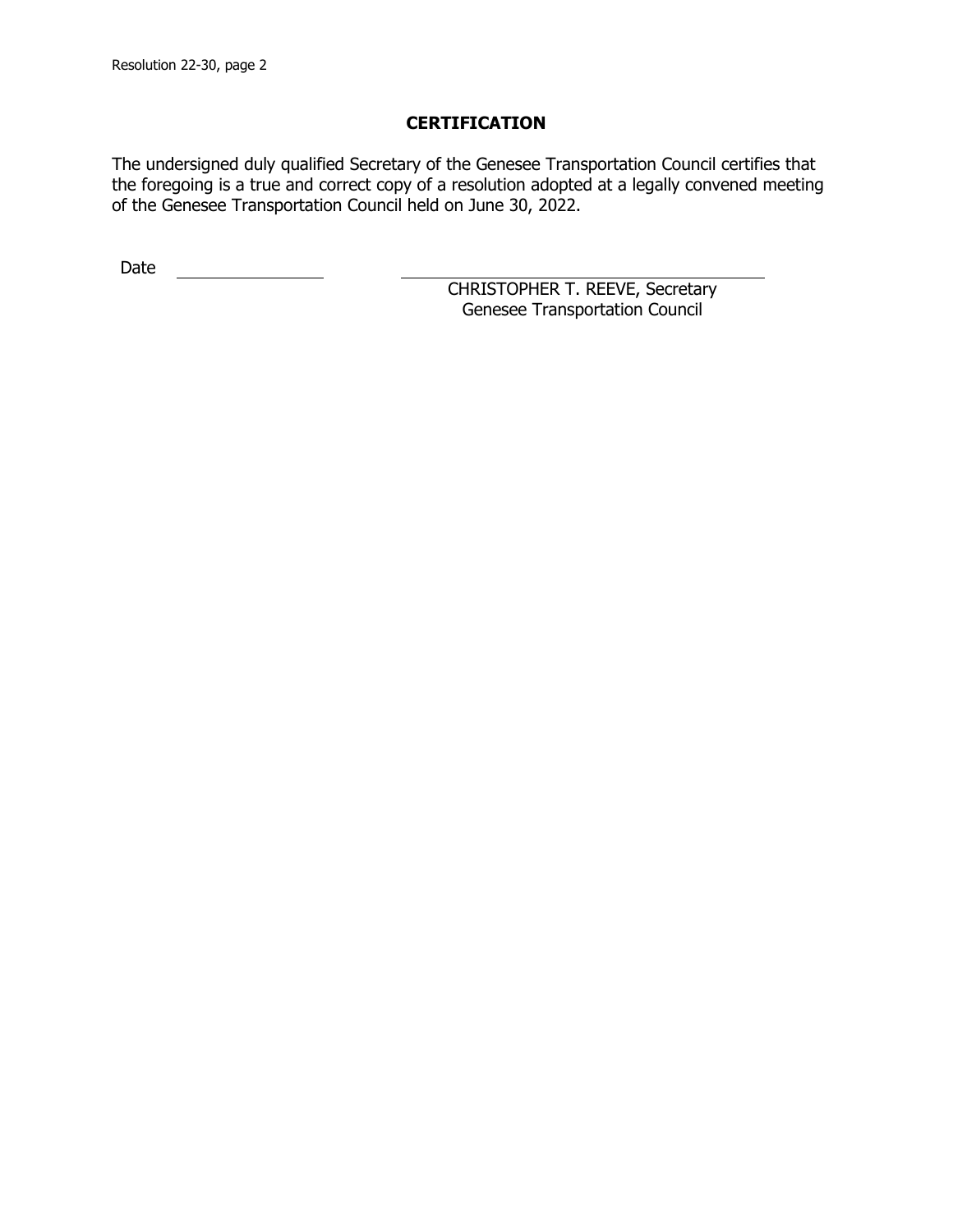### **GTC 2020-2024 Transportation Improvement Program <b>Resection** 10 and 2012 12:30 Project Name: Preventive Maintenance - RTS & RTS Access for FFY 2022 (RGRTA) Project Type: Transit Lead Agency: RGRTA County: Monroe Project Description: Preventive Maintenance for RTS and RTS Access.

|                            |                       |            |       |      |                 |       |       | <b>Federal Fiscal Year (FFY)</b> |       |      |                 |       |      |               |           |
|----------------------------|-----------------------|------------|-------|------|-----------------|-------|-------|----------------------------------|-------|------|-----------------|-------|------|---------------|-----------|
|                            |                       |            |       |      | <b>Existing</b> |       |       |                                  |       |      | <b>Proposed</b> |       |      |               |           |
| <b>Costs</b>               | (\$'000s)             | Prior Yrs. | 2020  | 2021 | 2022            | 2023  | 2024  | Total*                           | 2020  | 2021 | 2022            | 2023  | 2024 | Total*        | Future ** |
|                            | S Scoping             | \$0        | \$0   | \$0  | \$0             | \$0   | \$0   | \$0                              | \$0   | \$0  | \$0             | \$0   | \$0  | \$0           | \$0       |
|                            | P Prelim. Engineer.   | \$0        | $$0$$ | \$0  | \$0             | \$0   | \$0   | \$0                              | $$0$$ | \$0  | \$0             | \$0   | \$0  | \$0           | \$0       |
|                            | D Detailed Design     | \$0        | \$0   | \$0  | \$0             | \$0   | \$0   | \$0                              | \$0   | \$0  | \$0             | \$0   | \$0  | \$0           | \$0       |
|                            | N ROW Incidentals     | \$0        | \$0   | \$0  | \$0             | \$0   | \$0   | \$0                              | \$0   | \$0  | \$0             | \$0   | \$0  | \$0           | $$0$$     |
|                            | R ROW Acquisition     | \$0        | \$0   | \$0  | \$0             | \$0   | \$0   | \$0                              | \$0   | \$0  | \$0             | \$0   | \$0  | \$0           | \$0       |
|                            | C Construction        | \$0        | \$0   | \$0  | \$0             | \$0   | \$0   | \$0                              | $$0$$ | \$0  | \$0             | $$0$$ | \$0  | \$0           | $$0$      |
|                            | CI Const. Inspection  | \$0        | \$0   | \$0  | \$0             | \$0   | \$0   | \$0                              | \$0   | \$0  | \$0             | \$0   | \$0  | \$0           | $$0$      |
| O Other                    |                       | \$0        | $$0$$ | \$0  | \$6,014         | $$0$$ | \$0   | \$6,014                          | \$0\$ |      | $$0$ \$15,155   | \$0   |      | $$0$ \$15,155 | $\$0$     |
|                            | <b>Total Costs</b>    | \$0        | \$0   | \$0  | \$6,014         | \$0   | \$0   | \$6,014                          | \$0   |      | \$0 \$15,155    | \$0   |      | \$0 \$15,155  | \$0       |
| <b>Revenues</b><br>Federal | (\$'000s)             |            |       |      |                 |       |       |                                  |       |      |                 |       |      |               |           |
|                            | <b>NHPP</b>           |            | \$0   | \$0  | \$0             | \$0   | \$0   | \$0                              | \$0\$ | \$0  | \$0             | \$0   | \$0  | \$0           |           |
|                            | <b>STBG Flex</b>      |            | \$0   | \$0  | \$0             | $$0$$ | $$0$$ | \$0                              | $$0$$ | \$0  | \$0             | $$0$$ | \$0  | \$0           |           |
|                            | <b>STBG LG URB</b>    |            | \$0   | \$0  | \$0             | \$0   | \$0   | \$0                              | \$0   | \$0  | \$0             | \$0   | \$0  | \$0           |           |
|                            | <b>STBG OSB</b>       |            | \$0   | \$0  | \$0             | \$0   | \$0   | \$0                              | \$0\$ | \$0  | \$0             | \$0   | \$0  | \$0           |           |
|                            | <b>HSIP</b>           |            | \$0   | \$0  | \$0             | \$0   | \$0   | \$0                              | \$0\$ | \$0  | \$0             | \$0   | \$0  | \$0           |           |
|                            | <b>FTA 5307</b>       |            | \$0   | \$0  | \$4,811         | $$0$$ | \$0   | \$4,811                          | $$0$$ | \$0  | \$12,124        | \$0   |      | $$0$ \$12,124 |           |
|                            | <b>FTA 5339</b>       |            | \$0   | \$0  | \$0             | \$0   | \$0   | \$0                              | \$0   | \$0  | \$0             | \$0   | \$0  |               |           |
|                            | Other                 |            | \$0   | \$0  | \$0             | \$0   | \$0   | \$0                              | \$0   | \$0  | \$0             | \$0   | \$0  | \$0           |           |
|                            | Federal Share         |            | \$0   | \$0  | \$4,811         | \$0   | \$0   | \$4,811                          | \$0   | \$0  | \$12,124        | \$0   |      | $$0$ \$12,124 |           |
| <b>State Share</b>         |                       |            | \$0   | \$0  | \$601           | \$0   | \$0   | \$601                            | \$0   | \$0  | \$1,515         | \$0   | \$0  | \$1,515       |           |
| Local Share                |                       |            | \$0   | \$0  | \$601           | \$0   | \$0   | \$601                            | \$0   | \$0  | \$1,515         | \$0   | \$0  | \$1,515       |           |
|                            | <b>Total Revenues</b> | \$0        | \$0   | \$0  | \$6,014         | \$0   | \$0   | \$6,014                          | \$0   |      | \$0 \$15,155    | \$0   |      | \$0 \$15,155  | \$0       |
|                            | Notes: -              |            |       |      |                 |       |       |                                  |       |      |                 |       |      |               |           |

\*Total column does NOT include Prior Years or Future Years data.

\*\*Future Years data are shown for informational purposes only, no funding committment is made.

 $TIP #: T20-03-MN1$ PIN: 482276 Mode: Transit Muni.: Multiple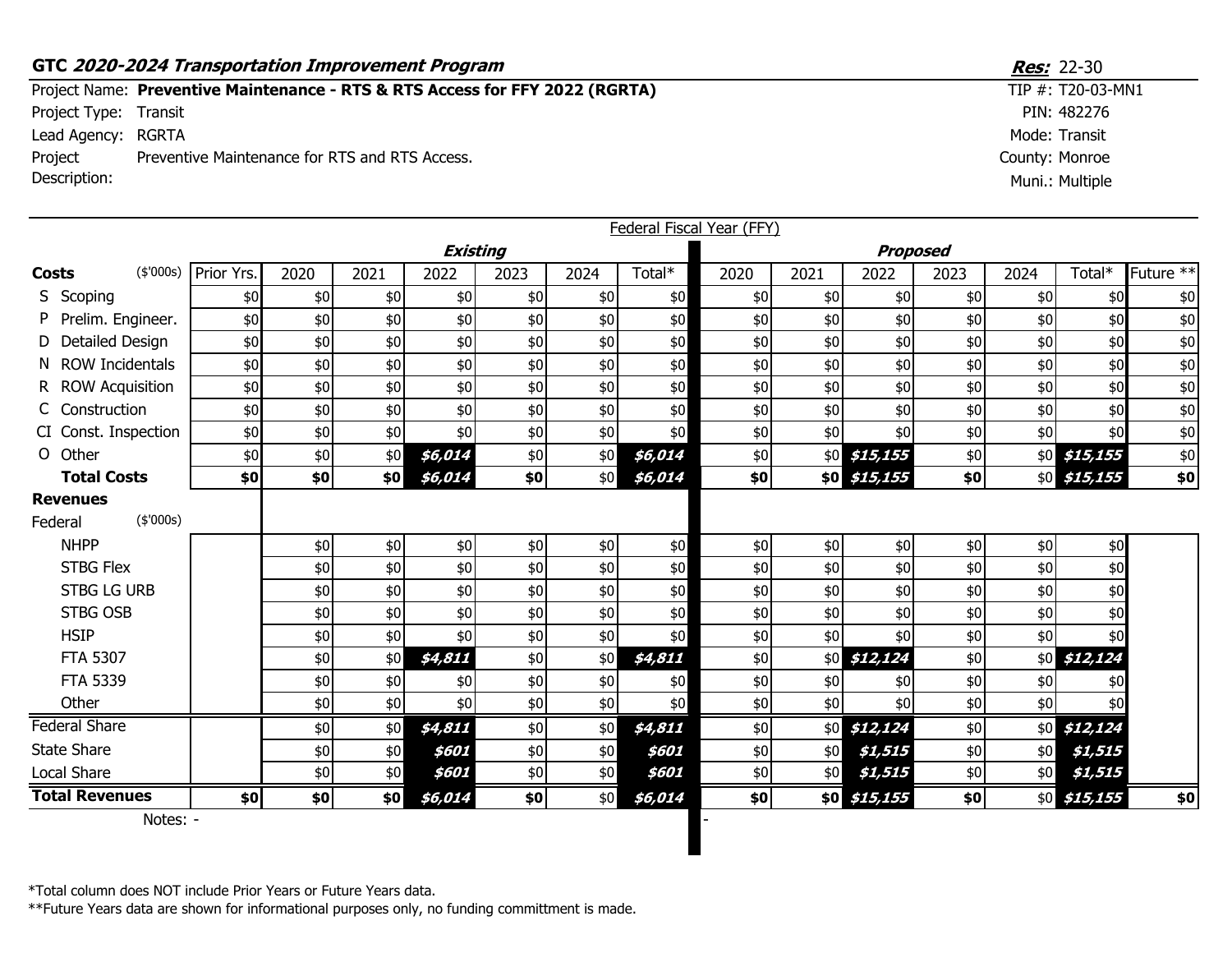# **RESOLUTION**

# **Resolution 22-31 Amending the** 2020-2024 TIP **by increasing the Total Cost of the Associated Transit Improvements (FFY 2022) project (TIP # T20-08-MN1, PIN 482280)**

### **WHEREAS,**

- 1. The 2020-2024 Transportation Improvement Program (TIP) identifies those projects to receive federal transportation funding within the seven-county GTC TIP area;
- 2. RGRTA proposes the following change to the 2020-2024 TIP:
	- a. Associated Transit Improvements (FFY 2022) (TIP  $#$  T20-08-MN1, PIN 482280) Increase the Total Cost from \$150,271 (\$120,217 Federal) to \$160,289 (\$128,231 Federal); *Increase* a FFY 22 Other phase from \$150,271 (\$120,217 Federal) to \$160,289 (\$128,231 Federal);
- 3. The source of Federal funds is the FTA Urbanized Area Formula Funding (Section 5307);
- 4. The proposed change is described on the attached Project Detail Sheet;
- 5. The timing of this project is such that an amendment of the 2020-2024 TIP is now called for;
- 6. The Council is satisfied that this amendment of the 2020-2024 TIP is within the limits of reasonably expected funding resources and is consistent with the Long Range Transportation Plan.

- 1. That the Genesee Transportation Council amends the 2020-2024 TIP by increasing the Total Cost of the Associated Transit Improvements (FFY 2022) project (TIP # T20-08- MN1, PIN 482280), and will update the existing TIP table accordingly; and
- 2. That this resolution takes effect immediately;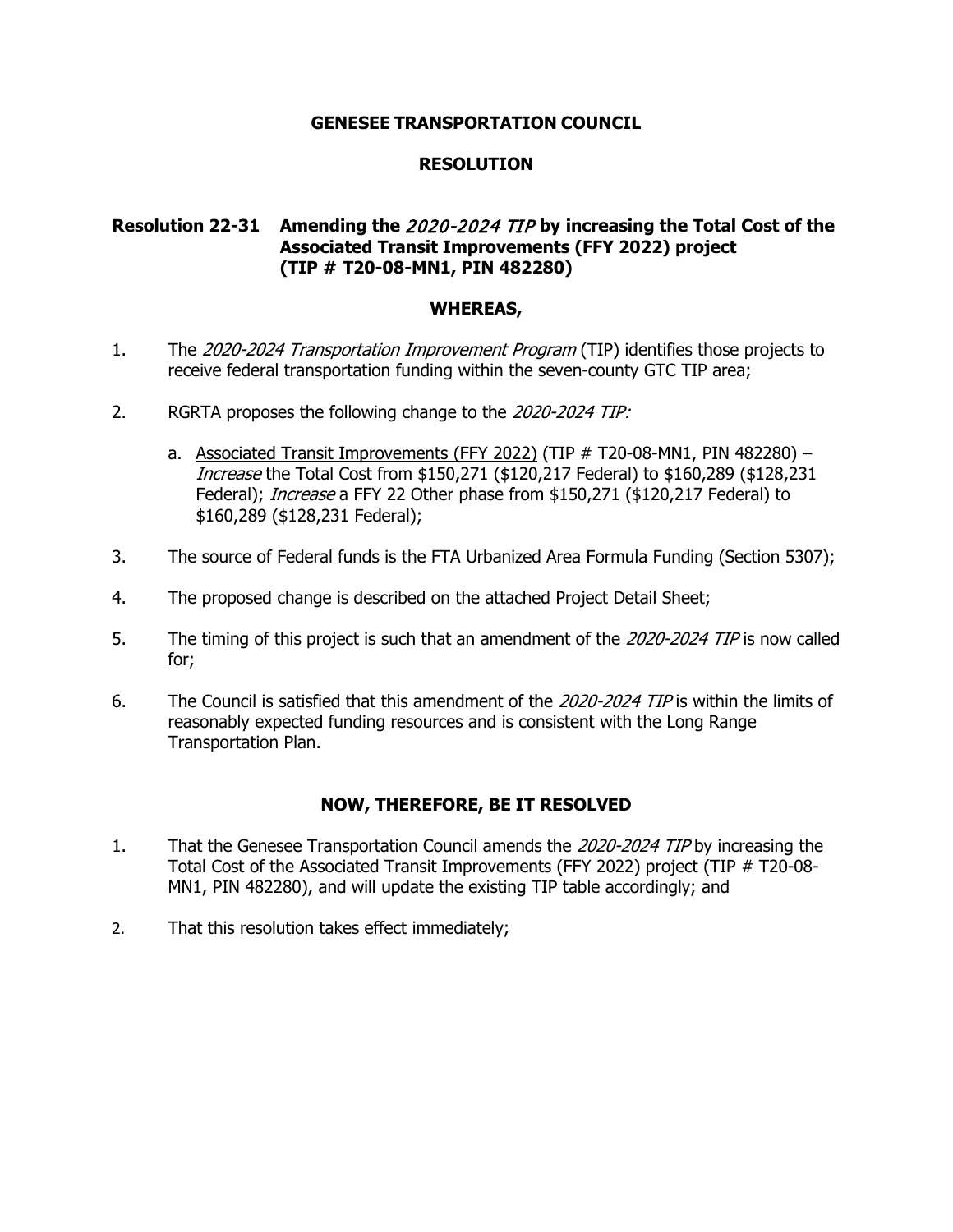The undersigned duly qualified Secretary of the Genesee Transportation Council certifies that the foregoing is a true and correct copy of a resolution adopted at a legally convened meeting of the Genesee Transportation Council held on June 30, 2022.

Date <u>\_\_\_\_\_\_\_\_\_\_\_\_\_\_</u>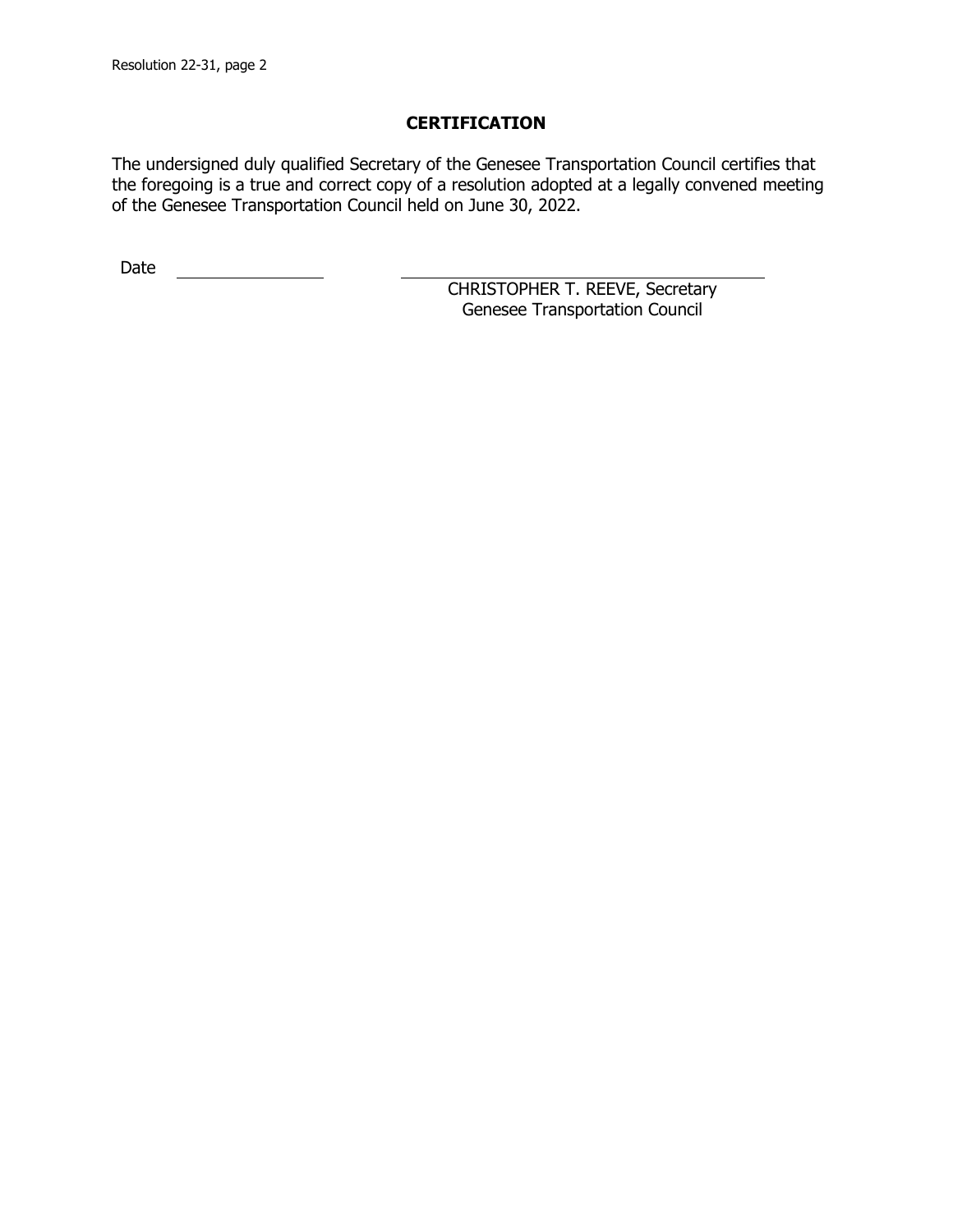|                       | GTC 2020-2024 Transportation Improvement Program                                                            | <b>Res:</b> 22-31    |
|-----------------------|-------------------------------------------------------------------------------------------------------------|----------------------|
|                       | Project Name: Associated Transit Improvements (FFY 22)                                                      | TIP $#$ : T20-08-MN1 |
| Project Type: Transit |                                                                                                             | PIN: 482280          |
| Lead Agency: RGRTA    |                                                                                                             | Mode: Transit        |
| Project               | Purchase and install bus shelters, real-time transit information signs, bus stop signs, and other amenities | County: Monroe       |
| Description:          |                                                                                                             | Muni.: Multiple      |
|                       |                                                                                                             |                      |

|                            |                       |            |      |      |                 |       |      |        | Federal Fiscal Year (FFY) |      |       |                 |      |        |           |
|----------------------------|-----------------------|------------|------|------|-----------------|-------|------|--------|---------------------------|------|-------|-----------------|------|--------|-----------|
|                            |                       |            |      |      | <b>Existing</b> |       |      |        |                           |      |       | <b>Proposed</b> |      |        |           |
| <b>Costs</b>               | (\$'000s)             | Prior Yrs. | 2020 | 2021 | 2022            | 2023  | 2024 | Total* | 2020                      | 2021 | 2022  | 2023            | 2024 | Total* | Future ** |
| S Scoping                  |                       | \$0        | \$0  | \$0  | \$0             | \$0   | \$0  | \$0    | \$0                       | \$0  | \$0   | \$0             | \$0  | \$0    | $$0$$     |
|                            | Prelim. Engineer.     | \$0        | \$0  | \$0  | \$0             | \$0   | \$0  | \$0    | \$0                       | \$0  | \$0   | \$0             | \$0  | \$0    | $\$0$     |
|                            | D Detailed Design     | \$0        | \$0  | \$0  | \$0             | \$0   | \$0  | \$0    | \$0                       | \$0  | \$0   | \$0             | \$0  | \$0    | $\$0$     |
|                            | N ROW Incidentals     | \$0        | \$0  | \$0  | \$0             | \$0   | \$0  | \$0    | \$0                       | \$0  | \$0   | \$0             | \$0  | \$0    | $$0$$     |
|                            | R ROW Acquisition     | \$0        | \$0  | \$0  | \$0             | $$0$$ | \$0  | \$0    | \$0                       | \$0  | \$0   | \$0             | \$0  | \$0    | $\$0$     |
|                            | C Construction        | \$0        | \$0  | \$0  | \$0             | \$0   | \$0  | \$0    | \$0                       | \$0  | \$0   | \$0             | \$0  | \$0    | $$0$$     |
|                            | CI Const. Inspection  | \$0        | \$0  | \$0  | \$0             | \$0   | \$0  | \$0    | \$0                       | \$0  | \$0   | \$0             | \$0  | \$0    | $$0$$     |
| O Other                    |                       | \$0        | \$0  | \$0  | \$150           | $$0$$ | \$0  | \$150  | \$0                       | \$0  | \$160 | \$0             | \$0  | \$160  | \$0       |
|                            | <b>Total Costs</b>    | \$0        | \$0  | \$0  | \$150           | \$0   | \$0  | \$150  | \$0                       | \$0  | \$160 | \$0             | \$0  | \$160  | \$0       |
| <b>Revenues</b><br>Federal | (\$'000s)             |            |      |      |                 |       |      |        |                           |      |       |                 |      |        |           |
| <b>NHPP</b>                |                       |            | \$0  | \$0  | \$0             | \$0   | \$0  | \$0    | \$0\$                     | \$0  | \$0   | $$0$$           | \$0  | \$0    |           |
|                            | <b>STBG Flex</b>      |            | \$0  | \$0  | \$0             | \$0   | \$0  | \$0    | \$0                       | \$0  | \$0   | \$0             | \$0  | \$0    |           |
|                            | <b>STBG LG URB</b>    |            | \$0  | \$0  | \$0             | \$0   | \$0  | \$0    | \$0                       | \$0  | \$0   | \$0             | \$0  | \$0    |           |
|                            | <b>STBG OSB</b>       |            | \$0  | \$0  | \$0             | \$0   | \$0  | \$0    | \$0                       | \$0  | \$0   | \$0             | \$0  | \$0    |           |
| <b>HSIP</b>                |                       |            | \$0  | \$0  | \$0             | \$0   | \$0  | \$0    | \$0                       | \$0  | \$0   | \$0             | \$0  | \$0    |           |
|                            | FTA 5307              |            | \$0  | \$0  | \$120           | $$0$$ | \$0  | \$120  | \$0                       | \$0  | \$128 | \$0             | \$0  | \$128  |           |
|                            | <b>FTA 5339</b>       |            | \$0  | \$0  | \$0             | \$0   | \$0  | \$0    | \$0                       | \$0  | \$0   | \$0             | \$0  | \$0    |           |
| Other                      |                       |            | \$0  | \$0  | \$0             | \$0   | \$0  | \$0    | \$0                       | \$0  | \$0   | \$0             | \$0  | \$0    |           |
| <b>Federal Share</b>       |                       |            | \$0  | \$0  | \$120           | \$0   | \$0  | \$120  | \$0                       | \$0  | \$128 | \$0             | \$0  | \$128  |           |
| <b>State Share</b>         |                       |            | \$0  | \$0  | \$15            | \$0   | \$0  | \$15   | \$0                       | \$0  | \$16  | \$0             | \$0  | \$16   |           |
| Local Share                |                       |            | \$0  | \$0  | \$15            | \$0   | \$0  | \$15   | \$0                       | \$0  | \$16  | \$0             | \$0  | \$16   |           |
|                            | <b>Total Revenues</b> | \$0        | \$0  | \$0  | \$150           | \$0   | \$0  | \$150  | \$0                       | \$0  | \$160 | \$0             | \$0  | \$160  | \$0       |
|                            | Notes: -              |            |      |      |                 |       |      |        |                           |      |       |                 |      |        |           |

\*Total column does NOT include Prior Years or Future Years data.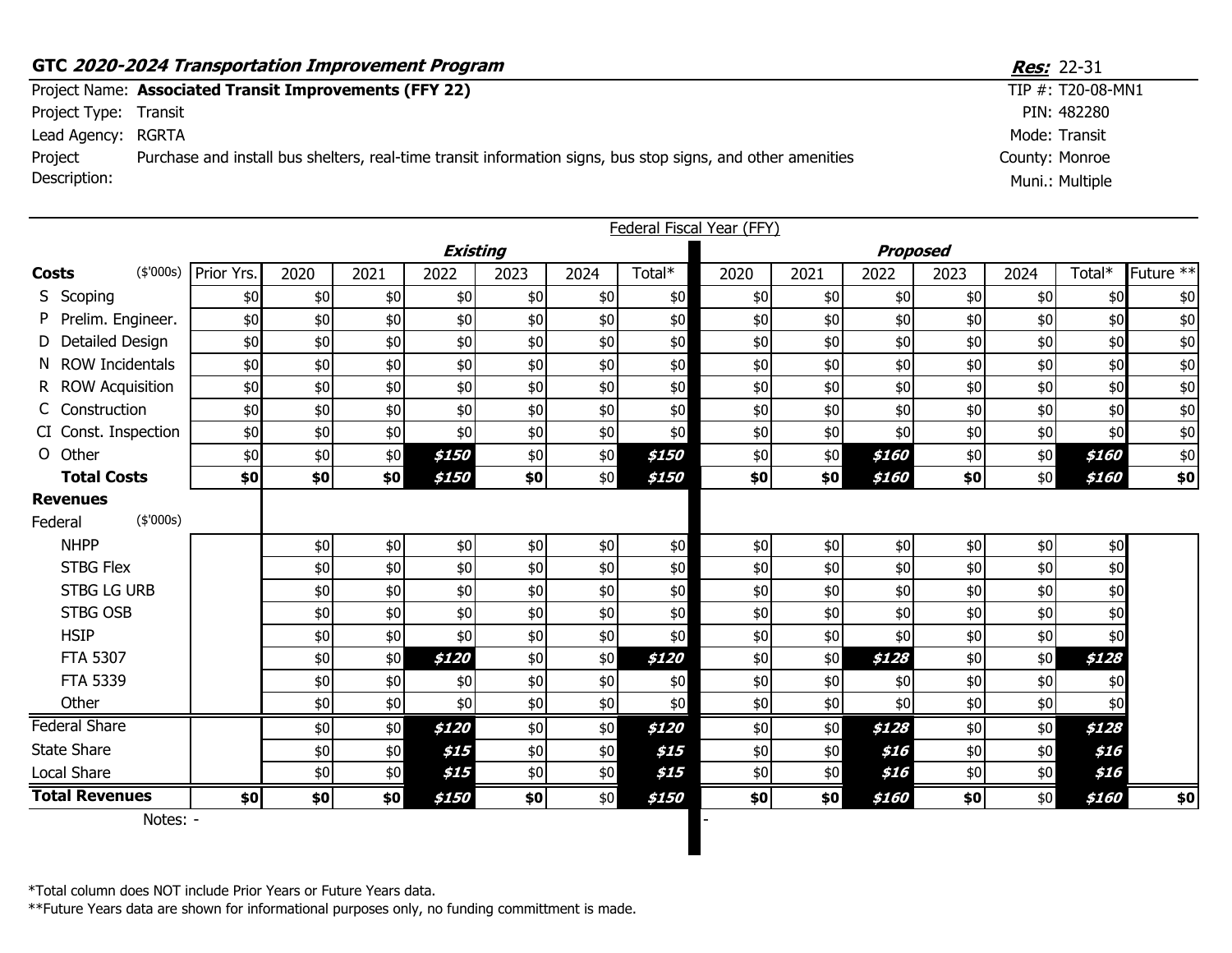## **RESOLUTION**

# **Resolution 22-32 Amending the** 2020-2024 TIP **by decreasing the number of vehicles in the Replace 40-ft Buses (FY 21) and Replace 40-ft Buses (FY 21/22) projects (TIP # T20-12-MN1, PIN 482267) (TIP # T20-11-MN1, PIN 482240)**

### **WHEREAS,**

- 1. The 2020-2024 Transportation Improvement Program (TIP) identifies those projects to receive federal transportation funding within the seven-county GTC TIP area;
- 2. RGRTA proposes the following change to the 2020-2024 TIP:
	- a. Replace 40-ft Buses (FY 21/22) (TIP  $#$  T20-11-MN1, PIN 482240) *Combine* the Replace 40-ft Buses (FY 21) (TIP # T20-12-MN1, PIN 482267) and Replace 40-ft Buses (FY 21/22) (TIP # T20-11-MN1, PIN 482240) projects; Defer a FFY 21 Other phase of \$7,615,985 (\$2,644,338 Federal) to FFY 22; Decrease the combined Total Cost from \$19,555,086 (\$12,195,617 Federal) to \$15,190,579 (\$5,284,337 Federal); Decrease a FFY 22 Other phase from \$19,555,086 (\$12,195,617 Federal) to \$15,190,579 (\$5,284,337 Federal); Change combined Project Description to "Replace 37 27 40-foot transit buses";
- 3. The FTA Urbanized Area Formula Funding and Buses and Bus Facilities Grants (Sections 5307 and 5339);
- 4. The proposed change is described on the attached Project Detail Sheet;
- 5. The timing of this project is such that an amendment of the 2020-2024 TIP is now called for;
- 6. The Council is satisfied that this amendment of the 2020-2024 TIP is within the limits of reasonably expected funding resources and is consistent with the Long Range Transportation Plan.

- 1. That the Genesee Transportation Council amends the 2020-2024 TIP by decreasing the number of vehicles in the Replace 40-ft Buses (FY 21) and Replace 40-ft Buses (FY 21/22) projects (TIP # T20-12-MN1, PIN 482267) and (TIP # T20-11-MN1, PIN 482240), and will update the existing TIP table accordingly; and
- 2. That this resolution takes effect immediately;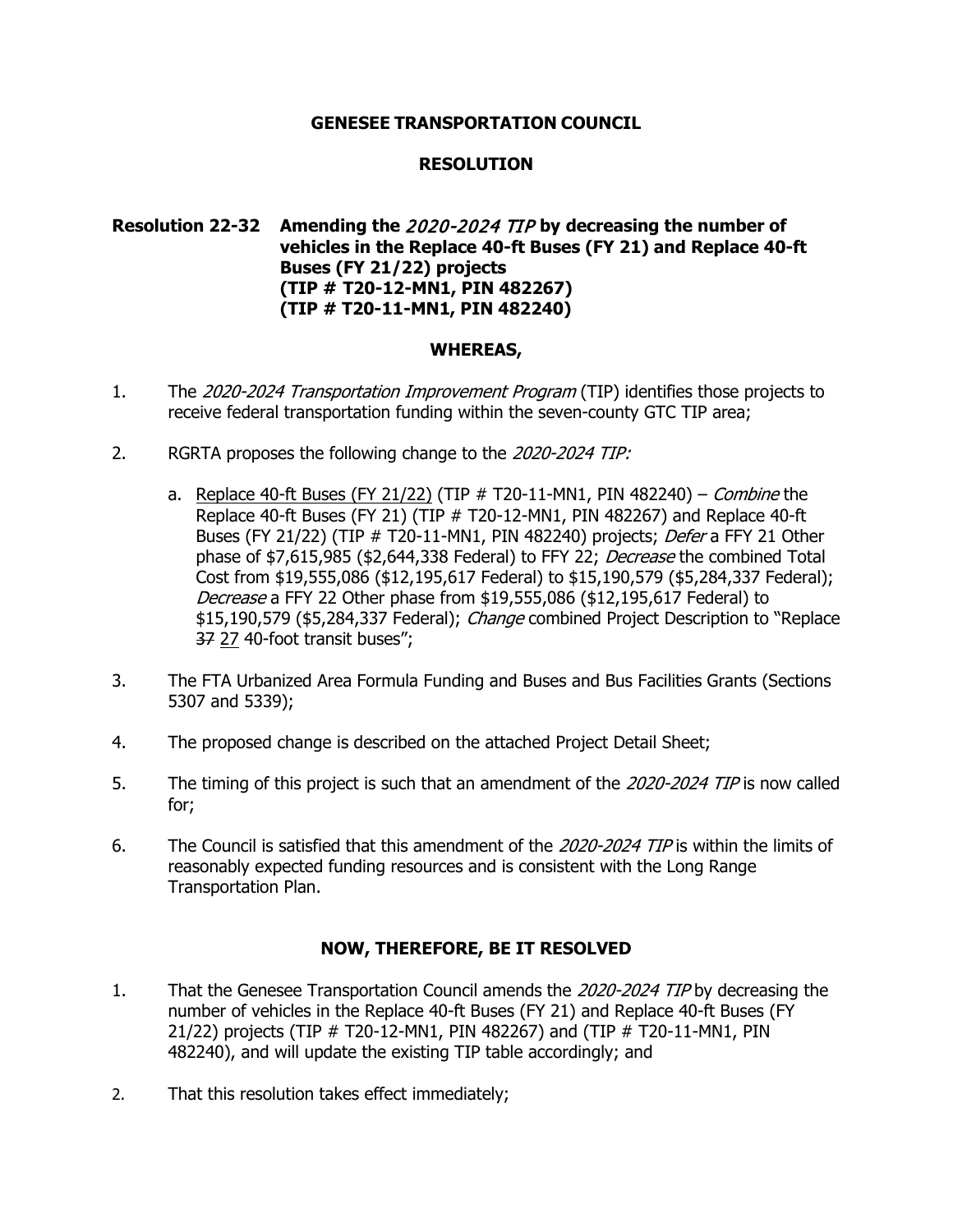The undersigned duly qualified Secretary of the Genesee Transportation Council certifies that the foregoing is a true and correct copy of a resolution adopted at a legally convened meeting of the Genesee Transportation Council held on June 30, 2022.

Date <u>\_\_\_\_\_\_\_\_\_\_\_\_\_\_</u>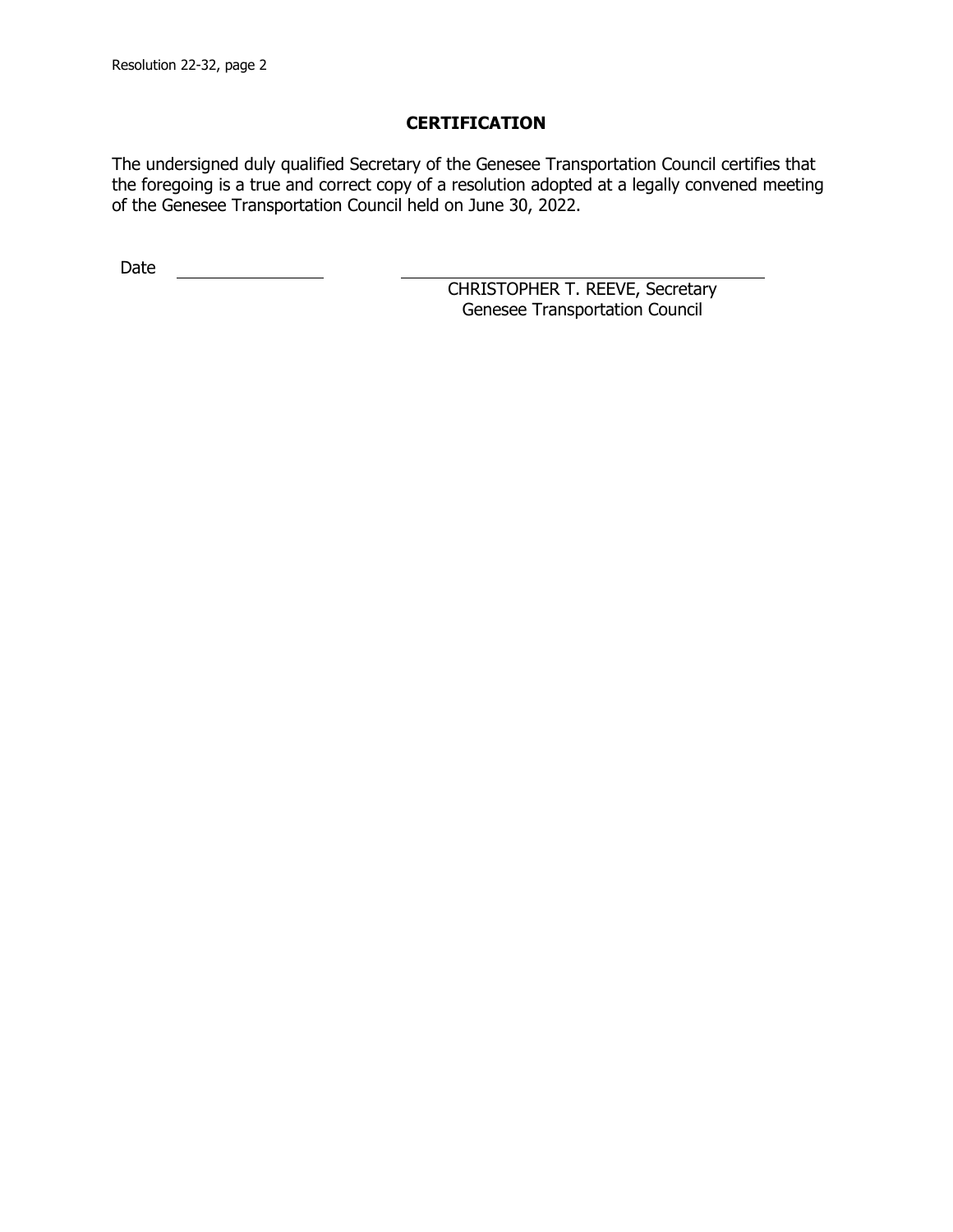|                       | GTC 2020-2024 Transportation Improvement Program |                                      |      |      |              |                 |      |                        |                           |      |               |                 |                | Res: 22-32        |                      |
|-----------------------|--------------------------------------------------|--------------------------------------|------|------|--------------|-----------------|------|------------------------|---------------------------|------|---------------|-----------------|----------------|-------------------|----------------------|
|                       | Project Name: Replace 40-ft Buses (FY 21/22)     |                                      |      |      |              |                 |      |                        |                           |      |               |                 |                | TIP #: T20-11-MN1 |                      |
|                       | Project Type: Transit                            |                                      |      |      |              |                 |      |                        |                           |      |               |                 |                | PIN: 482240       |                      |
|                       | Lead Agency: RGRTA                               |                                      |      |      |              |                 |      |                        |                           |      |               |                 |                | Mode: Transit     |                      |
| Project               |                                                  | Replace 25 27 40-foot transit buses. |      |      |              |                 |      |                        |                           |      |               |                 | County: Monroe |                   |                      |
| Description:          |                                                  |                                      |      |      |              |                 |      |                        |                           |      |               |                 |                | Muni.: Multiple   |                      |
|                       |                                                  |                                      |      |      |              |                 |      |                        |                           |      |               |                 |                |                   |                      |
|                       |                                                  |                                      |      |      |              |                 |      |                        | Federal Fiscal Year (FFY) |      |               |                 |                |                   |                      |
|                       |                                                  |                                      |      |      |              | <b>Existing</b> |      |                        |                           |      |               | <b>Proposed</b> |                |                   |                      |
| <b>Costs</b>          |                                                  | (\$'000s) Prior Yrs.                 | 2020 | 2021 | 2022         | 2023            | 2024 | Total*                 | 2020                      | 2021 | 2022          | 2023            | 2024           | Total*            | Future <sup>**</sup> |
| S Scoping             |                                                  | \$0                                  | \$0  | \$0  | \$0          | \$0             | \$0  | \$0                    | \$0                       | \$0  | \$0           | \$0             | \$0            | \$0               | \$0                  |
|                       | Prelim. Engineer.                                | \$0                                  | \$0  | \$0  | \$0          | \$0             | \$0  | $$0$$                  | \$0                       | \$0  | \$0           | \$0             | \$0            | \$0               | $$0$$                |
|                       | D Detailed Design                                | \$0                                  | \$0  | \$0  | \$0          | \$0             | \$0  | \$0                    | \$0                       | \$0  | \$0           | \$0             | \$0            | \$0               | $$0$$                |
|                       | N ROW Incidentals                                | \$0                                  | \$0  | \$0  | \$0          | \$0             | \$0  | \$0                    | \$0                       | \$0  | \$0           | \$0             | \$0            | \$0               | \$0                  |
|                       | R ROW Acquisition                                | \$0                                  | \$0  | \$0  | \$0          | \$0             | \$0  | \$0                    | \$0                       | \$0  | \$0           | \$0             | \$0            | \$0               | $$0$$                |
| Construction          |                                                  | \$0                                  | \$0  | \$0  | \$0          | \$0             | \$0  | \$0                    | \$0                       | \$0  | \$0           | \$0             | \$0            | \$0               | $$0$$                |
|                       | CI Const. Inspection                             | \$0                                  | \$0  | \$0  | \$0          | \$0             | \$0  | \$0                    | \$0                       | \$0  | \$0           | \$0             | \$0            | \$0               | $$0$$                |
| O Other               |                                                  | \$0                                  | \$0  |      | \$0 \$11,939 | \$0             |      | \$0 \$11,939           | \$0                       |      | $$0$ \$15,191 | \$0             |                | \$0 \$15,191      | $$0$$                |
|                       | <b>Total Costs</b>                               | \$0                                  | \$0  |      | \$0 \$11,939 | \$0             |      | $$0$ \$11,939          | \$0                       |      | \$0 \$15,191  | \$0             |                | $$0$ \$15,191     | \$0                  |
| <b>Revenues</b>       |                                                  |                                      |      |      |              |                 |      |                        |                           |      |               |                 |                |                   |                      |
| Federal               | (\$'000s)                                        |                                      |      |      |              |                 |      |                        |                           |      |               |                 |                |                   |                      |
| <b>NHPP</b>           |                                                  |                                      | \$0  | \$0  | \$0          | $$0$$           | \$0  | $$0$$                  | \$0                       | \$0  | \$0           | $$0$$           | \$0            | \$0               |                      |
| <b>STBG Flex</b>      |                                                  |                                      | \$0  | \$0  | \$0          | \$0             | \$0  | \$0\$                  | \$0                       | \$0  | \$0           | \$0             | \$0            | \$0               |                      |
|                       | <b>STBG LG URB</b>                               |                                      | \$0  | \$0  | \$0          | \$0             | \$0  | \$0                    | \$0                       | \$0  | \$0           | \$0             | \$0            | \$0               |                      |
| <b>STBG OSB</b>       |                                                  |                                      | \$0  | \$0  | \$0          | \$0             | \$0  | \$0                    | \$0                       | \$0  | \$0           | \$0             | \$0            | \$0               |                      |
| <b>HSIP</b>           |                                                  |                                      | \$0  | \$0  | \$0          | \$0             | \$0  | \$0\$                  | \$0                       | \$0  | \$0           | \$0             | \$0            | \$0               |                      |
| <b>FTA 5307</b>       |                                                  |                                      | \$0  | \$0  | \$9,551      | \$0             | \$0  | \$9,551                | \$0                       | \$0  | \$2,644       | \$0             | \$0            | \$2,644           |                      |
| <b>FTA 5339</b>       |                                                  |                                      | \$0  | \$0  | \$0          | \$0             | \$0  | \$0                    | \$0                       | \$0  | \$2,640       | \$0             | \$0            | \$2,640           |                      |
| Other                 |                                                  |                                      | \$0  | \$0  | \$0          | \$0             | \$0  | \$0                    | \$0                       | \$0  | \$0           | \$0             | \$0            | \$0               |                      |
| Federal Share         |                                                  |                                      | \$0  | \$0  | \$9,551      | \$0             | \$0  | \$9,551                | \$0                       | \$0  | \$5,284       | \$0             | \$0            | \$5,284           |                      |
| <b>State Share</b>    |                                                  |                                      | \$0  | \$0  | \$1,194      | \$0             | \$0  | \$1,194                | \$0                       | \$0  | \$9,246       | \$0             | \$0            | \$9,246           |                      |
| Local Share           |                                                  |                                      | \$0  | \$0  | \$1,194      | \$0             | \$0  | \$1,194                | \$0                       | \$0  | \$661         | \$0             | \$0            | \$661             |                      |
| <b>Total Revenues</b> |                                                  | \$0                                  | \$0  |      | \$0 \$11,939 | \$0             |      | $$0 \overline $11,939$ | \$0                       |      | \$0 \$15,191  | \$0             |                | \$0 \$15,191      | \$0                  |
|                       | Notes: -                                         |                                      |      |      |              |                 |      |                        |                           |      |               |                 |                |                   |                      |

\*Total column does NOT include Prior Years or Future Years data.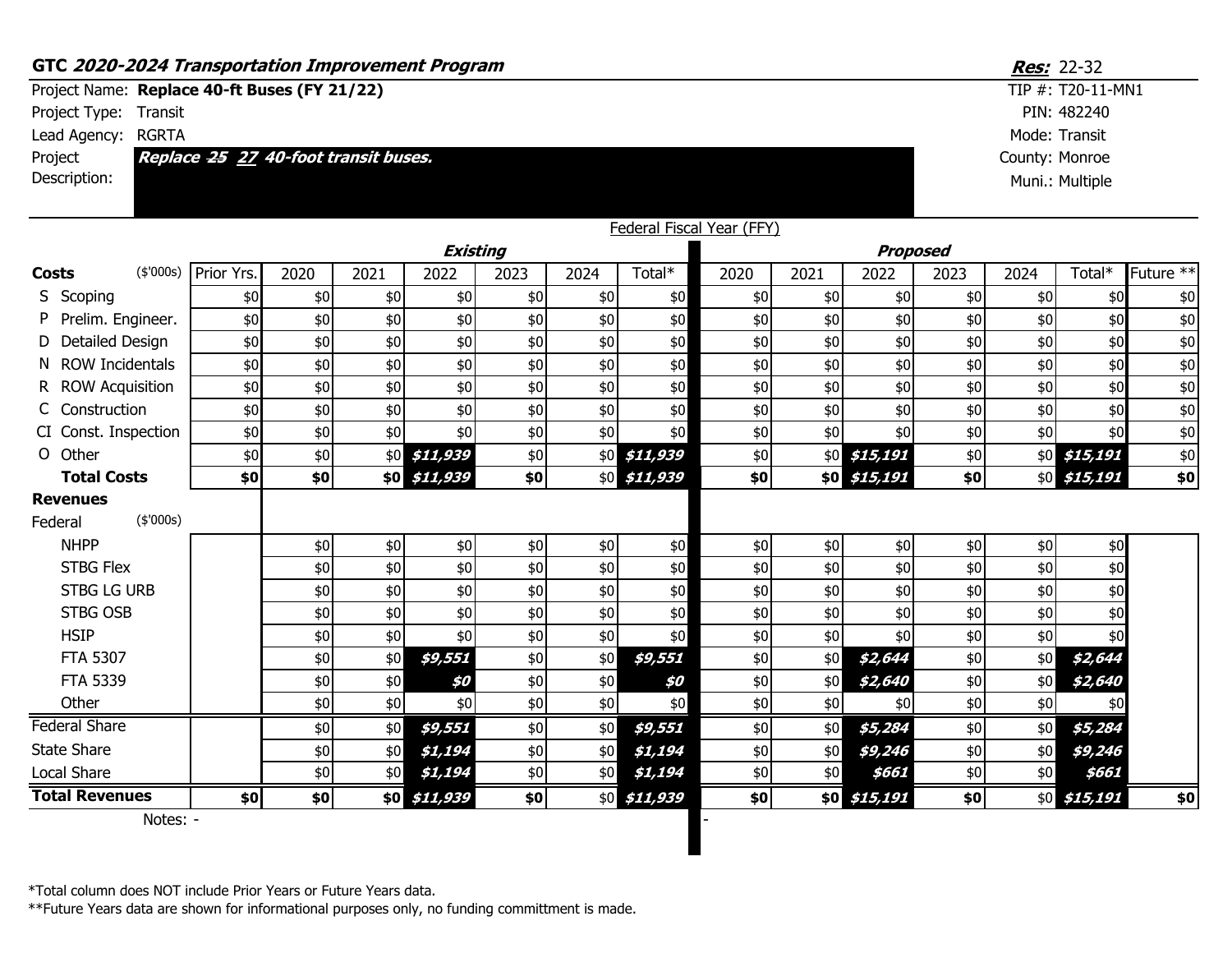| GTC 2020-2024 Transportation Improvement Program                   |                   |            |      |         |                 |                                       |      |         |                           |      |                 |      |                | <b>Res:</b> 22-32 |                      |
|--------------------------------------------------------------------|-------------------|------------|------|---------|-----------------|---------------------------------------|------|---------|---------------------------|------|-----------------|------|----------------|-------------------|----------------------|
| Project Name: Replace 40-ft Buses (FY 21)<br>Project Type: Transit |                   |            |      |         |                 |                                       |      |         |                           |      |                 |      |                | TIP #: T20-12-MN1 |                      |
|                                                                    |                   |            |      |         |                 |                                       |      |         |                           |      |                 |      |                | PIN: 482267       |                      |
| Lead Agency: RGRTA                                                 |                   |            |      |         |                 |                                       |      |         |                           |      |                 |      |                | Mode: Transit     |                      |
| Project                                                            |                   |            |      |         |                 |                                       |      |         |                           |      |                 |      | County: Monroe |                   |                      |
| Description:                                                       |                   |            |      |         |                 | <b>PROJECT MERGED WITH T20-11-MN1</b> |      |         |                           |      |                 |      |                | Muni.: Multiple   |                      |
|                                                                    |                   |            |      |         |                 |                                       |      |         |                           |      |                 |      |                |                   |                      |
|                                                                    |                   |            |      |         | <b>Existing</b> |                                       |      |         | Federal Fiscal Year (FFY) |      | <b>Proposed</b> |      |                |                   |                      |
| <b>Costs</b>                                                       | (\$'000s)         | Prior Yrs. | 2020 | 2021    | 2022            | 2023                                  | 2024 | Total*  | 2020                      | 2021 | 2022            | 2023 | 2024           | Total*            | Future <sup>**</sup> |
| S Scoping                                                          |                   | \$0        | \$0  | \$0     | \$0             | \$0                                   | \$0  | \$0     | \$0                       | \$0  | \$0             | \$0  | \$0            | \$0               | \$0                  |
|                                                                    | Prelim. Engineer. | \$0        | \$0  | \$0     | \$0             | \$0                                   | \$0  | \$0     | \$0                       | \$0  | \$0             | \$0  | \$0            | \$0               | \$0                  |
| D Detailed Design                                                  |                   | \$0        | \$0  | \$0     | \$0             | \$0                                   | \$0  | \$0     | \$0                       | \$0  | \$0             | \$0  | \$0            | \$0               | \$0                  |
| N ROW Incidentals                                                  |                   | \$0        | \$0  | \$0     | \$0             | \$0                                   | \$0  | \$0     | \$0                       | \$0  | \$0             | \$0  | \$0            | \$0               | \$0                  |
| R ROW Acquisition                                                  |                   | \$0        | \$0  | \$0     | \$0             | \$0                                   | \$0  | \$0     | \$0                       | \$0  | \$0             | \$0  | \$0            | \$0               | \$0                  |
| C Construction                                                     |                   | \$0        | \$0  | \$0     | \$0             | \$0                                   | \$0  | $$0$$   | \$0                       | \$0  | \$0             | \$0  | \$0            | \$0               | \$0                  |
| CI Const. Inspection                                               |                   | \$0        | \$0  | \$0     | \$0             | \$0                                   | \$0  | \$0     | \$0                       | \$0  | \$0             | \$0  | \$0            | \$0               | \$0                  |
| O Other                                                            |                   | \$0        | \$0  | \$7,616 | \$0             | \$0                                   | \$0  | \$7,616 | \$0\$                     | \$0  | \$0             | \$0  | \$0            | \$0               | \$0                  |
| <b>Total Costs</b>                                                 |                   | \$0        | \$0  | \$7,616 | \$0             | \$0                                   | \$0  | \$7,616 | \$0                       | \$0  | \$0             | \$0  | \$0            | \$0               | \$0                  |
| <b>Revenues</b>                                                    |                   |            |      |         |                 |                                       |      |         |                           |      |                 |      |                |                   |                      |
| Federal                                                            | (\$'000s)         |            |      |         |                 |                                       |      |         |                           |      |                 |      |                |                   |                      |
| <b>NHPP</b>                                                        |                   |            | \$0  | $$0$$   | \$0             | $$0$$                                 | \$0  | \$0     | \$0\$                     | \$0  | \$0             | \$0  | \$0            | \$0               |                      |
| <b>STBG Flex</b>                                                   |                   |            | \$0  | \$0     | \$0             | \$0                                   | \$0  | \$0     | \$0                       | \$0  | \$0             | \$0  | \$0            | \$0               |                      |
| <b>STBG LG URB</b>                                                 |                   |            | \$0  | \$0     | \$0             | \$0                                   | \$0  | \$0     | \$0                       | \$0  | \$0             | \$0  | \$0            | \$0               |                      |
| <b>STBG OSB</b>                                                    |                   |            | \$0  | \$0     | \$0             | $$0$$                                 | \$0  | \$0     | \$0                       | \$0  | \$0             | \$0  | \$0            | \$0               |                      |
| <b>HSIP</b>                                                        |                   |            | \$0  | \$0     | \$0             | $$0$$                                 | \$0  | \$0     | \$0                       | \$0  | \$0             | \$0  | \$0            | \$0               |                      |
| <b>FTA 5307</b>                                                    |                   |            | \$0  | \$406   | \$0             | \$0                                   | \$0  | \$406   | $$0$$                     | \$0  | \$0             | \$0  | \$0            | \$0               |                      |
| FTA 5339                                                           |                   |            | \$0  | \$2,238 | \$0             | \$0                                   | \$0  | \$2,238 | \$0\$                     | \$0  | \$0             | \$0  | \$0            | \$0               |                      |
| Other                                                              |                   |            | \$0  | \$0     | \$0             | \$0                                   | \$0  | \$0     | \$0                       | \$0  | \$0             | \$0  | \$0            | \$0               |                      |
| <b>Federal Share</b>                                               |                   |            | \$0  | \$2,644 | \$0             | \$0                                   | \$0  | \$2,644 | \$0                       | \$0  | \$0             | \$0  | \$0            | \$0               |                      |
| <b>State Share</b>                                                 |                   |            | \$0  | \$4,641 | \$0             | \$0                                   | \$0  | \$4,641 | $$0$$                     | \$0  | \$0             | \$0  | \$0            | \$0               |                      |
| <b>Local Share</b>                                                 |                   |            | \$0  | \$331   | \$0             | \$0                                   | \$0  | \$331   | \$0\$                     | \$0  | \$0             | \$0  | \$0            | \$0               |                      |
| <b>Total Revenues</b>                                              |                   | \$0        | \$0  | \$7,616 | \$0             | \$0                                   | \$0  | \$7,616 | \$0                       | \$0  | \$0             | \$0  | \$0            | \$0               | \$0                  |
|                                                                    | Notes: -          |            |      |         |                 |                                       |      |         |                           |      |                 |      |                |                   |                      |

\*Total column does NOT include Prior Years or Future Years data.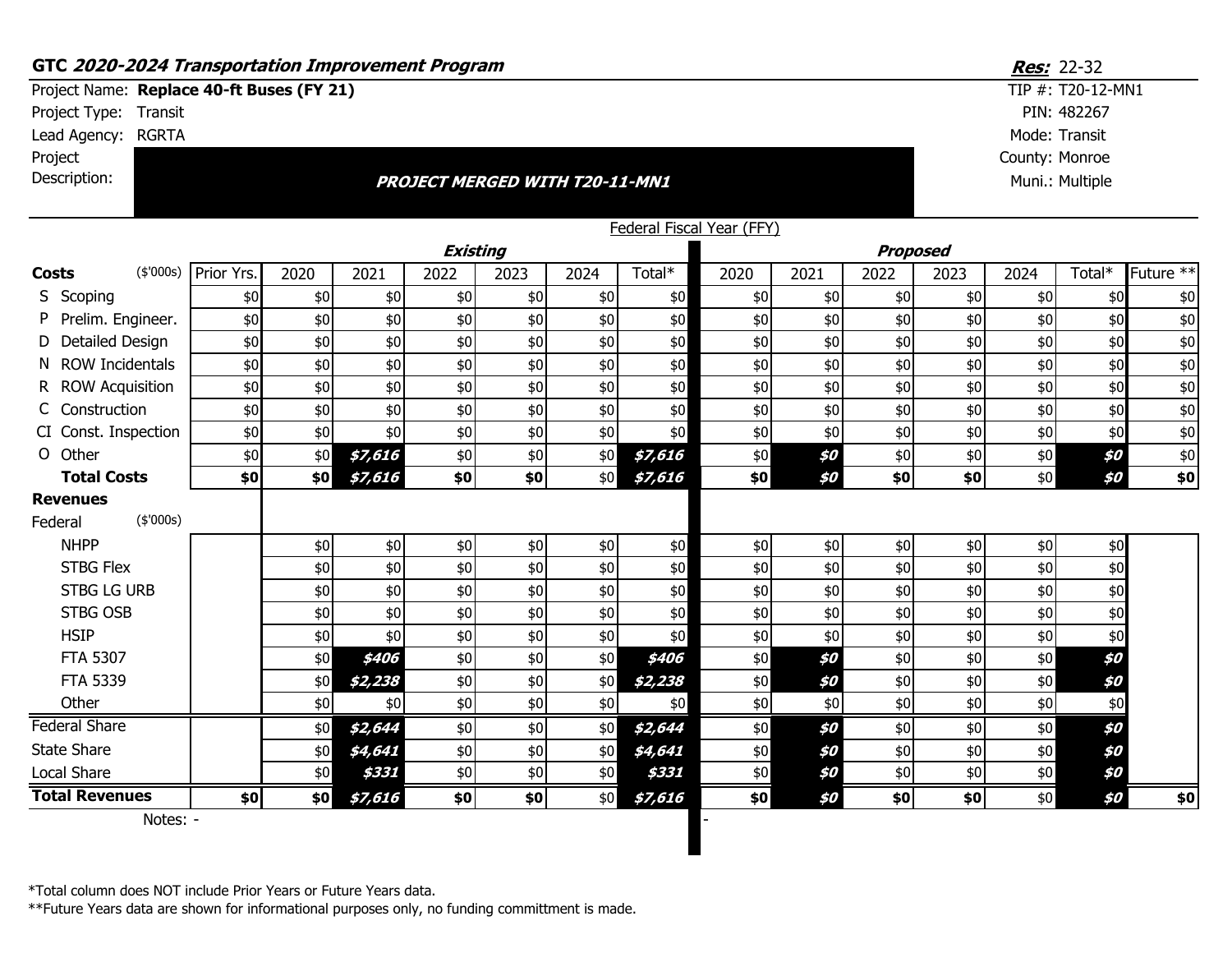## **RESOLUTION**

# **Resolution 22-33 Amending the** 2020-2024 TIP **by increasing the Total Cost of the Replace 60-ft Buses (FY 22/23) project (TIP # T20-13-MN1, PIN 482268)**

### **WHEREAS,**

- 1. The 2020-2024 Transportation Improvement Program (TIP) identifies those projects to receive federal transportation funding within the seven-county GTC TIP area;
- 2. RGRTA proposes the following change to the 2020-2024 TIP:
	- a. Replace 60-ft Buses (FY 22/23) (TIP  $#$  T20-13-MN1, PIN 482268) *Increase* the Total Cost from \$9,202,515 (\$7,362,013 Federal) to \$9,473,205 (\$3,447,230 Federal); *Increase* a FFY 22 Other phase from \$9,202,515 (\$7,362,013 Federal) to \$9,473,205 (\$3,447,230 Federal); *Change* Project Description to Replace 10 60 foot 9 40-foot transit buses; *Change* Project Name to Replace 40-ft Buses (FY 22/23)";
- 3. The sources of Federal funds are the FTA Urbanized Area Formula Funding and Buses and Bus Facilities Grants (Sections 5307 and 5339);
- 4. The proposed change is described on the attached Project Detail Sheet;
- 5. The timing of this project is such that an amendment of the 2020-2024 TIP is now called for;
- 6. The Council is satisfied that this amendment of the 2020-2024 TIP is within the limits of reasonably expected funding resources and is consistent with the Long Range Transportation Plan.

- 1. That the Genesee Transportation Council amends the 2020-2024 TIP by increasing the Total Cost of the Replace 60-ft Buses (FY 22/23) project (TIP # T20-13-MN1, PIN 482268), and will update the existing TIP table accordingly; and
- 2. That this resolution takes effect immediately;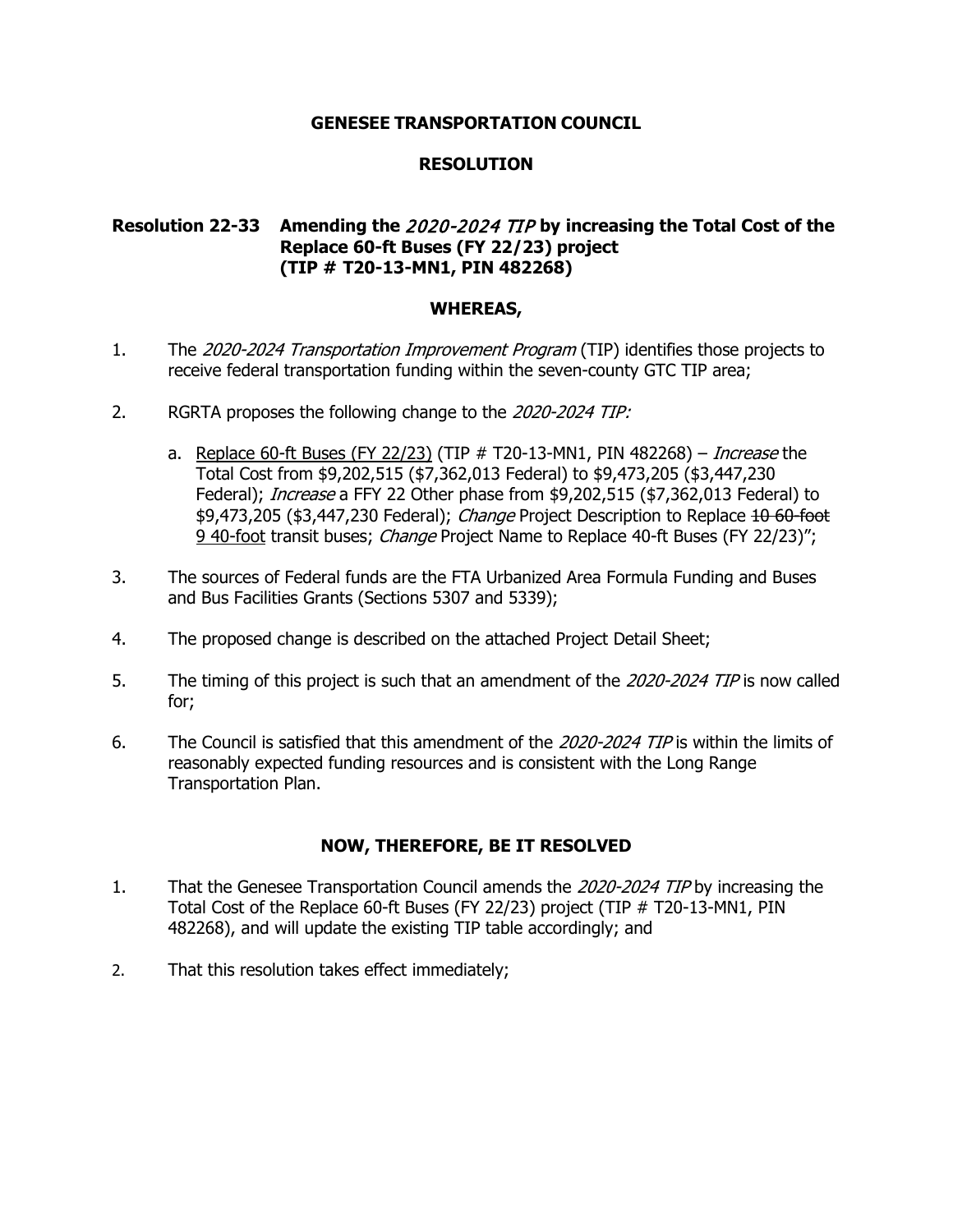The undersigned duly qualified Secretary of the Genesee Transportation Council certifies that the foregoing is a true and correct copy of a resolution adopted at a legally convened meeting of the Genesee Transportation Council held on June 30, 2022.

Date <u>\_\_\_\_\_\_\_\_\_\_\_\_\_\_</u>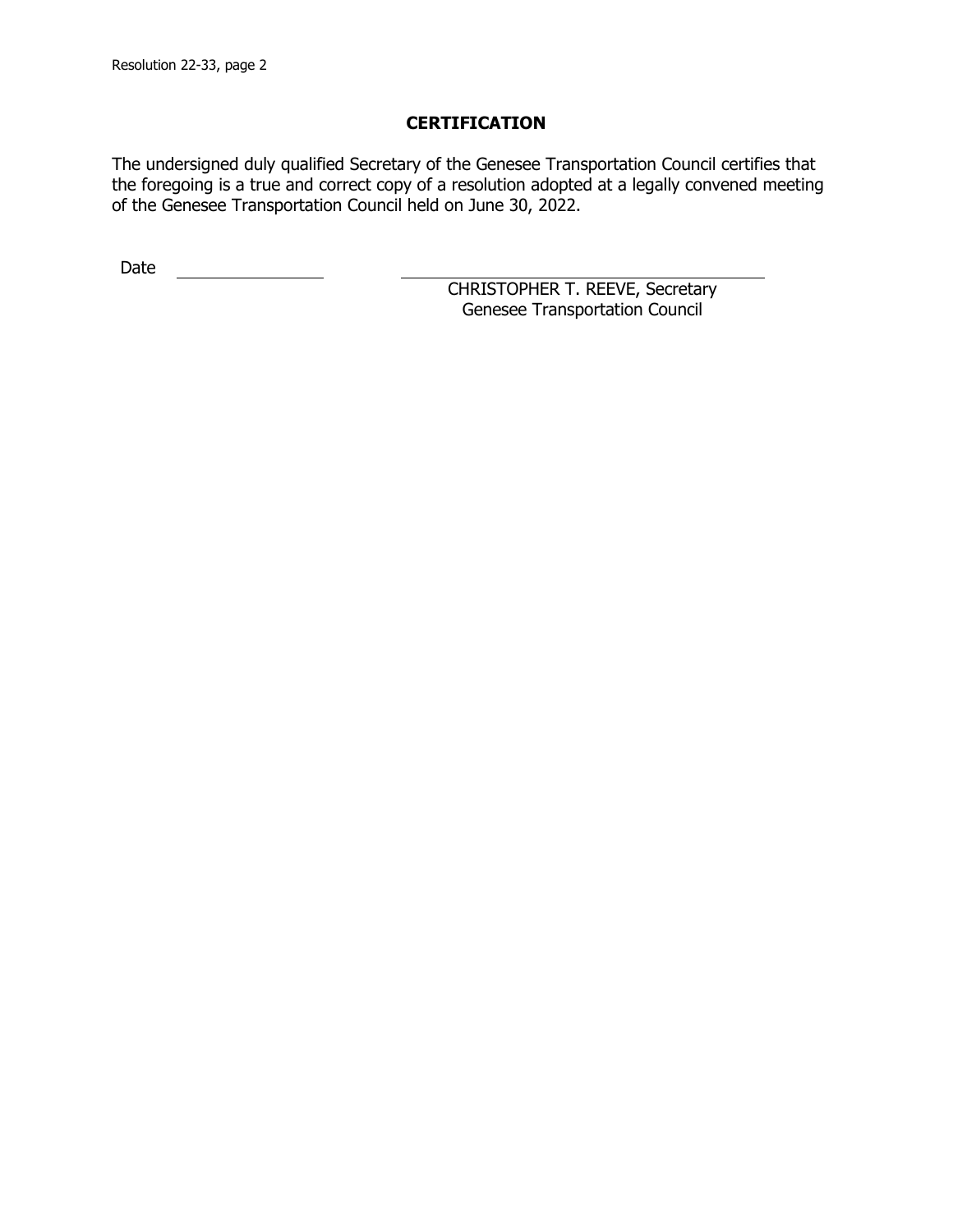|                                    | GTC 2020-2024 Transportation Improvement Program   |                                             |       |      |         |      |       |         |                           |       |         |                | Res: 22-33 |                   |               |  |  |
|------------------------------------|----------------------------------------------------|---------------------------------------------|-------|------|---------|------|-------|---------|---------------------------|-------|---------|----------------|------------|-------------------|---------------|--|--|
|                                    | Project Name: Replace 60-ft 40-ft Buses (FY 22/23) |                                             |       |      |         |      |       |         |                           |       |         |                |            | TIP #: T20-13-MN1 |               |  |  |
| Project Type:                      | Transit                                            |                                             |       |      |         |      |       |         |                           |       |         |                |            | PIN: 482268       |               |  |  |
|                                    | Lead Agency: RGRTA                                 |                                             |       |      |         |      |       |         |                           |       |         |                |            | Mode: Transit     |               |  |  |
| Project                            |                                                    | Replace 10 60-foot 9 40-foot transit buses. |       |      |         |      |       |         |                           |       |         | County: Monroe |            |                   |               |  |  |
| Description:                       |                                                    |                                             |       |      |         |      |       |         |                           |       |         |                |            | Muni.: Multiple   |               |  |  |
|                                    |                                                    |                                             |       |      |         |      |       |         |                           |       |         |                |            |                   |               |  |  |
|                                    |                                                    |                                             |       |      |         |      |       |         | Federal Fiscal Year (FFY) |       |         |                |            |                   |               |  |  |
| <b>Existing</b><br><b>Proposed</b> |                                                    |                                             |       |      |         |      |       |         |                           |       |         |                |            |                   |               |  |  |
| <b>Costs</b>                       | (\$'000s)                                          | Prior Yrs.                                  | 2020  | 2021 | 2022    | 2023 | 2024  | Total*  | 2020                      | 2021  | 2022    | 2023           | 2024       | Total*            | Future **     |  |  |
| S Scoping                          |                                                    | \$0                                         | \$0   | \$0  | \$0     | \$0  | \$0   | \$0     | \$0                       | \$0   | \$0     | \$0            | \$0        | \$0               | \$0           |  |  |
|                                    | Prelim. Engineer.                                  | \$0                                         | \$0   | \$0  | \$0     | \$0  | \$0   | \$0     | \$0                       | \$0\$ | \$0     | \$0            | \$0        | \$0               | $$0$$         |  |  |
|                                    | Detailed Design                                    | \$0                                         | \$0   | \$0  | \$0     | \$0  | \$0   | \$0     | \$0                       | \$0\$ | \$0     | \$0            | \$0        | \$0               | $$0$$         |  |  |
| N.                                 | <b>ROW Incidentals</b>                             | \$0                                         | \$0   | \$0  | \$0     | \$0  | \$0   | \$0     | \$0                       | \$0   | \$0     | \$0            | \$0        | \$0               | \$0           |  |  |
|                                    | R ROW Acquisition                                  | \$0                                         | \$0   | \$0  | \$0     | \$0  | \$0   | \$0     | \$0\$                     | \$0   | \$0     | \$0            | \$0        | \$0               | $$0$$         |  |  |
|                                    | Construction                                       | \$0                                         | \$0   | \$0  | \$0     | \$0  | \$0   | \$0\$   | \$0                       | \$0\$ | \$0     | \$0            | \$0        | \$0               | $\frac{1}{6}$ |  |  |
|                                    | CI Const. Inspection                               | \$0                                         | \$0   | \$0  | \$0     | \$0  | \$0   | \$0     | $$0$$                     | \$0   | \$0     | $$0$$          | \$0        | \$0               | $$0$$         |  |  |
| O Other                            |                                                    | \$0                                         | \$0   | \$0  | \$9,203 | \$0  | \$0   | \$9,203 | \$0                       | \$0   | \$9,473 | \$0            | \$0        | \$9,473           | $$0$$         |  |  |
|                                    | <b>Total Costs</b>                                 | \$0                                         | \$0   | \$0] | \$9,203 | \$0  | \$0   | \$9,203 | \$0                       | \$0   | \$9,473 | \$0            | \$0        | \$9,473           | \$0           |  |  |
| <b>Revenues</b>                    |                                                    |                                             |       |      |         |      |       |         |                           |       |         |                |            |                   |               |  |  |
| Federal                            | (\$'000s)                                          |                                             |       |      |         |      |       |         |                           |       |         |                |            |                   |               |  |  |
| <b>NHPP</b>                        |                                                    |                                             | \$0   | \$0  | \$0     | \$0  | \$0   | \$0     | \$0                       | \$0   | \$0     | $$0$$          | \$0        | \$0               |               |  |  |
|                                    | <b>STBG Flex</b>                                   |                                             | \$0   | \$0  | \$0     | \$0  | \$0   | \$0     | \$0                       | \$0\$ | \$0     | \$0            | \$0        | \$0               |               |  |  |
|                                    | <b>STBG LG URB</b>                                 |                                             | \$0   | \$0  | \$0     | \$0  | \$0   | \$0     | \$0                       | \$0   | \$0     | \$0            | \$0        | \$0               |               |  |  |
|                                    | <b>STBG OSB</b>                                    |                                             | \$0   | \$0  | \$0     | \$0  | \$0   | \$0     | \$0                       | \$0   | \$0     | \$0            | \$0        | \$0               |               |  |  |
| <b>HSIP</b>                        |                                                    |                                             | \$0   | \$0  | \$0     | \$0  | $$0$$ | \$0     | \$0                       | \$0\$ | \$0     | \$0            | \$0        | \$0               |               |  |  |
|                                    | <b>FTA 5307</b>                                    |                                             | \$0   | \$0  | \$6,041 | \$0  | $$0$$ | \$6,041 | \$0                       | \$0   | \$2,273 | \$0            | \$0        | \$2,273           |               |  |  |
|                                    | <b>FTA 5339</b>                                    |                                             | \$0   | \$0  | \$1,321 | \$0  | \$0   | \$1,321 | \$0                       | \$0   | \$1,174 | \$0            | \$0        | \$1,174           |               |  |  |
| Other                              |                                                    |                                             | \$0   | \$0  | \$0     | \$0  | \$0   | \$0     | \$0                       | \$0   | \$0     | \$0            | \$0        | \$0               |               |  |  |
| <b>Federal Share</b>               |                                                    |                                             | $$0$$ | \$0  | \$7,362 | \$0  | \$0   | \$7,362 | \$0                       | \$0   | \$3,447 | \$0            | \$0        | \$3,447           |               |  |  |
| <b>State Share</b>                 |                                                    |                                             | \$0   | \$0  | \$920   | \$0  | \$0   | \$920   | \$0                       | \$0   | \$5,595 | \$0            | \$0        | \$5,595           |               |  |  |
| Local Share                        |                                                    |                                             | \$0   | \$0  | \$920   | \$0  | \$0   | \$920   | \$0                       | \$0   | \$431   | \$0            | \$0        | \$431             |               |  |  |
| <b>Total Revenues</b>              |                                                    | \$0                                         | \$0   | \$0  | \$9,203 | \$0  | \$0   | \$9,203 | \$0                       | \$0   | \$9,473 | \$0            | \$0        | \$9,473           | \$0           |  |  |
|                                    | Notes: -                                           |                                             |       |      |         |      |       |         |                           |       |         |                |            |                   |               |  |  |

\*Total column does NOT include Prior Years or Future Years data.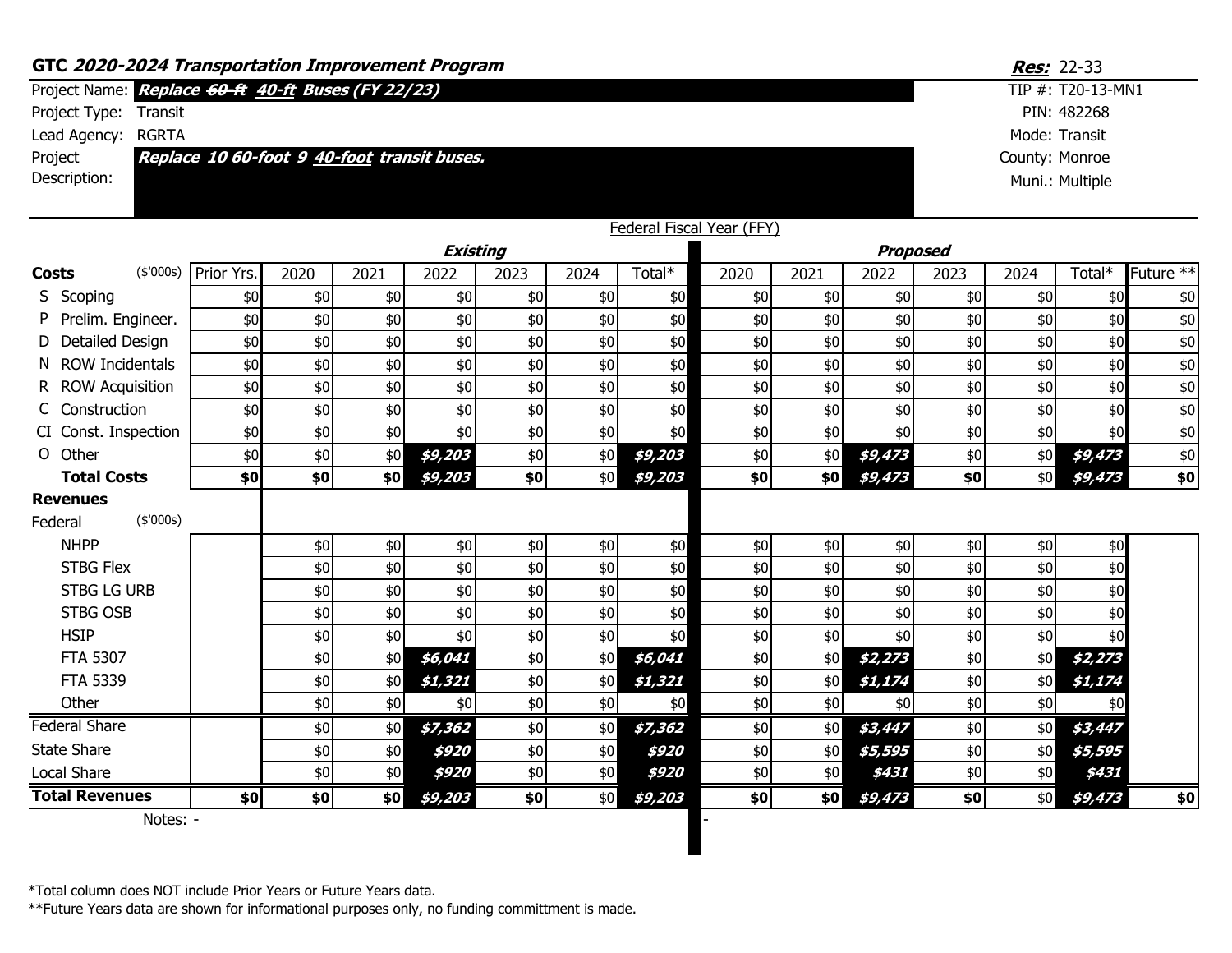## **RESOLUTION**

# **Resolution 22-34 Amending the** 2020-2024 TIP **by increasing the Total Cost of the RTS Access Paratransit Facility project (TIP # T20-31-MN1, PIN 482307)**

### **WHEREAS,**

- 1. The 2020-2024 Transportation Improvement Program (TIP) identifies those projects to receive federal transportation funding within the seven-county GTC TIP area;
- 2. RGRTA proposes the following change to the 2020-2024 TIP:
	- a. RTS Access Paratransit Facility (TIP # T20-31-MN1, PIN 482296) Increase the Total Cost from \$300,000 (\$240,000 Federal) to \$5,900,000 (\$2,206,661 Federal); Add a FFY 22 Other phase of \$5,600,000 (\$2,446,661 Federal); Change the Project Description to "Design Replacement of RTS Access paratransit facility at a new location";
- 3. The source of Federal funds is the FTA Urbanized Area Formula Funding (Section 5307);
- 4. The proposed change is described on the attached Project Detail Sheet;
- 5. The timing of this project is such that an amendment of the 2020-2024 TIP is now called for;
- 6. The Council is satisfied that this amendment of the 2020-2024 TIP is within the limits of reasonably expected funding resources and is consistent with the Long Range Transportation Plan.

- 1. That the Genesee Transportation Council amends the 2020-2024 TIP by increasing the Total Cost of the RTS Access Paratransit Facility project (TIP # T20-31-MN1, PIN 482296), and will update the existing TIP table accordingly; and
- 2. That this resolution takes effect immediately;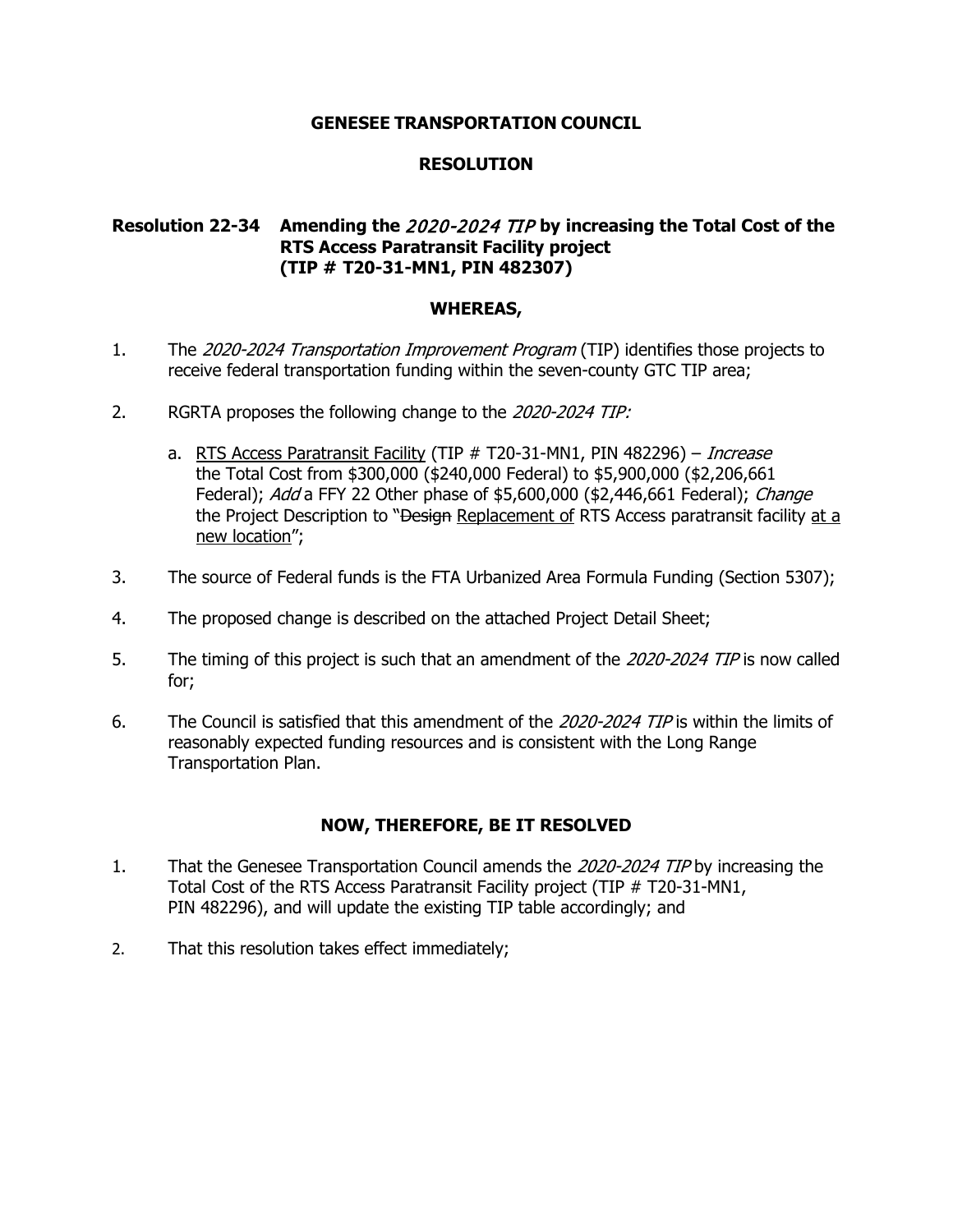The undersigned duly qualified Secretary of the Genesee Transportation Council certifies that the foregoing is a true and correct copy of a resolution adopted at a legally convened meeting of the Genesee Transportation Council held on June 30, 2022.

Date <u>\_\_\_\_\_\_\_\_\_\_\_\_\_\_</u>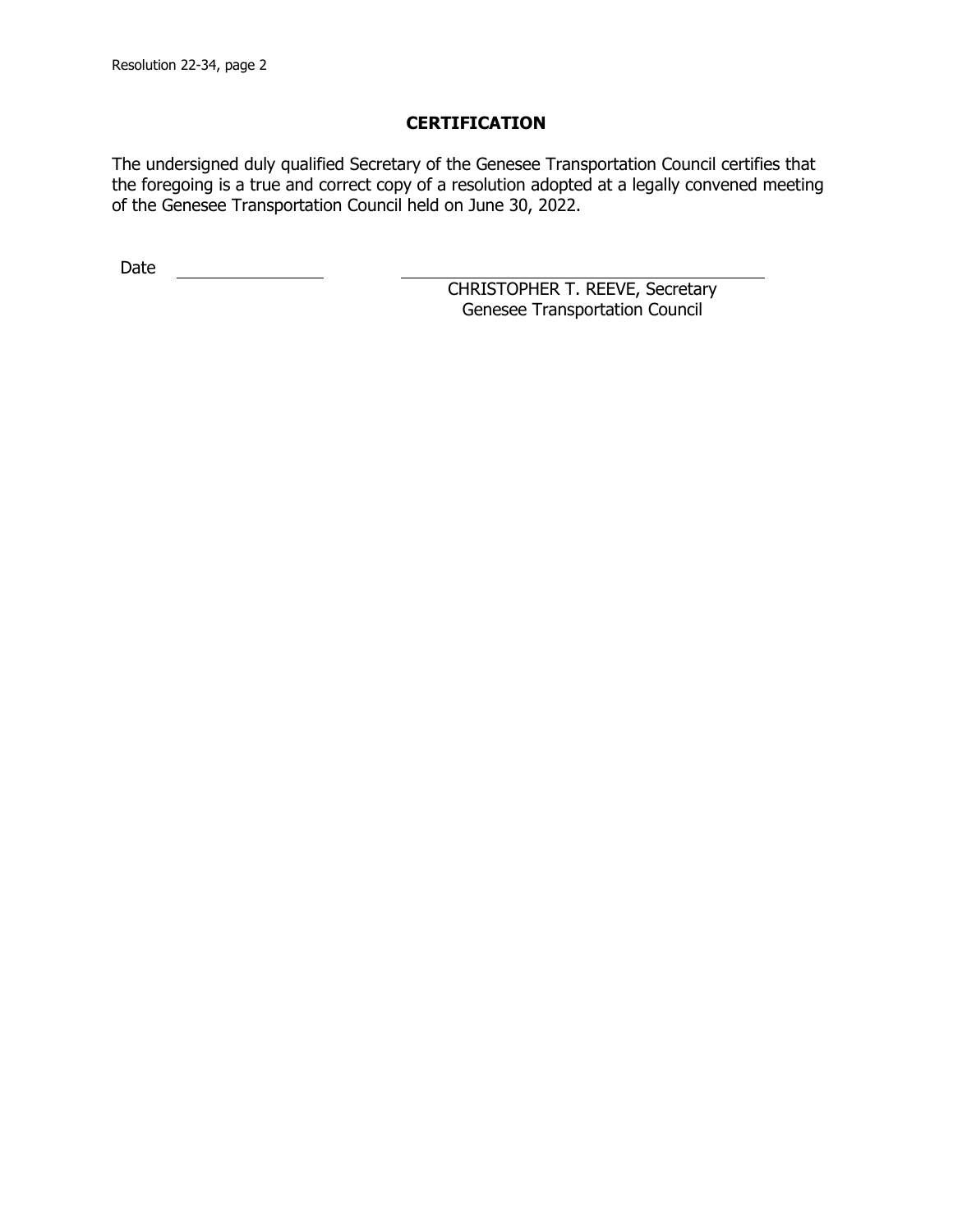| GTC 2020-2024 Transportation Improvement Program                                              |            |       |                |                 |      |       |                |                           |        |                 |      | Res: 34 |                   |             |
|-----------------------------------------------------------------------------------------------|------------|-------|----------------|-----------------|------|-------|----------------|---------------------------|--------|-----------------|------|---------|-------------------|-------------|
| Project Name: RTS Access Paratransit Facility                                                 |            |       |                |                 |      |       |                |                           |        |                 |      |         | TIP #: T20-31-MN1 |             |
| Project Type: Transit                                                                         |            |       |                |                 |      |       |                |                           |        |                 |      |         | PIN: 482307       |             |
| Lead Agency: RGRTA                                                                            |            |       |                |                 |      |       |                |                           |        |                 |      |         | Mode: Transit     |             |
| <b>Đesign</b> Replacement of new RTS Access paratransit facility at a new location<br>Project |            |       | County: Monroe |                 |      |       |                |                           |        |                 |      |         |                   |             |
| Description:                                                                                  |            |       |                |                 |      |       |                |                           |        |                 |      |         | Muni.: Multiple   |             |
|                                                                                               |            |       |                |                 |      |       |                |                           |        |                 |      |         |                   |             |
|                                                                                               |            |       |                |                 |      |       |                | Federal Fiscal Year (FFY) |        |                 |      |         |                   |             |
|                                                                                               |            |       |                | <b>Existing</b> |      |       |                |                           |        | <b>Proposed</b> |      |         |                   |             |
| (\$000s)<br><b>Costs</b>                                                                      | Prior Yrs. | 2020  | 2021           | 2022            | 2023 | 2024  | Total*         | 2020                      | 2021   | 2022            | 2023 | 2024    | Total*            | Future **   |
| S Scoping                                                                                     | \$0        | $$0$$ | \$0            | \$0             | \$0  | $$0$$ | \$0            | \$0                       | \$0    | \$0             | \$0  | \$0     | \$0               | \$0         |
| P Prelim. Engineer.                                                                           | \$0        | \$0   | \$0            | \$0             | \$0  | \$0   | \$0            | \$0                       | \$0    | \$0             | \$0  | \$0     | \$0               | \$0         |
| D Detailed Design                                                                             | \$0        | \$0   | \$0            | \$0             | \$0  | \$0   | \$0            | \$0                       | \$0    | \$0             | \$0  | \$0     | \$0               | \$0         |
| N ROW Incidentals                                                                             | \$0        | \$0   | \$0            | \$0             | \$0  | \$0   | \$0            | \$0                       | \$0    | \$0             | \$0  | \$0     | \$0               | $$0$        |
| R ROW Acquisition                                                                             | \$0        | \$0   | \$0            | \$0             | \$0  | \$0   | \$0            | \$0                       | \$0    | \$0             | \$0  | \$0     | \$0               | \$0         |
| C Construction                                                                                | \$0        | \$0   | \$0            | \$0             | \$0  | \$0   | \$0            | \$0                       | \$0    | \$0             | \$0  | \$0     | \$0               | \$0         |
| CI Const. Inspection                                                                          | \$0        | \$0   | \$0            | \$0             | \$0  | \$0   | \$0            | \$0                       | \$0    | \$0             | \$0  | \$0     | \$0               | $$0$$       |
| O Other                                                                                       | \$0        | \$0   | \$300          | \$0             | \$0  | \$0   | \$300          | \$0                       | \$300  | \$5,600         | \$0  | \$0     | \$5,900           | $\$0$       |
| <b>Total Costs</b>                                                                            | \$0        | \$0   | \$300          | \$0             | \$0  | \$0   | \$300          | \$0                       | \$300  | \$5,600         | \$0  | \$0     | \$5,900           | \$0\$       |
| <b>Revenues</b><br>(\$000s)<br>Federal                                                        |            |       |                |                 |      |       |                |                           |        |                 |      |         |                   |             |
| <b>NHPP</b>                                                                                   |            | \$0   | \$0            | \$0             | \$0  | \$0   | \$0            | \$0                       | \$0    | \$0             | \$0  | \$0     | \$0               |             |
| <b>STBG Flex</b>                                                                              |            | \$0   | \$0            | \$0             | \$0  | \$0   | \$0            | \$0                       | \$0    | \$0             | \$0  | \$0     | \$0               |             |
| <b>STBG LG URB</b>                                                                            |            | \$0   | \$0            | \$0             | \$0  | \$0   | \$0            | \$0                       | \$0    | \$0             | \$0  | \$0     | \$0               |             |
| <b>STBG OSB</b>                                                                               |            | \$0   | \$0            | \$0             | \$0  | \$0   | \$0            | \$0                       | \$0    | \$0             | \$0  | \$0\$   | \$0               |             |
| <b>HSIP</b>                                                                                   |            | \$0   | \$0            | \$0             | \$0  | \$0   | \$0            | \$0                       | \$0    | \$0             | \$0  | \$0     | \$0               |             |
| <b>FTA 5307</b>                                                                               |            | \$0   | \$240          | \$0             | \$0  | \$0   | \$240          | \$0                       | \$240  | \$2,207         | \$0  | \$0     | \$2,447           |             |
| FTA 5339                                                                                      |            | \$0   | \$0            | \$0             | \$0  | $$0$$ | \$0            | \$0                       | \$0    | \$0             | \$0  | \$0     | \$0               |             |
| Other                                                                                         |            | \$0   | \$0            | \$0             | \$0  | \$0   | \$0            | \$0                       | \$0    | \$0             | \$0  | \$0     | \$0               |             |
| <b>Federal Share</b>                                                                          |            | \$0   | \$240          | \$0             | \$0  | $$0$$ | \$240          | \$0                       | \$240] | \$2,207         | \$0  | \$0     | \$2,447           |             |
| <b>State Share</b>                                                                            |            | \$0   | \$30           | \$0             | \$0  | \$0   | \$30           | \$0                       | \$30   | \$276           | \$0  | \$0     | \$306             |             |
| Local Share                                                                                   |            | \$0   | \$30           | \$0             | \$0  | \$0   | \$30           | \$0                       | \$30   | \$3,118         | \$0  | \$0     | \$3,148           |             |
| <b>Total Revenues</b>                                                                         | \$0        | \$0   | \$300          | \$0             | \$0  | \$0   | \$300          | \$0                       | \$300  | \$5,600         | \$0  | \$0     | \$5,900           | \$0         |
| Notes:                                                                                        |            |       |                |                 |      |       | $\overline{0}$ |                           |        |                 |      |         |                   | $\mathbf 0$ |
|                                                                                               |            |       |                |                 |      |       |                |                           |        |                 |      |         |                   |             |

\*Total column does NOT include Prior Years or Future Years data.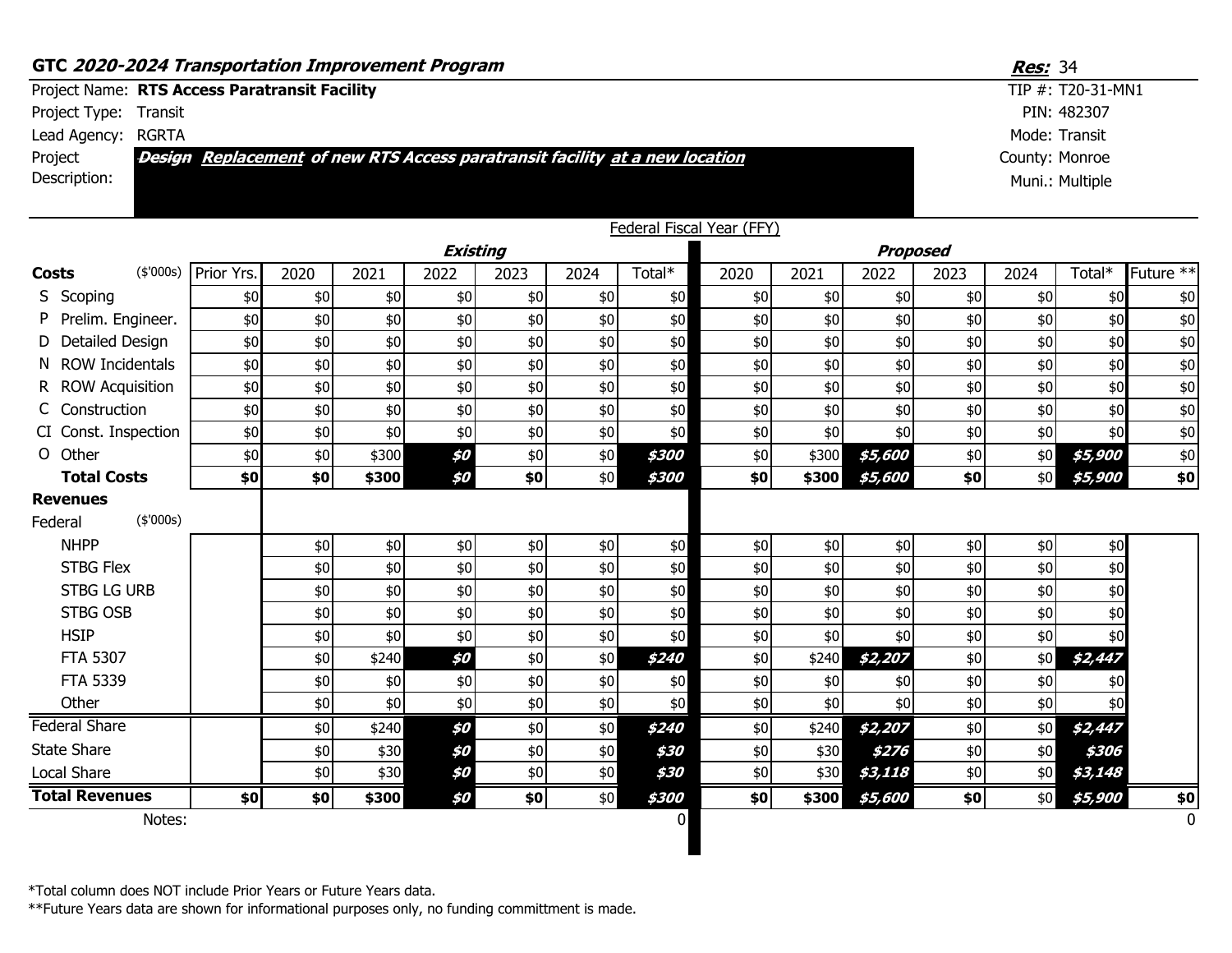## **RESOLUTION**

# **Resolution 22-35 Amending the** 2020-2024 TIP **by increasing the Total Cost of the Replace Paratransit Buses (FY 22/23) project (TIP # T20-17-MN1, PIN 482286)**

### **WHEREAS,**

- 1. The 2020-2024 Transportation Improvement Program (TIP) identifies those projects to receive federal transportation funding within the seven-county GTC TIP area;
- 2. RGRTA proposes the following change to the 2020-2024 TIP:
	- a. Replace Paratransit Buses (FY 22/23) (TIP  $#$  T20-17-MN1, PIN 482286) Increase the Total Cost from \$724,068 (\$579,254 Federal) to \$990,964 (\$792,771 Federal); Increase a FFY 22 Other phase from \$724,068 (\$579,254 Federal) to \$990,964 (\$792,771 Federal);
- 3. The source of Federal funds is the FTA Urbanized Area Formula Funding (Section 5307);
- 4. The proposed change is described on the attached Project Detail Sheet;
- 5. The timing of this project is such that an amendment of the 2020-2024 TIP is now called for;
- 6. The Council is satisfied that this amendment of the 2020-2024 TIP is within the limits of reasonably expected funding resources and is consistent with the Long Range Transportation Plan.

- 1. That the Genesee Transportation Council amends the 2020-2024 TIP by increasing the Total Cost of the Replace Paratransit Buses (FY 22/23) project (TIP # T20-17-MN1, PIN 482286), and will update the existing TIP table accordingly; and
- 2. That this resolution takes effect immediately;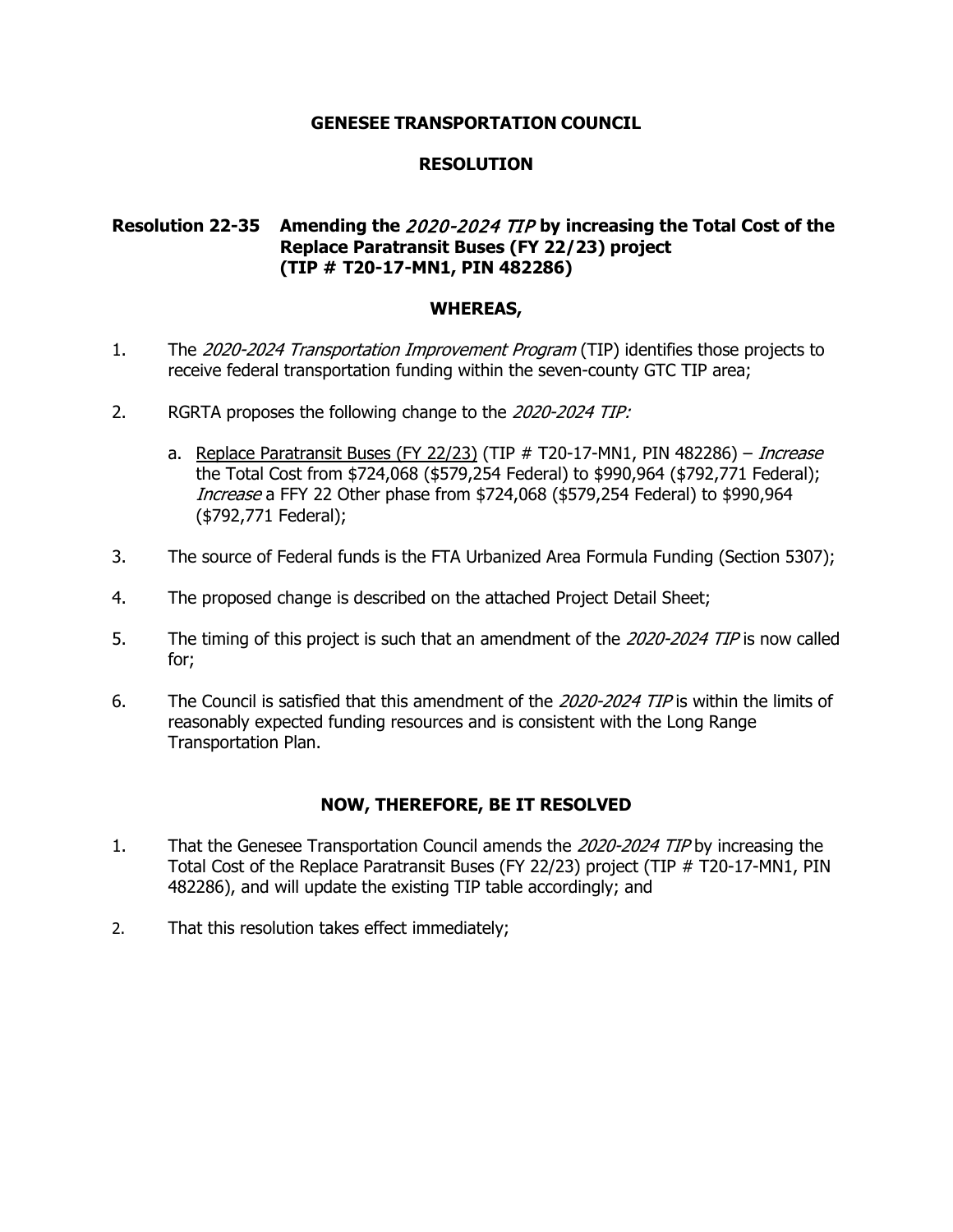The undersigned duly qualified Secretary of the Genesee Transportation Council certifies that the foregoing is a true and correct copy of a resolution adopted at a legally convened meeting of the Genesee Transportation Council held on June 30, 2022.

Date <u>\_\_\_\_\_\_\_\_\_\_\_\_\_\_</u>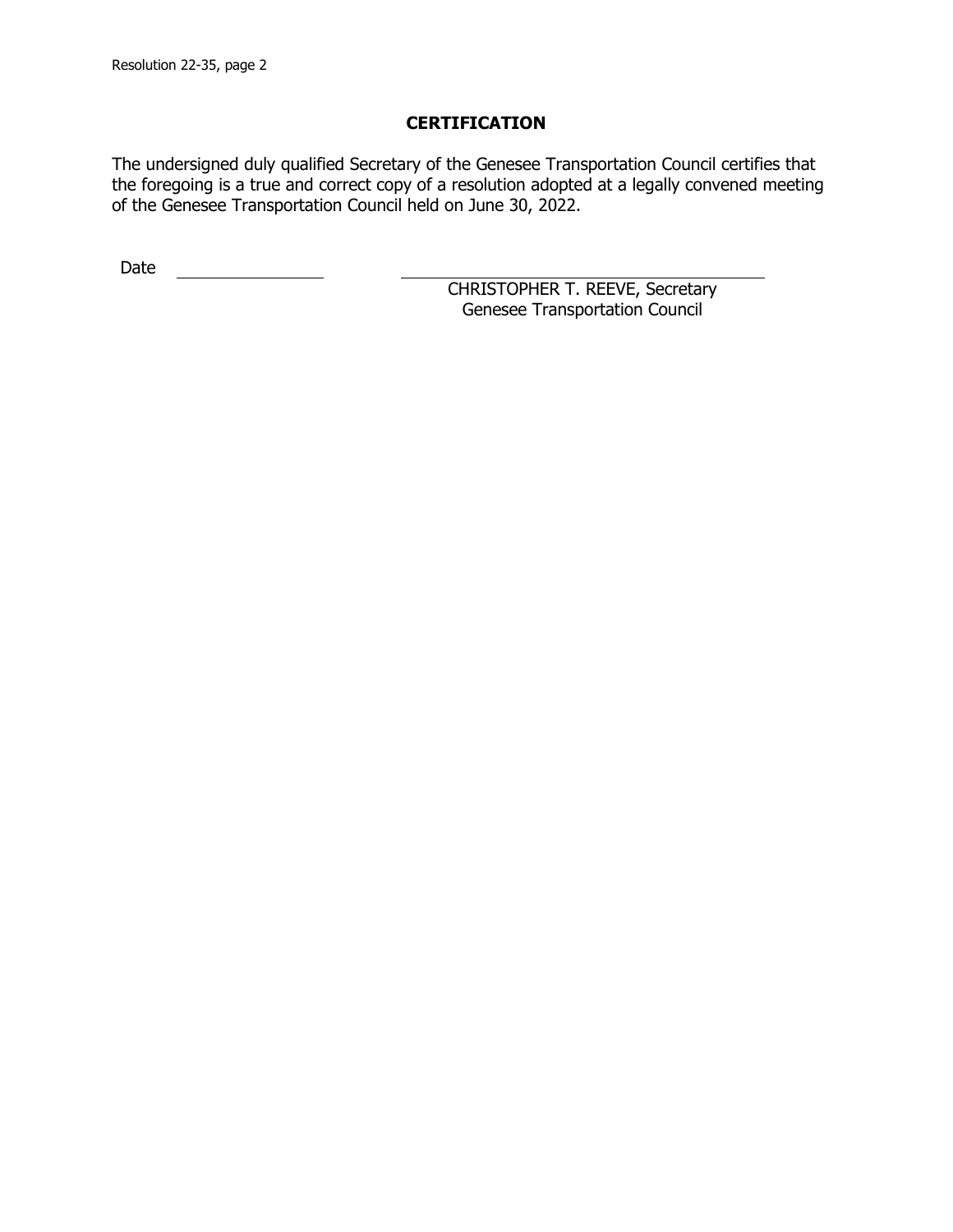# **GTC 2020-2024 Transportation Improvement Program <b>Resection** 100 and 22-35

Project Name: Replace paratransit buses (FY 22/23) Project Type: Transit Lead Agency: RGRTA Project Description: Replace 8 RTS Access paratransit buses.

|                       |                      |                      |      |       |                 |       |      |        | Federal Fiscal Year (FFY) |      |                 |      |       |        |                      |
|-----------------------|----------------------|----------------------|------|-------|-----------------|-------|------|--------|---------------------------|------|-----------------|------|-------|--------|----------------------|
|                       |                      |                      |      |       | <b>Existing</b> |       |      |        |                           |      | <b>Proposed</b> |      |       |        |                      |
| <b>Costs</b>          |                      | (\$'000s) Prior Yrs. | 2020 | 2021  | 2022            | 2023  | 2024 | Total* | 2020                      | 2021 | 2022            | 2023 | 2024  | Total* | Future <sup>**</sup> |
| S Scoping             |                      | \$0                  | \$0  | \$0   | \$0             | \$0   | \$0  | \$0    | \$0                       | \$0  | \$0             | \$0  | \$0   | \$0    | \$0                  |
|                       | P Prelim. Engineer.  | \$0                  | \$0  | \$0\$ | \$0             | \$0\$ | \$0  | \$0    | $$0$$                     | \$0  | \$0             | \$0  | \$0   | \$0    | \$0                  |
|                       | D Detailed Design    | \$0                  | \$0  | \$0   | \$0             | \$0   | \$0  | \$0    | \$0                       | \$0  | \$0             | \$0  | \$0   | \$0    | \$0                  |
|                       | N ROW Incidentals    | \$0                  | \$0  | \$0   | \$0             | \$0   | \$0  | \$0    | \$0                       | \$0  | \$0             | \$0  | \$0   | \$0    | \$0                  |
|                       | R ROW Acquisition    | \$0                  | \$0  | \$0   | \$0             | \$0   | \$0  | $$0$$  | \$0                       | \$0  | \$0             | \$0  | \$0   | \$0    | \$0                  |
| C Construction        |                      | \$0                  | \$0  | \$0   | \$0             | \$0   | \$0  | \$0    | \$0                       | \$0  | \$0             | \$0  | \$0   | \$0    | \$0                  |
|                       | CI Const. Inspection | \$0                  | \$0  | \$0   | \$0             | \$0   | \$0  | \$0    | \$0                       | \$0  | \$0             | \$0  | \$0   | \$0    | \$0                  |
| O Other               |                      | \$0                  | \$0  | \$0   | \$724           | \$0   | \$0  | \$724  | \$0                       | \$0  | \$991           | \$0  | \$0   | \$991  | \$0                  |
|                       | <b>Total Costs</b>   | \$0                  | \$0  | \$0   | \$724           | \$0   | \$0  | \$724  | \$0                       | \$0  | \$991           | \$0  | \$0   | \$991  | \$0                  |
| <b>Revenues</b>       |                      |                      |      |       |                 |       |      |        |                           |      |                 |      |       |        |                      |
| Federal               | (\$'000s)            |                      |      |       |                 |       |      |        |                           |      |                 |      |       |        |                      |
| <b>NHPP</b>           |                      |                      | \$0  | \$0   | \$0             | \$0   | \$0  | \$0    | \$0                       | \$0  | \$0             | \$0  | \$0   | \$0    |                      |
| <b>STBG Flex</b>      |                      |                      | \$0  | \$0   | \$0             | \$0   | \$0  | \$0    | $$0$$                     | \$0  | \$0             | \$0  | \$0   | \$0    |                      |
|                       | <b>STBG LG URB</b>   |                      | \$0  | \$0   | \$0             | \$0   | \$0  | \$0    | \$0                       | \$0  | \$0             | \$0  | \$0   | \$0    |                      |
|                       | <b>STBG OSB</b>      |                      | \$0  | \$0   | \$0             | \$0   | \$0  | \$0    | \$0                       | \$0  | \$0             | \$0  | \$0\$ | \$0    |                      |
| <b>HSIP</b>           |                      |                      | \$0  | \$0   | \$0             | \$0   | \$0  | \$0    | \$0                       | \$0  | \$0             | \$0  | \$0   | \$0    |                      |
| <b>FTA 5307</b>       |                      |                      | \$0  | \$0   | \$579           | \$0   | \$0  | \$579  | \$0                       | \$0  | \$793           | \$0  | \$0   | \$793  |                      |
| <b>FTA 5339</b>       |                      |                      | \$0  | \$0   | \$0             | \$0   | \$0  | \$0    | \$0                       | \$0  | \$0             | \$0  | \$0   | \$0    |                      |
| Other                 |                      |                      | \$0  | \$0   | \$0             | \$0   | \$0  | \$0    | \$0                       | \$0  | \$0             | \$0  | \$0   | \$0    |                      |
| <b>Federal Share</b>  |                      |                      | \$0  | \$0   | \$579           | \$0   | \$0  | \$579  | \$0                       | \$0  | \$793           | \$0  | \$0   | \$793  |                      |
| State Share           |                      |                      | \$0  | \$0   | \$72            | \$0   | \$0  | \$72   | \$0                       | \$0  | \$99            | \$0  | \$0   | \$99   |                      |
| Local Share           |                      |                      | \$0  | \$0   | \$72            | \$0   | \$0  | \$72   | \$0                       | \$0  | \$99            | \$0  | \$0   | \$99   |                      |
| <b>Total Revenues</b> |                      | \$0]                 | \$0  | \$0   | \$724           | \$0   | \$0  | \$724  | \$0                       | \$0  | \$991           | \$0  | \$0   | \$991  | \$0                  |
|                       | Notes: -             |                      |      |       |                 |       |      |        |                           |      |                 |      |       |        |                      |

\*Total column does NOT include Prior Years or Future Years data.

\*\*Future Years data are shown for informational purposes only, no funding committment is made.

County: Monroe  $TIP #: T20-17-MN1$ PIN: 482286 Mode: Transit Muni.: Multiple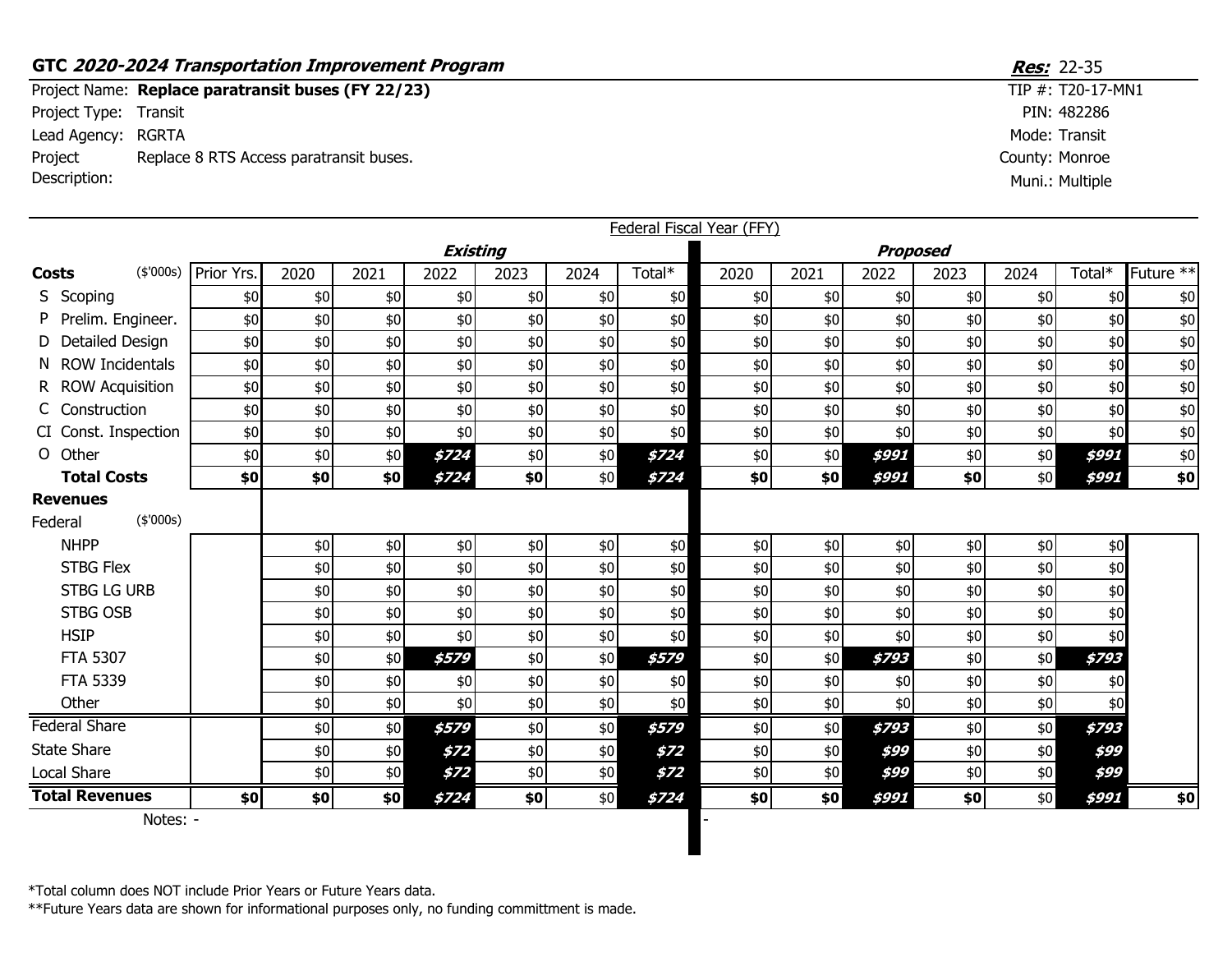### **RESOLUTION**

# **Resolution 22-36 Amending the** 2020-2024 TIP **by adding the On-Demand Vehicles project (TIP # T20-32-MN1, PIN 482308)**

### **WHEREAS,**

- 1. The 2020-2024 Transportation Improvement Program (TIP) identifies those projects to receive federal transportation funding within the seven-county GTC TIP area;
- 2. RGRTA proposes the following change to the 2020-2024 TIP:
	- a. On Demand Vehicles (TIP  $#$  T20-32-MN1, PIN 482308) Add a New Project with a Total Cost of \$955,500 (\$764,400 Federal); Add a FFY 22 Other phase of \$955,500 (\$764,400 Federal);
- 3. The source of Federal funds is the FTA Urbanized Area Formula Funding (Section 5307);
- 4. The proposed change is described on the attached Project Detail Sheet;
- 5. The timing of this project is such that an amendment of the 2020-2024 TIP is now called for;
- 6. The Council is satisfied that this amendment of the 2020-2024 TIP is within the limits of reasonably expected funding resources and is consistent with the Long Range Transportation Plan.

- 1. That the Genesee Transportation Council amends the 2020-2024 TIP by adding the On Demand Vehicles project (TIP # T20-32-MN1, PIN 482308), and will update the existing TIP table accordingly; and
- 2. That this resolution takes effect immediately;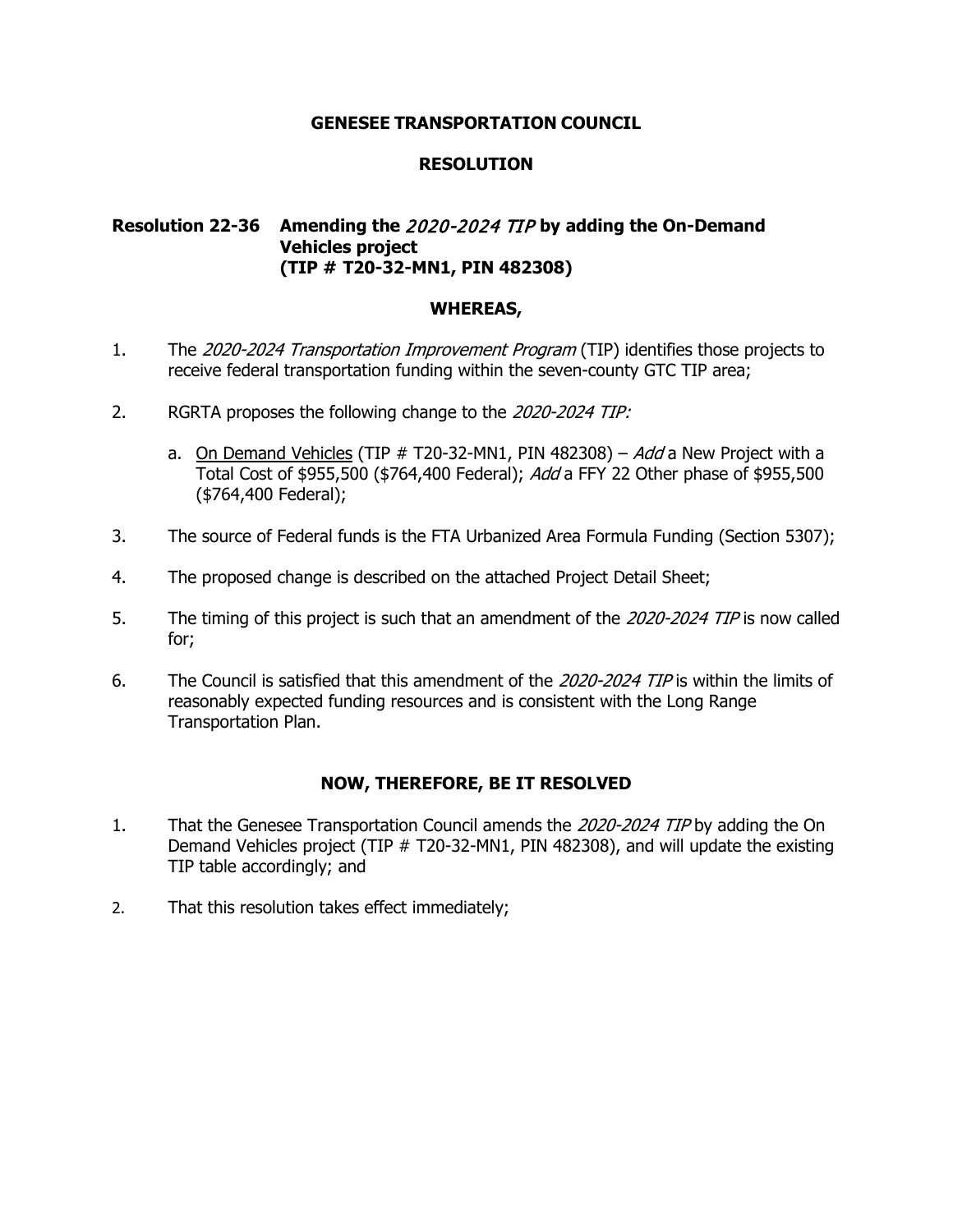The undersigned duly qualified Secretary of the Genesee Transportation Council certifies that the foregoing is a true and correct copy of a resolution adopted at a legally convened meeting of the Genesee Transportation Council held on June 30, 2022.

Date <u>\_\_\_\_\_\_\_\_\_\_\_\_\_\_</u>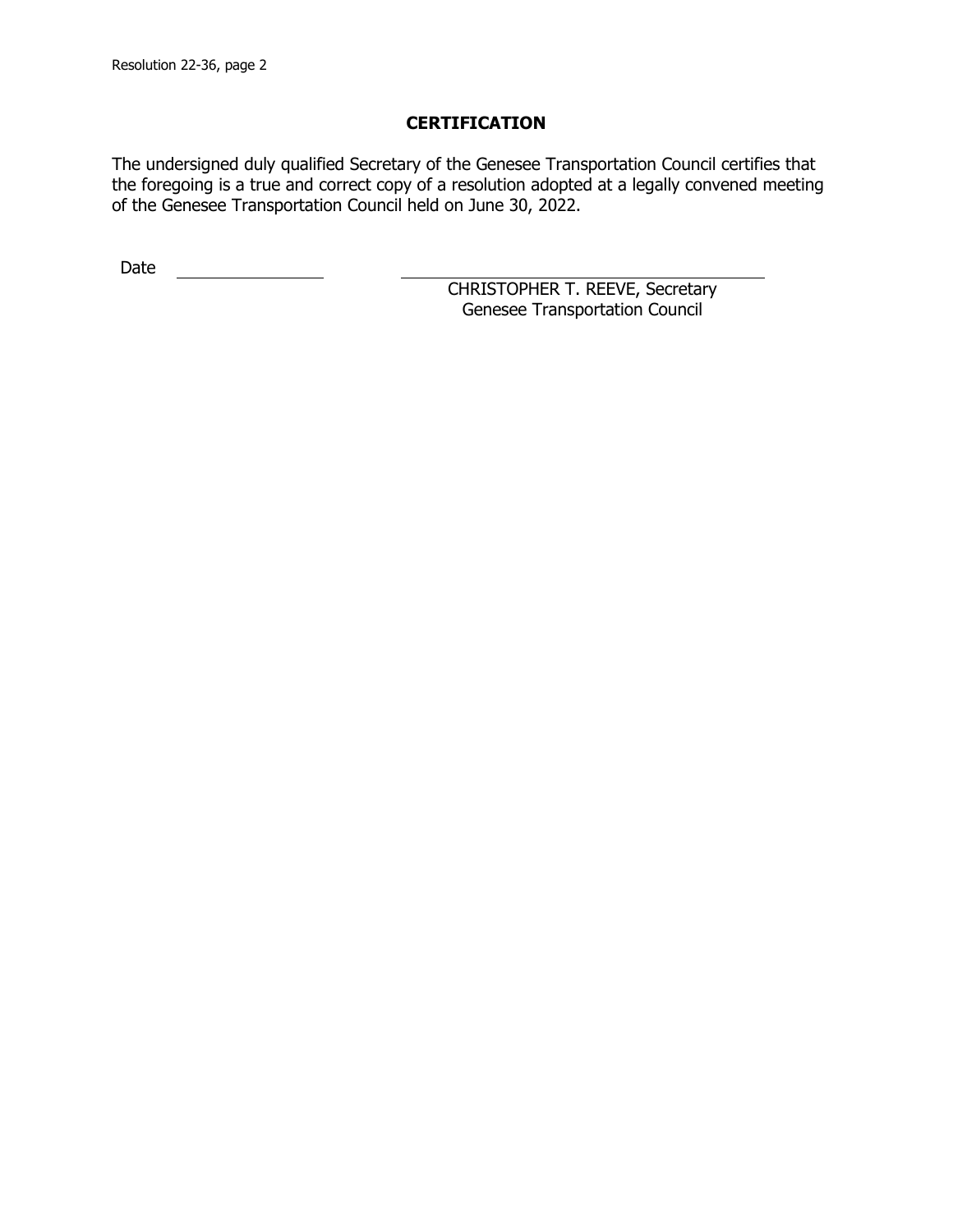# **GTC 2020-2024 Transportation Improvement Program <b>Resection** 2010 12:36

Project Name: On-Demand Vehicles Project Type: Transit Lead Agency: RGRTA

Project Description: Acquisition of 10 vehicles for RTS On Demand Service

|                       |                      |       |      |                 |       |                 | Federal Fiscal Year (FFY) |       |       |       |       |      |        |           |
|-----------------------|----------------------|-------|------|-----------------|-------|-----------------|---------------------------|-------|-------|-------|-------|------|--------|-----------|
|                       |                      |       |      | <b>Existing</b> |       | <b>Proposed</b> |                           |       |       |       |       |      |        |           |
| <b>Costs</b>          | (\$'000s) Prior Yrs. | 2020  | 2021 | 2022            | 2023  | 2024            | Total*                    | 2020  | 2021  | 2022  | 2023  | 2024 | Total* | Future ** |
| S Scoping             | \$0                  | \$0   | \$0  | \$0             | \$0   | \$0             | \$0                       | \$0   | \$0   | \$0   | \$0   | \$0  | \$0    | \$0       |
| P Prelim. Engineer.   | \$0                  | $$0$$ | \$0  | \$0             | \$0   | \$0             | \$0                       | $$0$$ | \$0   | \$0   | $$0$$ | \$0  | \$0    | $\$0$     |
| D Detailed Design     | \$0                  | $$0$$ | \$0  | \$0             | \$0   | \$0             | $$0$$                     | $$0$$ | \$0   | \$0   | \$0   | \$0  | \$0    | $\$0$     |
| N ROW Incidentals     | \$0                  | $$0$$ | \$0  | \$0             | \$0   | \$0             | \$0                       | \$0   | \$0   | \$0   | \$0   | \$0  | \$0    | $\$0$     |
| R ROW Acquisition     | \$0                  | \$0   | \$0  | \$0             | \$0   | \$0             | \$0                       | \$0   | \$0   | \$0   | \$0   | \$0  | \$0    | $$0$$     |
| C Construction        | \$0                  | \$0   | \$0  | \$0             | \$0   | \$0             | \$0                       | \$0   | \$0   | \$0   | \$0   | \$0  | \$0    | $\$0$     |
| CI Const. Inspection  | \$0                  | \$0   | \$0  | \$0             | \$0   | \$0             | \$0                       | \$0   | \$0   | \$0   | \$0   | \$0  | \$0    | \$0       |
| O Other               | \$0                  | $$0$$ | \$0  | \$0             | \$0   | $$0$$           | \$0                       | $$0$$ | \$0   | \$956 | $$0$$ | \$0  | \$956  | $\$0$     |
| <b>Total Costs</b>    | \$0                  | \$0   | \$0  | \$0             | \$0   | \$0             | \$0                       | \$0   | \$0   | \$956 | \$0   | \$0  | \$956  | \$0       |
| <b>Revenues</b>       |                      |       |      |                 |       |                 |                           |       |       |       |       |      |        |           |
| (\$'000s)<br>Federal  |                      |       |      |                 |       |                 |                           |       |       |       |       |      |        |           |
| <b>NHPP</b>           |                      | \$0   | \$0  | \$0             | \$0   | \$0             | \$0                       | \$0   | \$0   | \$0   | \$0   | \$0  | \$0    |           |
| <b>STBG Flex</b>      |                      | \$0   | \$0  | \$0             | \$0   | \$0             | \$0                       | $$0$$ | \$0   | \$0   | $$0$$ | \$0  | \$0    |           |
| <b>STBG LG URB</b>    |                      | \$0   | \$0  | \$0             | \$0   | \$0             | \$0                       | \$0   | \$0   | \$0   | $$0$$ | \$0  | \$0    |           |
| STBG OSB              |                      | \$0   | \$0  | \$0             | \$0   | \$0             | \$0\$                     | \$0   | \$0   | \$0   | \$0\$ | \$0  | \$0    |           |
| <b>HSIP</b>           |                      | \$0   | \$0  | \$0             | $$0$$ | \$0             | \$0                       | \$0   | \$0   | \$0   | \$0\$ | \$0  | \$0    |           |
| <b>FTA 5307</b>       |                      | \$0   | \$0  | \$0             | $$0$$ | \$0             | \$0                       | \$0   | \$0   | \$764 | \$0\$ | \$0  | \$764  |           |
| <b>FTA 5339</b>       |                      | \$0   | \$0  | \$0             | \$0   | \$0             | \$0                       | \$0   | \$0   | \$0   | \$0   | \$0  | \$0    |           |
| Other                 |                      | \$0   | \$0  | \$0             | \$0   | \$0             | \$0                       | \$0   | \$0   | \$0   | \$0\$ | \$0  | \$0    |           |
| Federal Share         |                      | \$0   | \$0  | \$0             | \$0   | \$0             | \$0                       | \$0   | \$0   | \$764 | \$0   | \$0  | \$764  |           |
| <b>State Share</b>    |                      | \$0   | \$0  | \$0             | $$0$$ | $$0\,$          | \$0                       | $$0$$ | $$0$$ | \$96  | $$0$$ | \$0  | \$96   |           |
| <b>Local Share</b>    |                      | $$0$$ | \$0  | \$0             | $$0$$ | $$0$$           | \$0                       | \$0   | \$0   | \$96  | \$0   | \$0  | \$96   |           |
| <b>Total Revenues</b> | \$0                  | \$0   | \$0  | \$0             | \$0   | \$0             | \$0                       | \$0   | \$0   | \$956 | \$0   | \$0  | \$956  | \$0       |
|                       |                      |       |      |                 |       |                 |                           |       |       |       |       |      |        |           |

Notes:

\*Total column does NOT include Prior Years or Future Years data.

\*\*Future Years data are shown for informational purposes only, no funding committment is made.

County: Monroe  $TIP #: T20-32-MN1$ PIN: 482308 Mode: Transit Muni.: Multiple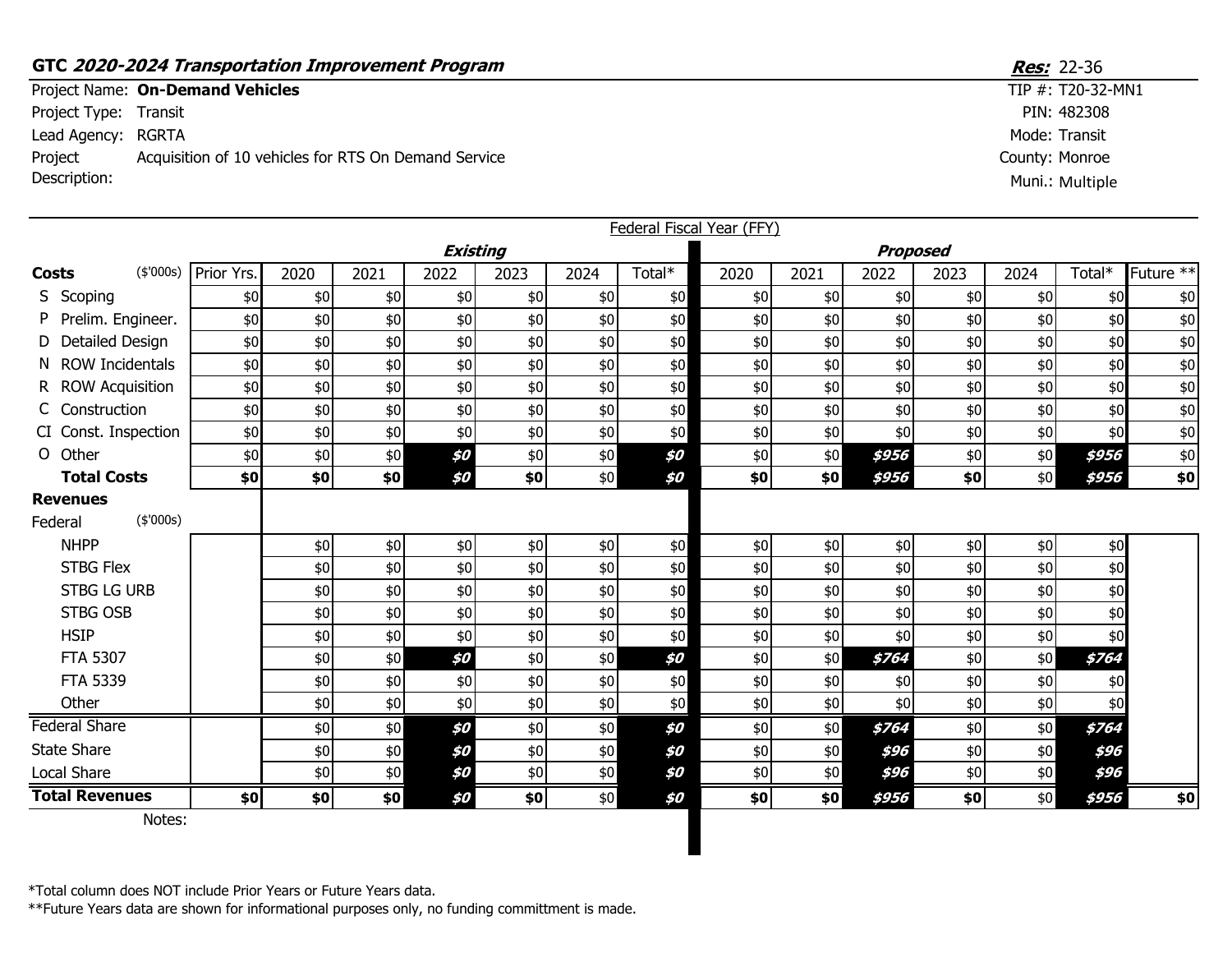## **RESOLUTION**

# **Resolution 22-37 Amending the** 2020-2024 TIP **by adding the Garage D Design & Environmental Review project (TIP # T20-33-MN1, PIN 482309)**

### **WHEREAS,**

- 1. The 2020-2024 Transportation Improvement Program (TIP) identifies those projects to receive federal transportation funding within the seven-county GTC TIP area;
- 2. RGRTA proposes the following change to the 2020-2024 TIP:
	- a. Garage D Design & Environmental Review (TIP  $#$  T20-33-MN1, PIN 482309) Add a New Project with a Total Cost of \$750,000 (\$600,000 Federal); Add a FFY 22 Other phase of \$750,000 (\$600,000 Federal);
- 3. The source of Federal funds is the FTA Urbanized Area Formula Funding (Section 5307);
- 4. The proposed change is described on the attached Project Detail Sheet;
- 5. The timing of this project is such that an amendment of the 2020-2024 TIP is now called for;
- 6. The Council is satisfied that this amendment of the 2020-2024 TIP is within the limits of reasonably expected funding resources and is consistent with the Long Range Transportation Plan.

- 1. That the Genesee Transportation Council amends the 2020-2024 TIP by adding the Garage D Design & Environmental Review project (TIP # T20-33-MN1, PIN 482309), and will update the existing TIP table accordingly; and
- 2. That this resolution takes effect immediately;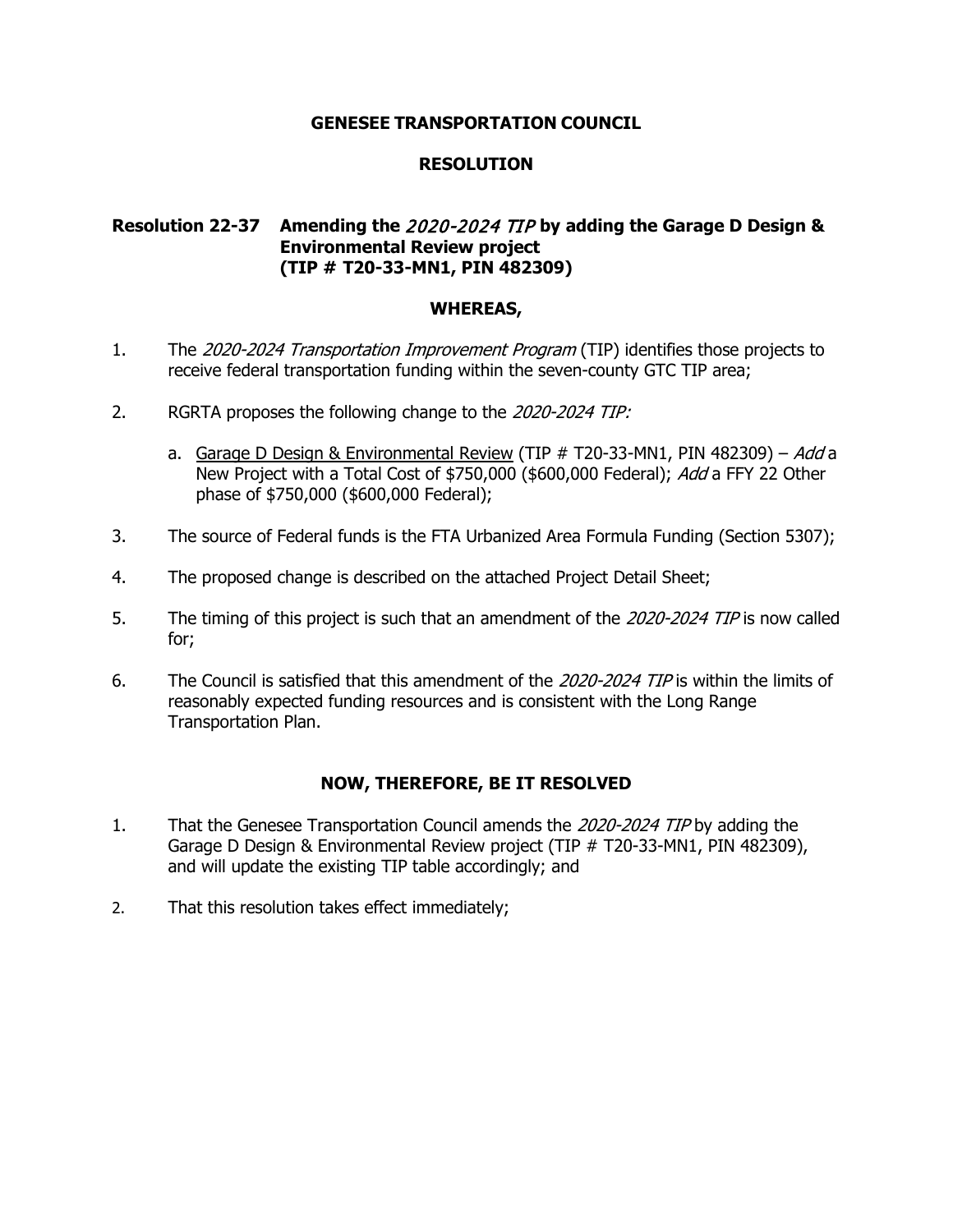The undersigned duly qualified Secretary of the Genesee Transportation Council certifies that the foregoing is a true and correct copy of a resolution adopted at a legally convened meeting of the Genesee Transportation Council held on June 30, 2022.

Date <u>\_\_\_\_\_\_\_\_\_\_\_\_\_\_</u>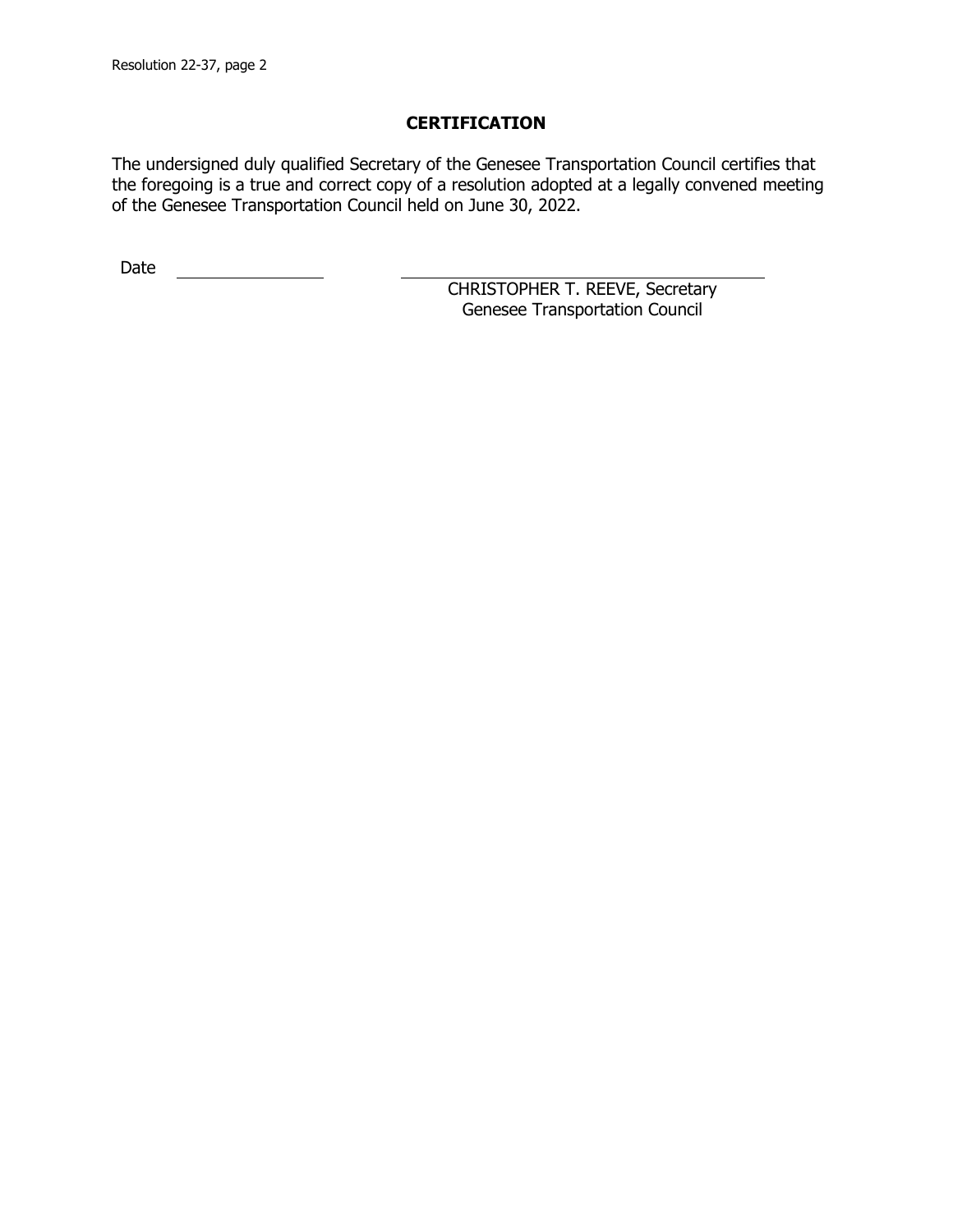|                       | GTC 2020-2024 Transportation Improvement Program                                                            | <b>Res:</b> 22-37    |
|-----------------------|-------------------------------------------------------------------------------------------------------------|----------------------|
|                       | Project Name: Garage D Design & Environmental Review                                                        | TIP $#$ : T20-33-MN1 |
| Project Type: Transit |                                                                                                             | PIN: 482309          |
| Lead Agency: RGRTA    |                                                                                                             | Mode: Transit        |
| Project               | Design and environmental phases of an expansion of Garage D at the RTS Main Campus for zero-emissions fleet | County: Monroe       |
| Description:          |                                                                                                             | Muni.: Multiple      |

|              |                                         |                      |       |      |                 |       |       |        | Federal Fiscal Year (FFY) |       |                     |       |      |        |                      |
|--------------|-----------------------------------------|----------------------|-------|------|-----------------|-------|-------|--------|---------------------------|-------|---------------------|-------|------|--------|----------------------|
|              |                                         |                      |       |      | <b>Existing</b> |       |       |        |                           |       | <b>Proposed</b>     |       |      |        |                      |
| <b>Costs</b> |                                         | (\$'000s) Prior Yrs. | 2020  | 2021 | 2022            | 2023  | 2024  | Total* | 2020                      | 2021  | 2022                | 2023  | 2024 | Total* | Future <sup>**</sup> |
|              | S Scoping                               | \$0                  | \$0   | \$0  | \$0             | \$0   | \$0   | \$0    | \$0                       | \$0   | \$0                 | \$0   | \$0  | \$0    | \$0                  |
|              | P Prelim. Engineer.                     | \$0                  | \$0   | \$0  | \$0             | \$0   | \$0   | \$0    | \$0                       | $$0$$ | \$0                 | \$0   | \$0  | \$0    | \$0                  |
|              | D Detailed Design                       | \$0                  | \$0   | \$0  | \$0             | \$0   | \$0   | \$0    | \$0                       | \$0   | \$0                 | \$0   | \$0  | \$0    | \$0                  |
|              | N ROW Incidentals                       | \$0                  | \$0   | \$0  | \$0             | \$0   | \$0   | \$0    | \$0                       | \$0   | \$0                 | \$0   | \$0  | \$0    | $$0$$                |
|              | R ROW Acquisition                       | \$0                  | \$0   | \$0  | \$0             | \$0   | \$0   | \$0    | \$0                       | $$0$$ | $$0$$               | $$0$$ | \$0  | \$0    | \$0                  |
|              | C Construction                          | \$0                  | \$0   | \$0  | \$0             | \$0   | \$0   | \$0    | \$0                       | \$0   | \$0                 | \$0   | \$0  | \$0    | \$0                  |
|              | CI Const. Inspection                    | \$0                  | \$0   | \$0  | \$0             | \$0   | \$0   | \$0    | \$0                       | \$0   | \$0                 | \$0   | \$0  | \$0    | $$0$$                |
|              | O Other                                 | \$0                  | \$0   | \$0  | \$0             | \$0   | \$0   | \$0    | \$0\$                     | \$0   | \$750               | \$0   | \$0  | \$750  | \$0                  |
|              | <b>Total Costs</b>                      | \$0                  | \$0   | \$0] | \$0             | \$0   | \$0   | \$0    | \$0                       | \$0   | \$750               | \$0   | \$0  | \$750  | \$0                  |
|              | <b>Revenues</b><br>(\$'000s)<br>Federal |                      |       |      |                 |       |       |        |                           |       |                     |       |      |        |                      |
|              | <b>NHPP</b>                             |                      | \$0   | \$0  | \$0             | \$0   | \$0   | \$0    | \$0\$                     | \$0   | \$0                 | \$0   | \$0  | \$0    |                      |
|              | <b>STBG Flex</b>                        |                      | $$0$$ | \$0  | \$0             | \$0   | $$0$$ | \$0    | $$0$$                     | \$0   | \$0                 | $$0$$ | \$0  | \$0    |                      |
|              | <b>STBG LG URB</b>                      |                      | \$0   | \$0  | \$0             | $$0$$ | \$0   | \$0    | \$0                       | \$0   | \$0                 | $$0$$ | \$0  | $$0$$  |                      |
|              | <b>STBG OSB</b>                         |                      | \$0   | \$0  | \$0             | \$0   | \$0   | \$0    | \$0                       | \$0   | \$0                 | \$0   | \$0  | \$0    |                      |
|              | <b>HSIP</b>                             |                      | \$0   | \$0  | \$0             | \$0   | \$0   | \$0    | \$0\$                     | \$0   | \$0                 | $$0$$ | \$0  | \$0    |                      |
|              | <b>FTA 5307</b>                         |                      | \$0   | \$0  | \$0             | \$0   | \$0   | \$0    | \$0                       | \$0   | \$600               | \$0   | \$0  | \$600  |                      |
|              | <b>FTA 5339</b>                         |                      | \$0   | \$0  | $$0$$           | \$0   | \$0   | \$0    | \$0\$                     | \$0   | \$0                 | \$0   | \$0  | \$0    |                      |
|              | Other                                   |                      | \$0   | \$0  | \$0             | \$0   | \$0   | \$0    | \$0                       | \$0   | \$0                 | \$0   | \$0  | \$0    |                      |
|              | <b>Federal Share</b>                    |                      | \$0   | \$0  | \$0             | \$0   | \$0   | \$0    | \$0\$                     | \$0   | \$600               | \$0\$ | \$0  | \$600  |                      |
|              | State Share                             |                      | \$0   | \$0  | \$0             | \$0   | \$0   | \$0    | \$0                       | \$0   | \$75                | \$0   | \$0  | \$75   |                      |
|              | Local Share                             |                      | \$0   | \$0  | \$0             | \$0   | $$0$$ | \$0    | \$0                       | \$0\$ | \$75                | \$0   | \$0  | \$75   |                      |
|              | <b>Total Revenues</b>                   | \$0                  | \$0   | \$0  | \$0             | \$0   | \$0   | \$0    | \$0                       | \$0   | <i><b>\$750</b></i> | \$0   | \$0  | \$750  | \$0                  |
|              | Notes:                                  |                      |       |      |                 |       |       |        |                           |       |                     |       |      |        |                      |

\*Total column does NOT include Prior Years or Future Years data.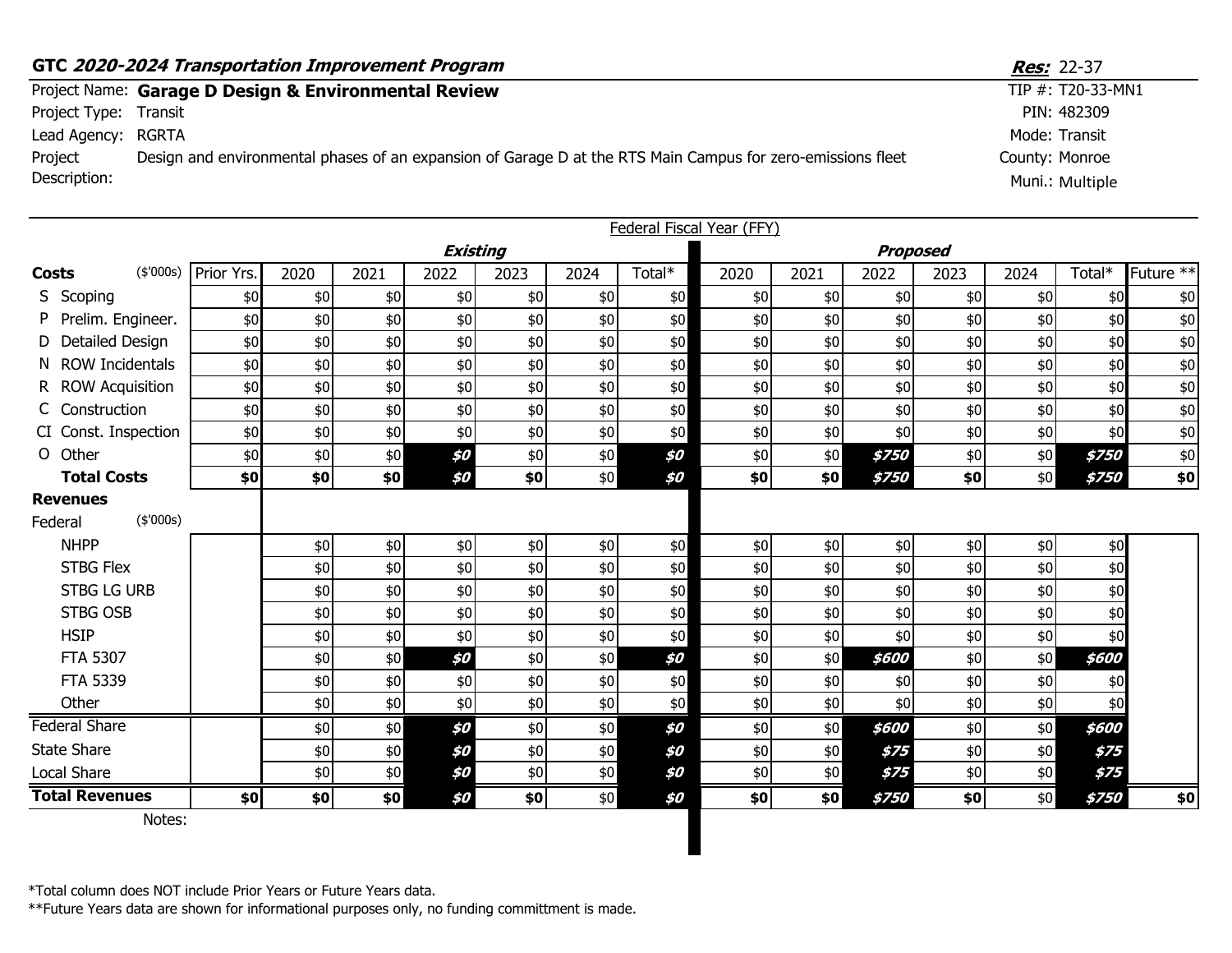# **RESOLUTION**

# **Resolution 22-38 Amending the** 2020-2024 TIP **by adding the Connection Hubs – Phase II project (TIP # T20-34-MN1, PIN 482310)**

### **WHEREAS,**

- 1. The 2020-2024 Transportation Improvement Program (TIP) identifies those projects to receive federal transportation funding within the seven-county GTC TIP area;
- 2. RGRTA proposes the following change to the 2020-2024 TIP:
	- a. Connection Hubs Phase II (TIP  $#$  T20-34-MN1, PIN 482310) Add a New Project with a Total Cost of \$3,390,001 (\$2,053,002 Federal); Add a FFY 22 Other phase of \$3,390,001 (\$2,053,002 Federal);
- 3. The source of Federal funds is the FTA Urbanized Area Formula Funding (Section 5307);
- 4. The proposed change is described on the attached Project Detail Sheet;
- 5. The timing of this project is such that an amendment of the 2020-2024 TIP is now called for;
- 6. The Council is satisfied that this amendment of the 2020-2024 TIP is within the limits of reasonably expected funding resources and is consistent with the Long Range Transportation Plan.

- 1. That the Genesee Transportation Council amends the 2020-2024 TIP by adding the Connection Hubs – Phase II project (TIP # T20-34-MN1, PIN 482310), and will update the existing TIP table accordingly; and
- 2. That this resolution takes effect immediately;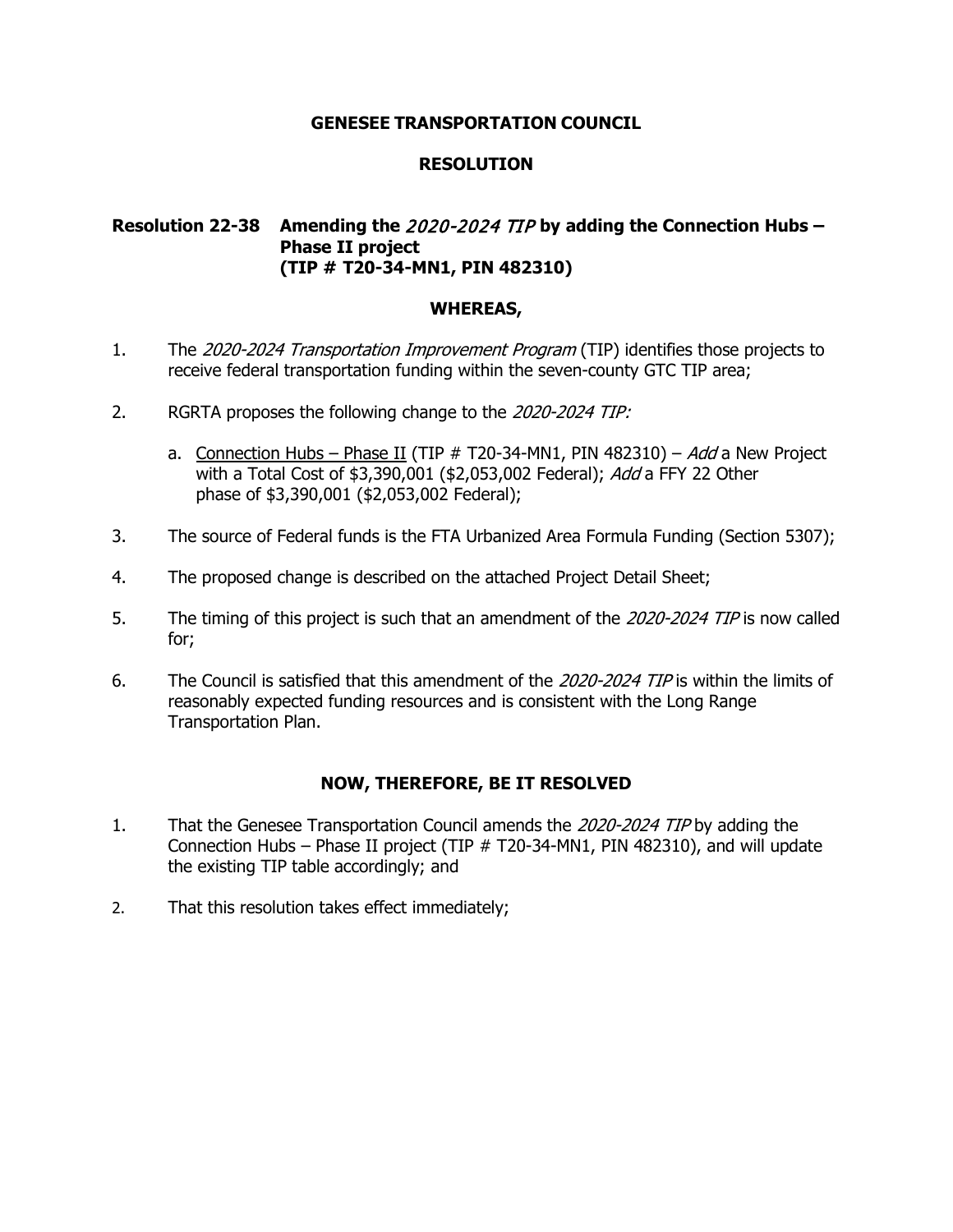The undersigned duly qualified Secretary of the Genesee Transportation Council certifies that the foregoing is a true and correct copy of a resolution adopted at a legally convened meeting of the Genesee Transportation Council held on June 30, 2022.

Date <u>\_\_\_\_\_\_\_\_\_\_\_\_\_\_</u>